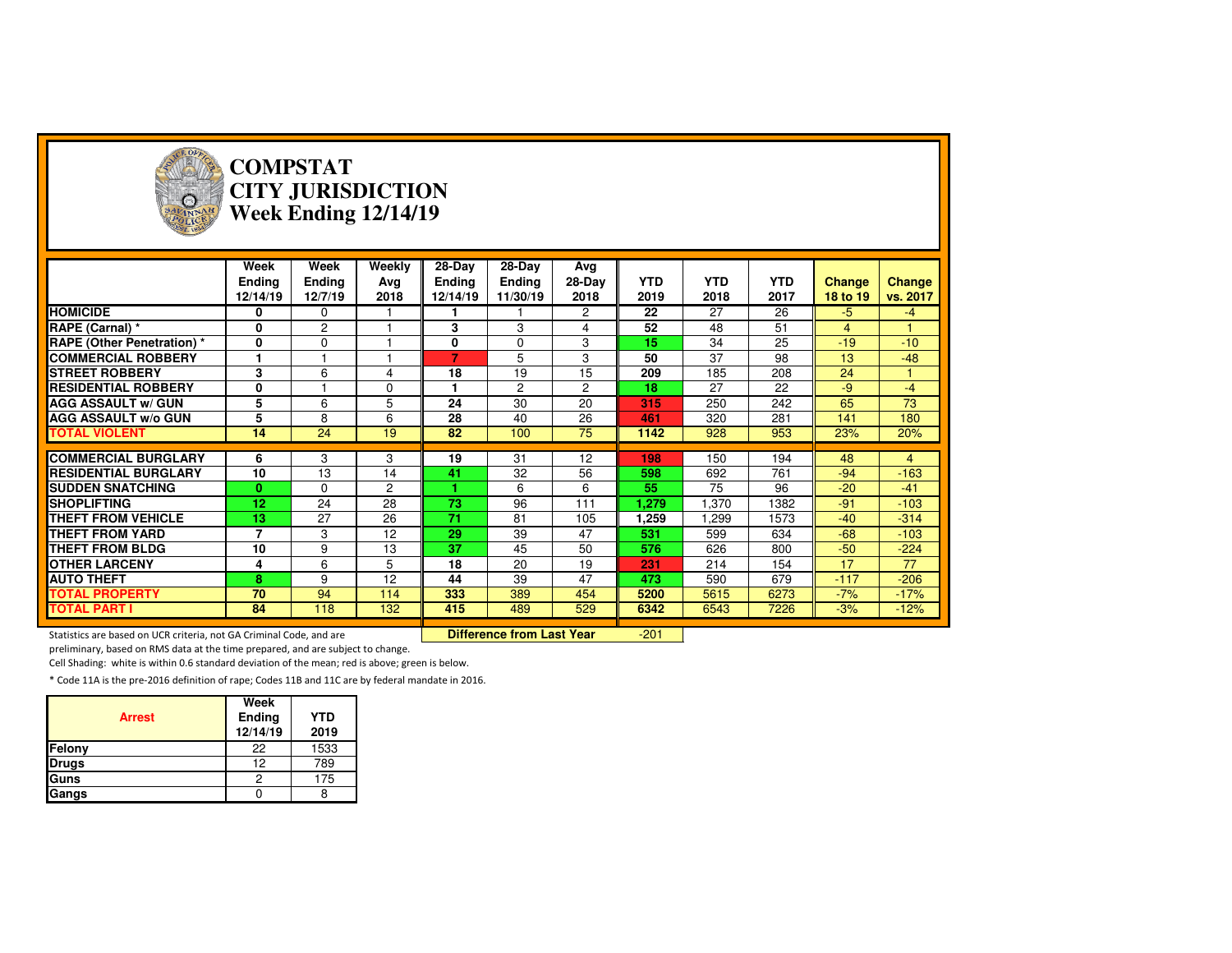

#### **COMPSTAT PRECINCT COMMANDER: NORTH PRECINCTWeek Ending 12/14/19**

**CAPT. CARY HILL**



|                                   | Week<br><b>Ending</b><br>12/14/19 | Week<br>Ending<br>12/7/19 | Weekly<br>Ava<br>2018 | 28-Day<br>Ending<br>12/14/19 | $28-Dav$<br><b>Ending</b><br>11/9/19 | Avg<br>$28-Day$<br>2018 | <b>YTD</b><br>2019 | <b>YTD</b><br>2018 | <b>YTD</b><br>2017 | <b>Change</b><br>18 to 19 | <b>Change</b><br>vs. 2017 |
|-----------------------------------|-----------------------------------|---------------------------|-----------------------|------------------------------|--------------------------------------|-------------------------|--------------------|--------------------|--------------------|---------------------------|---------------------------|
| <b>HOMICIDE</b>                   | 0                                 | 0                         | 0                     | 0                            | $\Omega$                             | $\Omega$                | 5                  | 6                  | 3                  | -1                        | $\overline{2}$            |
| RAPE (Carnal) *                   | 0                                 | 0                         | $\Omega$              | 0                            | $\Omega$                             |                         | 12                 | 13                 | 17                 | -1                        | -5                        |
| <b>RAPE (Other Penetration) *</b> | $\bf{0}$                          | 0                         | $\Omega$              | $\bf{0}$                     | $\Omega$                             | $\Omega$                | 6                  | 6                  | 4                  | $\Omega$                  | $\overline{2}$            |
| <b>COMMERCIAL ROBBERY</b>         | 0                                 | 0                         | 0                     | $\overline{2}$               | $\overline{c}$                       | $\Omega$                | 8                  | 6                  | 14                 | 2                         | -6                        |
| <b>STREET ROBBERY</b>             | 0                                 | 2                         |                       | 6                            | 12                                   | 5                       | 65                 | 63                 | 69                 | $\overline{2}$            | $-4$                      |
| <b>RESIDENTIAL ROBBERY</b>        | 0                                 | 0                         | 0                     | 0                            | 0                                    | $\Omega$                | 3                  | 5                  |                    | -2                        | $\overline{2}$            |
| <b>AGG ASSAULT w/ GUN</b>         |                                   |                           |                       | 4                            | 5                                    | 5                       | 66                 | 57                 | 53                 | 9                         | 13                        |
| <b>AGG ASSAULT W/o GUN</b>        | $\mathbf{2}$                      | 3                         | $\overline{2}$        | $\overline{\phantom{a}}$     | 11                                   | 8                       | 135                | 95                 | 94                 | 40                        | 41                        |
| <b>TOTAL VIOLENT</b>              | 3                                 | 6                         | 5                     | 19                           | 30                                   | 20                      | 300                | 251                | 255                | 20%                       | 18%                       |
| <b>COMMERCIAL BURGLARY</b>        |                                   |                           |                       | $\mathbf{2}$                 | 11                                   | 3                       | 49                 | 35                 | 59                 |                           |                           |
|                                   | 1                                 | 0                         |                       |                              |                                      |                         |                    |                    |                    | 14                        | $-10^{-}$                 |
| <b>RESIDENTIAL BURGLARY</b>       |                                   |                           |                       | 6                            | 5                                    | 6                       | 80                 | 71                 | 93                 | 9                         | $-13$                     |
| <b>SUDDEN SNATCHING</b>           | $\Omega$                          | 0                         |                       | $\bf{0}$                     | 3                                    | 2                       | 16                 | 31                 | 46                 | $-15$                     | $-30$                     |
| <b>SHOPLIFTING</b>                |                                   | 2                         | 4                     | 7                            | 14                                   | 18                      | 154                | 223                | 176                | -69                       | $-22$                     |
| <b>THEFT FROM VEHICLE</b>         | 5                                 | 5                         | 6                     | 19                           | 21                                   | 23                      | 300                | 274                | 374                | 26                        | $-74$                     |
| <b>THEFT FROM YARD</b>            | $\mathbf{2}$                      |                           | 3                     | 9                            | 14                                   | 13                      | 146                | 162                | 184                | $-16$                     | $-38$                     |
| <b>THEFT FROM BLDG</b>            | 3                                 |                           | 3                     | 11                           | 9                                    | 14                      | 135                | 172                | 220                | $-37$                     | $-85$                     |
| <b>OTHER LARCENY</b>              | ۴                                 |                           |                       | 4                            | 6                                    | 6                       | 43                 | 66                 | 41                 | $-23$                     | $\overline{2}$            |
| <b>AUTO THEFT</b>                 | $\bf{0}$                          | 3                         | 3                     | 14                           | 5                                    | 10                      | 97                 | 125                | 164                | $-28$                     | $-67$                     |
| <b>TOTAL PROPERTY</b>             | 14                                | 14                        | 23                    | 72                           | 88                                   | 94                      | 1020               | 1159               | 1357               | $-12%$                    | $-25%$                    |
| <b>TOTAL PART I</b>               | 17                                | 20                        | 28                    | 91                           | 118                                  | 114                     | 1320               | 1410               | 1612               | $-6%$                     | $-18%$                    |

Statistics are based on UCR criteria, not GA Criminal Code, and are **Difference from Last Year** 

-90

preliminary, based on RMS data at the time prepared, and are subject to change.

Cell Shading: white is within 0.6 standard deviation of the mean; red is above; green is below.

| <b>Arrests</b> | Week<br>Ending<br>12/14/19 | YTD<br>2019 |
|----------------|----------------------------|-------------|
| <b>Felony</b>  |                            | 393         |
| <b>Drugs</b>   |                            | 214         |
| Guns           |                            | 69          |
| Gangs          |                            |             |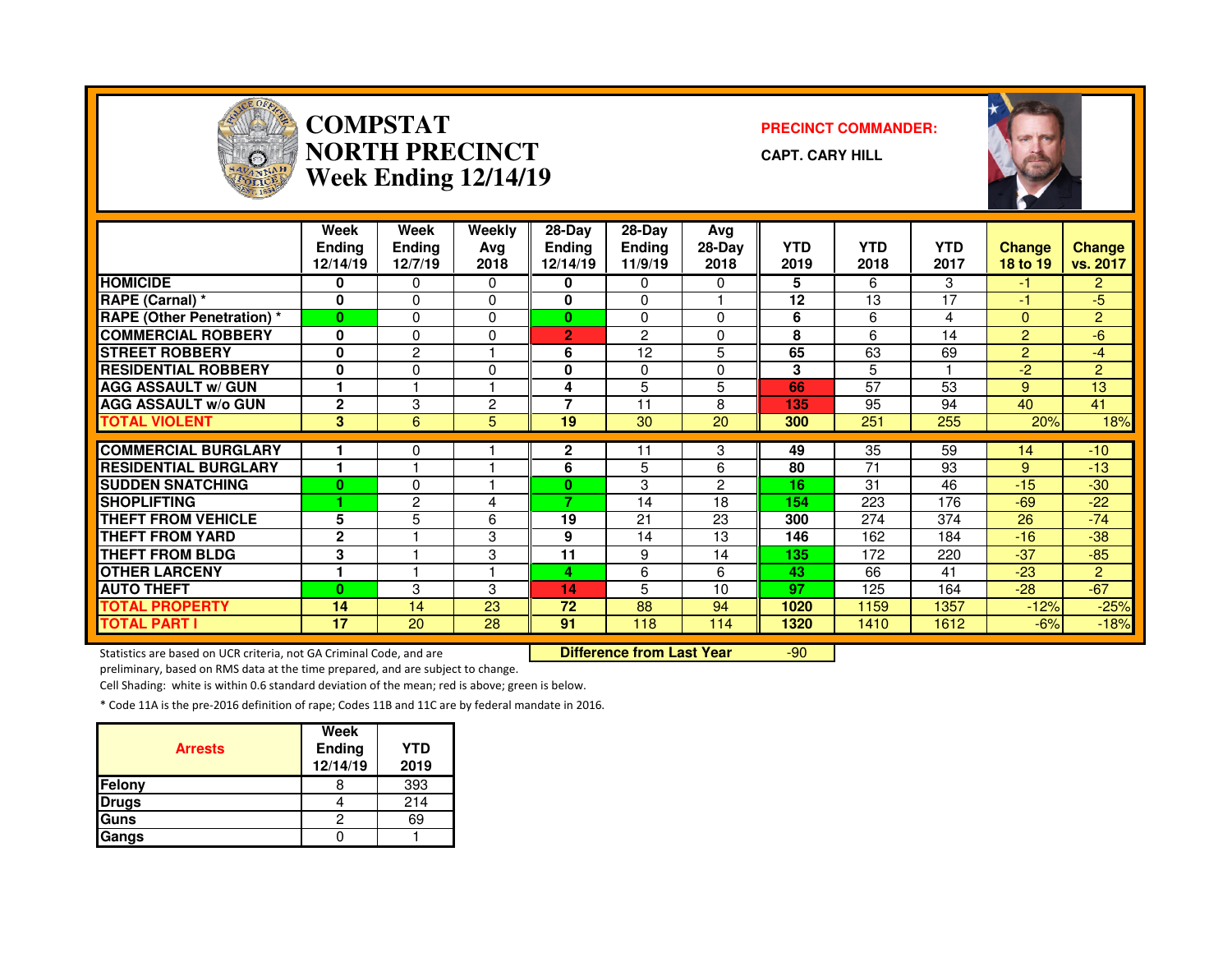

#### **COMPSTAT PRECINCT COMMANDER: CENTRAL PRECINCTWeek Ending 12/14/19**

**CAPT. TONYA REID**



|                                   | Week<br><b>Endina</b><br>12/14/19 | Week<br>Ending<br>12/7/19 | Weekly<br>Ava<br>2018 | 28-Day<br>Endina<br>12/14/19 | $28-Dav$<br><b>Ending</b><br>11/9/19 | Avg<br>$28-Day$<br>2018 | <b>YTD</b><br>2019 | <b>YTD</b><br>2018 | <b>YTD</b><br>2017 | <b>Change</b><br>18 to 19 | Change<br>vs. 2017 |
|-----------------------------------|-----------------------------------|---------------------------|-----------------------|------------------------------|--------------------------------------|-------------------------|--------------------|--------------------|--------------------|---------------------------|--------------------|
| <b>HOMICIDE</b>                   | 0                                 | 0                         | $\mathbf{0}$          | 0                            | 0                                    |                         | 5                  | 6                  | 7                  | -1                        | $-2$               |
| RAPE (Carnal) *                   | 0                                 | 0                         | $\Omega$              | $\bf{0}$                     |                                      |                         | 12                 | 12                 | 17                 | $\Omega$                  | -5                 |
| <b>RAPE (Other Penetration) *</b> | 0                                 | 0                         | $\Omega$              | 0                            | $\Omega$                             |                         | 5                  | 8                  | $\overline{ }$     | -3                        | $-2$               |
| <b>COMMERCIAL ROBBERY</b>         | 0                                 | 0                         | $\Omega$              |                              |                                      |                         | 17                 | 9                  | 21                 | 8                         | $-4$               |
| <b>STREET ROBBERY</b>             | $\bf{0}$                          |                           |                       | $\overline{2}$               | 3                                    | 5                       | 58                 | 54                 | 58                 | $\overline{4}$            | $\Omega$           |
| <b>RESIDENTIAL ROBBERY</b>        | $\bf{0}$                          | 0                         | $\Omega$              | 0                            | $\Omega$                             |                         | 3                  | 8                  | 9                  | -5                        | -6                 |
| <b>AGG ASSAULT w/ GUN</b>         | $\mathbf{2}$                      | 2                         | 2                     | 10                           | 10                                   | ⇁                       | 104                | 82                 | 89                 | 22                        | 15                 |
| <b>AGG ASSAULT w/o GUN</b>        |                                   | 2                         | 2                     | 8                            | 9                                    | ⇁                       | 112                | 85                 | 77                 | 27                        | 35                 |
| <b>TOTAL VIOLENT</b>              | 3                                 | 5                         | 5                     | 21                           | 24                                   | 22                      | 316                | 264                | 285                | 20%                       | 11%                |
|                                   |                                   |                           |                       |                              |                                      |                         |                    |                    |                    |                           |                    |
| <b>COMMERCIAL BURGLARY</b>        | $\mathbf{2}$                      |                           |                       | 8                            | 12                                   | 3                       | 65                 | 32                 | 46                 | 33                        | 19                 |
| <b>RESIDENTIAL BURGLARY</b>       | 4                                 | 6                         | 4                     | 13                           | 10                                   | 15                      | 195                | 191                | 211                | $\overline{4}$            | $-16$              |
| <b>SUDDEN SNATCHING</b>           | 0                                 | 0                         | 0                     |                              | 3                                    |                         | 13                 | 14                 | 22                 | $-1$                      | $-9$               |
| <b>SHOPLIFTING</b>                | $\bf{0}$                          | 6                         | 4                     | 11                           | 22                                   | 17                      | 237                | 205                | 233                | 32                        | $\overline{4}$     |
| <b>THEFT FROM VEHICLE</b>         | з                                 | 6                         | 7                     | 13                           | 20                                   | 26                      | 311                | 327                | 398                | $-16$                     | $-87$              |
| <b>THEFT FROM YARD</b>            | 3                                 | 2                         | 4                     | 13                           | 13                                   | 16                      | 190                | 200                | 200                | $-10$                     | $-10$              |
| <b>THEFT FROM BLDG</b>            | 3                                 | 3                         | 3                     | 9                            | 9                                    | 13                      | 131                | 158                | 200                | $-27$                     | $-69$              |
| <b>OTHER LARCENY</b>              | в                                 |                           |                       | 8                            | 2                                    | 5                       | 78                 | 48                 | 43                 | 30                        | 35                 |
| <b>AUTO THEFT</b>                 | 3                                 | $\overline{c}$            | 4                     | 10                           | 12                                   | 14                      | 120                | 180                | 196                | $-60$                     | $-76$              |
| <b>TOTAL PROPERTY</b>             | 21                                | 27                        | 27                    | 86                           | 103                                  | 109                     | 1340               | 1355               | 1549               | $-1%$                     | $-13%$             |
| <b>TOTAL PART I</b>               | 24                                | 32                        | 33                    | 107                          | 127                                  | 131                     | 1656               | 1619               | 1834               | 2%                        | $-10%$             |

Statistics are based on UCR criteria, not GA Criminal Code, and are **Difference from Last Year** 

<sup>37</sup>

preliminary, based on RMS data at the time prepared, and are subject to change.

Cell Shading: white is within 0.6 standard deviation of the mean; red is above; green is below.

| <b>Arrests</b> | Week<br>Ending<br>12/14/19 | YTD<br>2019 |
|----------------|----------------------------|-------------|
| Felony         |                            | 434         |
| <b>Drugs</b>   |                            | 201         |
| Guns           |                            | 13          |
| Gangs          |                            |             |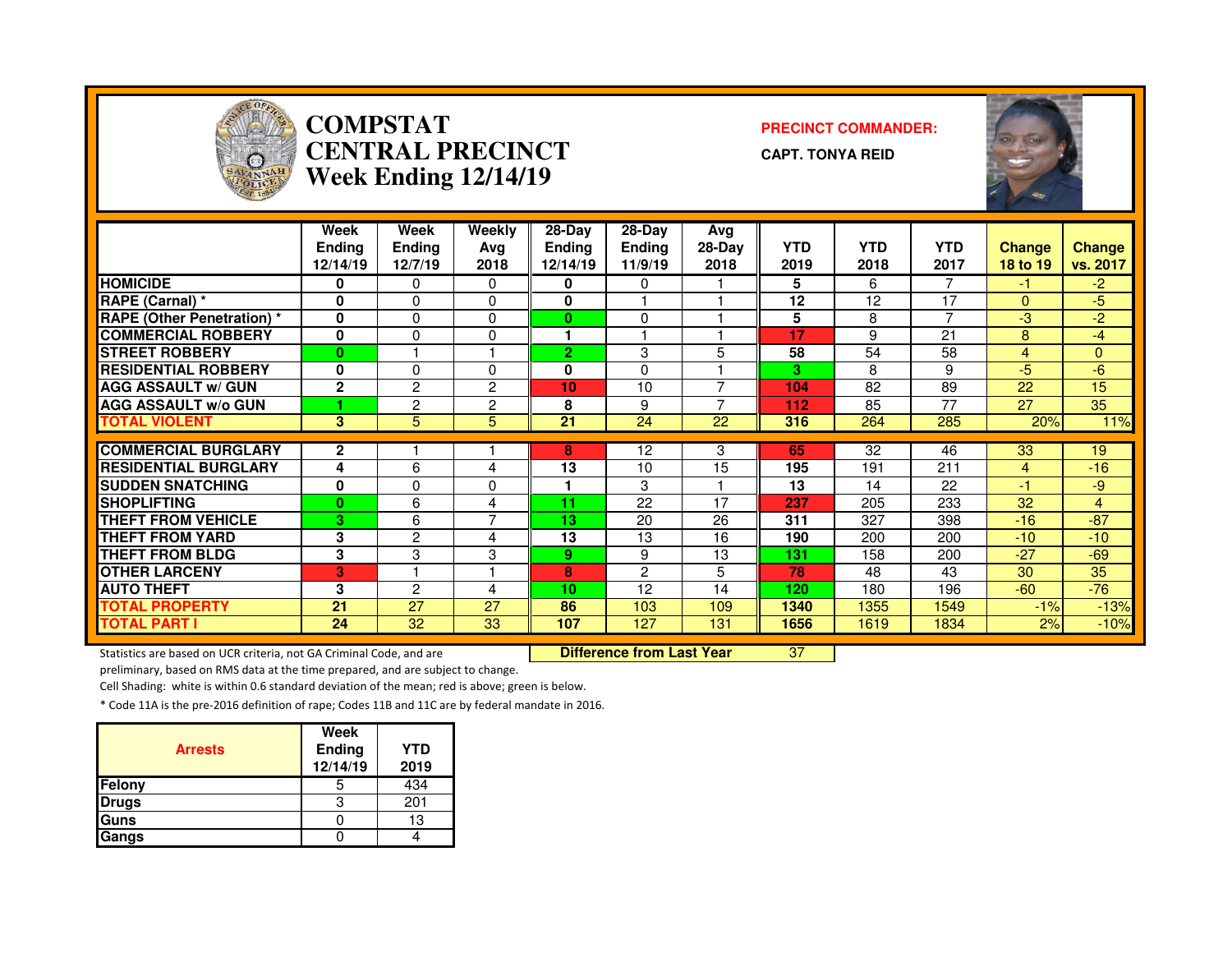

# **COMPSTAT PRECINCT COMMANDER: SOUTH PRECINCTWeek Ending 12/14/19**

**CAPT. MICHELLE HALFORD**



|                                   | Week<br><b>Ending</b><br>12/14/19 | Week<br><b>Endina</b><br>12/7/19 | Weekly<br>Avg<br>2018 | 28-Day<br><b>Ending</b><br>12/14/19 | $28-Dav$<br><b>Ending</b><br>11/9/19 | Avg<br>$28-Day$<br>2018 | <b>YTD</b><br>2019 | <b>YTD</b><br>2018 | <b>YTD</b><br>2017 | <b>Change</b><br>18 to 19 | <b>Change</b><br>vs. 2017 |
|-----------------------------------|-----------------------------------|----------------------------------|-----------------------|-------------------------------------|--------------------------------------|-------------------------|--------------------|--------------------|--------------------|---------------------------|---------------------------|
| <b>HOMICIDE</b>                   | 0                                 | 0                                | 0                     |                                     |                                      | 0                       | 7                  | 4                  | 3                  | 3                         | 4                         |
| <b>RAPE (Carnal)</b> *            | 0                                 |                                  | 0                     | $\overline{2}$                      | $\overline{2}$                       |                         | 14                 | 14                 | 9                  | $\Omega$                  | 5                         |
| <b>RAPE (Other Penetration) *</b> | $\bf{0}$                          | $\Omega$                         | 0                     | 0                                   | $\Omega$                             |                         | $\overline{2}$     | 14                 | 4                  | $-12$                     | $-2$                      |
| <b>COMMERCIAL ROBBERY</b>         | 1                                 | $\Omega$                         | 0                     |                                     | $\Omega$                             |                         | 17                 | 15                 | 34                 | $\overline{2}$            | $-17$                     |
| <b>STREET ROBBERY</b>             | $\overline{2}$                    | 2                                |                       | 5                                   | 3                                    | 3                       | 36                 | 33                 | 34                 | 3                         | 2                         |
| <b>RESIDENTIAL ROBBERY</b>        | 0                                 |                                  | 0                     |                                     | $\Omega$                             |                         | 5.                 | 11                 | 4                  | $-6$                      |                           |
| <b>AGG ASSAULT w/ GUN</b>         |                                   |                                  |                       | 4                                   | 4                                    | 2                       | 51                 | 29                 | 37                 | 22                        | 14                        |
| <b>AGG ASSAULT w/o GUN</b>        | $\bf{0}$                          |                                  |                       | 5                                   | 8                                    | 4                       | 84                 | 54                 | 41                 | 30                        | 43                        |
| <b>TOTAL VIOLENT</b>              | 4                                 | 6                                | 3                     | 19                                  | 18                                   | 14                      | 216                | 174                | 166                | 24%                       | 30%                       |
| <b>COMMERCIAL BURGLARY</b>        | $\mathbf{2}$                      |                                  |                       |                                     |                                      | 5.                      | 64                 | 63                 | 62                 |                           | $\overline{2}$            |
| <b>RESIDENTIAL BURGLARY</b>       | 4                                 |                                  | 4                     | 8                                   | 7                                    | 15                      | 109                | 194                | 185                | $-85$                     | $-76$                     |
| <b>SUDDEN SNATCHING</b>           | 0                                 | <sup>0</sup>                     | 0                     | O.                                  | $\Omega$                             |                         | 14                 | 13                 | 11                 |                           | 3                         |
| <b>SHOPLIFTING</b>                | 6                                 | 10                               | 13                    | 38                                  | 29                                   | 53                      | 598                | 649                | 672                | $-51$                     | $-74$                     |
| <b>THEFT FROM VEHICLE</b>         | 3                                 | 9                                | $\overline{7}$        | 21                                  | 24                                   | 28                      | 336                | 353                | 420                | $-17$                     | $-84$                     |
| <b>THEFT FROM YARD</b>            |                                   | $\Omega$                         | $\overline{c}$        | 3                                   | 3                                    | 8                       | 72                 | 101                | 104                | $-29$                     | $-32$                     |
| <b>THEFT FROM BLDG</b>            |                                   | 4                                | 3                     | 8                                   | 11                                   | 12                      | 156                | 151                | 198                | 5.                        | $-42$                     |
| <b>IOTHER LARCENY</b>             | $\bf{0}$                          | 2                                | н                     | 3                                   | $\overline{ }$                       | $\overline{2}$          | 54                 | 27                 | 34                 | 27                        | 20                        |
| <b>AUTO THEFT</b>                 | 3                                 |                                  | 3                     | 10                                  | 15                                   | 11                      | 137                | 135                | 157                | $\overline{2}$            | $-20$                     |
| <b>TOTAL PROPERTY</b>             | 20                                | 28                               | 34                    | 98                                  | 103                                  | 136                     | 1540               | 1686               | 1843               | $-9%$                     | $-16%$                    |
| <b>TOTAL PART I</b>               | 24                                | 34                               | 37                    | 117                                 | 121                                  | 150                     | 1756               | 1860               | 2009               | $-6%$                     | $-13%$                    |

Statistics are based on UCR criteria, not GA Criminal Code, and are **Difference from Last Year** 

-104

preliminary, based on RMS data at the time prepared, and are subject to change.

Cell Shading: white is within 0.6 standard deviation of the mean; red is above; green is below.

| <b>Arrests</b> | Week<br>Ending<br>12/14/19 | <b>YTD</b><br>2019 |
|----------------|----------------------------|--------------------|
| Felony         |                            | 358                |
| Drugs          |                            | 135                |
| Guns           |                            | 31                 |
| Gangs          |                            |                    |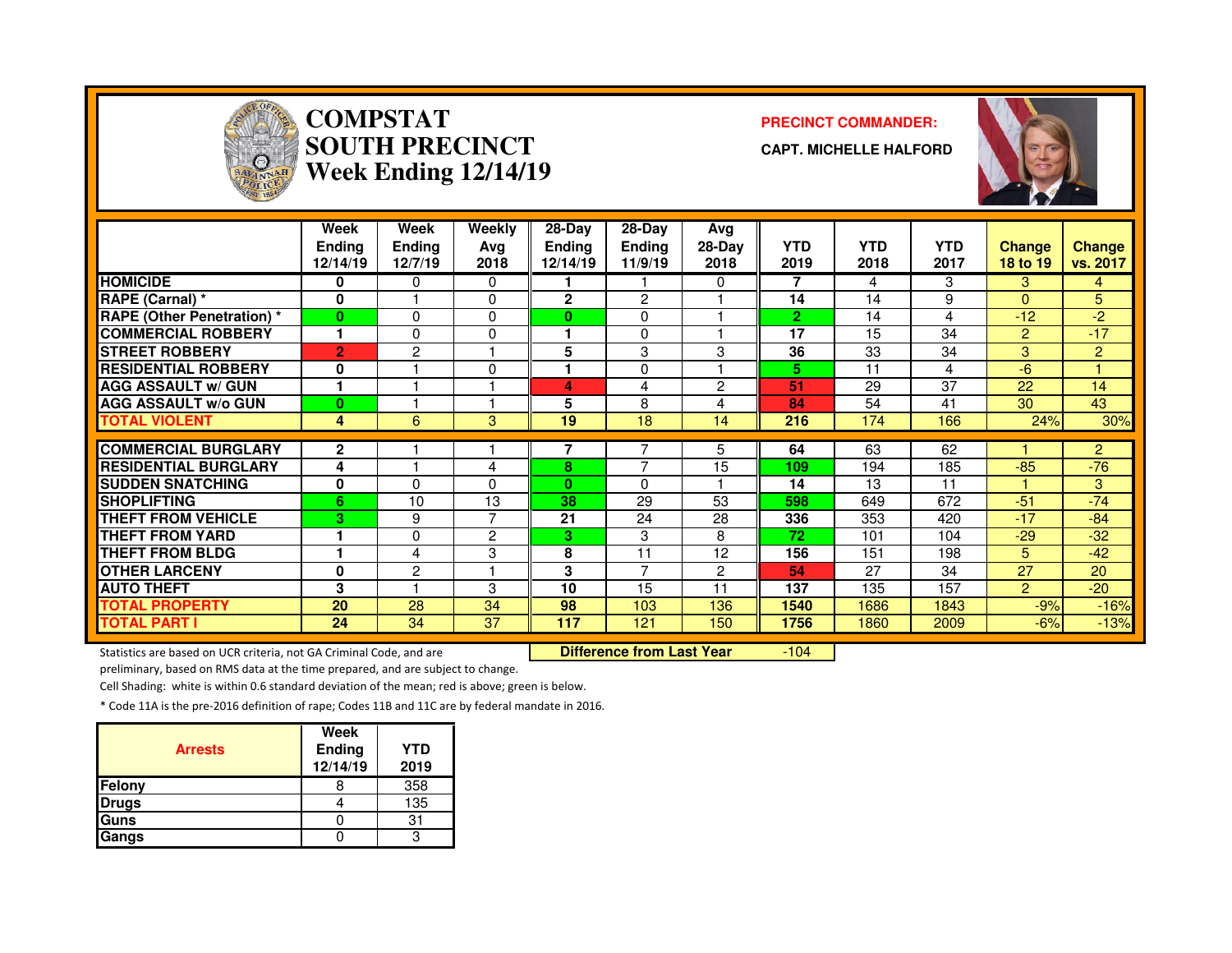

# **COMPSTAT PRECINCT COMMANDER: EAST PRECINCTWeek Ending 12/14/19**

**CAPT. GEORGE GUNDICH**



|                                   | <b>Week</b><br><b>Ending</b><br>12/14/19 | <b>Week</b><br><b>Endina</b><br>12/7/19 | <b>Weekly</b><br>Avg<br>2018 | 28-Day<br><b>Ending</b><br>12/14/19 | 28-Day<br><b>Ending</b><br>11/9/19 | Avg<br>28-Day<br>2018 | <b>YTD</b><br>2019 | <b>YTD</b><br>2018       | <b>YTD</b><br>2017 | <b>Change</b><br>18 to 19 | <b>Change</b><br>vs. 2017 |
|-----------------------------------|------------------------------------------|-----------------------------------------|------------------------------|-------------------------------------|------------------------------------|-----------------------|--------------------|--------------------------|--------------------|---------------------------|---------------------------|
| <b>HOMICIDE</b>                   | 0                                        | 0                                       | 0                            | 0                                   | $\Omega$                           |                       | 5.                 | 11                       | 13                 | $-6$                      | -8                        |
| RAPE (Carnal) *                   | $\bf{0}$                                 |                                         | 0                            |                                     | $\Omega$                           |                       | 14                 | 9                        | 8                  | 5.                        | 6                         |
| <b>RAPE (Other Penetration) *</b> | $\bf{0}$                                 | $\Omega$                                | 0                            | 0                                   | $\Omega$                           | 0                     | $\mathbf{2}$       | 6                        | 10                 | $-4$                      | -8                        |
| <b>COMMERCIAL ROBBERY</b>         | 0                                        |                                         | 0                            | З                                   | 2                                  |                       | 8                  | $\overline{\phantom{0}}$ | 29                 |                           | $-21$                     |
| <b>STREET ROBBERY</b>             |                                          |                                         |                              | 5                                   |                                    | 3                     | 50                 | 35                       | 47                 | 15                        | 3                         |
| <b>RESIDENTIAL ROBBERY</b>        | 0                                        | 0                                       | 0                            | 0                                   | 2                                  | 0                     |                    | 3                        | 8                  | 4                         | -1                        |
| <b>AGG ASSAULT w/ GUN</b>         |                                          | $\overline{2}$                          | 2                            | 6                                   | 11                                 | ⇁                     | 94                 | 82                       | 63                 | 12                        | 31                        |
| <b>AGG ASSAULT w/o GUN</b>        | $\overline{2}$                           | $\overline{c}$                          | 2                            | 8                                   | 12                                 |                       | 130                | 86                       | 69                 | 44                        | 61                        |
| <b>TOTAL VIOLENT</b>              | 4                                        | $\overline{7}$                          | 5                            | 23                                  | 28                                 | 19                    | 310                | 239                      | 247                | 30%                       | 26%                       |
|                                   |                                          |                                         |                              |                                     |                                    |                       |                    |                          |                    |                           |                           |
| <b>COMMERCIAL BURGLARY</b>        |                                          |                                         | 0                            | 2                                   |                                    | $\overline{2}$        | 20                 | 20                       | 27                 | $\Omega$                  | $-7$                      |
| <b>RESIDENTIAL BURGLARY</b>       |                                          | 5                                       | 5                            | 14                                  | 10                                 | 20                    | 214                | 236                      | 272                | $-22$                     | $-58$                     |
| <b>ISUDDEN SNATCHING</b>          | 0                                        | $\Omega$                                | 0                            | $\bf{0}$                            | $\Omega$                           |                       | 12                 | 17                       | 17                 | $-5$                      | -5                        |
| <b>SHOPLIFTING</b>                | 5                                        | 6                                       | 6                            | 17                                  | 31                                 | 23                    | 290                | 293                      | 301                | $-3$                      | $-11$                     |
| <b>THEFT FROM VEHICLE</b>         | $\overline{2}$                           | ⇁                                       | 7                            | 18                                  | 16                                 | 29                    | 312                | 345                      | 381                | $-33$                     | $-69$                     |
| <b>THEFT FROM YARD</b>            |                                          | $\Omega$                                | 3                            | 4                                   | 9                                  | 11                    | 123                | 136                      | 146                | $-13$                     | $-23$                     |
| <b>THEFT FROM BLDG</b>            | 3                                        |                                         | 3                            | 9                                   | 16                                 | 12                    | 154                | 145                      | 182                | 9                         | $-28$                     |
| <b>OTHER LARCENY</b>              | $\bf{0}$                                 | $\overline{2}$                          |                              | 3                                   | 5                                  | 6                     | 56                 | 73                       | 36                 | $-17$                     | 20                        |
| <b>AUTO THEFT</b>                 | $\mathbf{2}$                             | 3                                       | 3                            | 10                                  | $\overline{ }$                     | 12                    | 119                | 150                      | 162                | $-31$                     | $-43$                     |
| <b>TOTAL PROPERTY</b>             | 15                                       | 25                                      | 29                           | 77                                  | 95                                 | 115                   | 1300               | 1415                     | 1524               | $-8%$                     | $-15%$                    |
| <b>TOTAL PART I</b>               | 19                                       | 32                                      | 34                           | 100                                 | 123                                | 134                   | 1610               | 1654                     | 1771               | $-3%$                     | $-9%$                     |

Statistics are based on UCR criteria, not GA Criminal Code, and are **Difference from Last Year** 

-44

preliminary, based on RMS data at the time prepared, and are subject to change.

Cell Shading: white is within 0.6 standard deviation of the mean; red is above; green is below.

| <b>Arrests</b> | <b>Week</b><br>Ending<br>12/14/19 | <b>YTD</b><br>2019 |
|----------------|-----------------------------------|--------------------|
| Felony         |                                   | 348                |
| <b>Drugs</b>   |                                   | 239                |
| Guns           |                                   | 62                 |
| Gangs          |                                   |                    |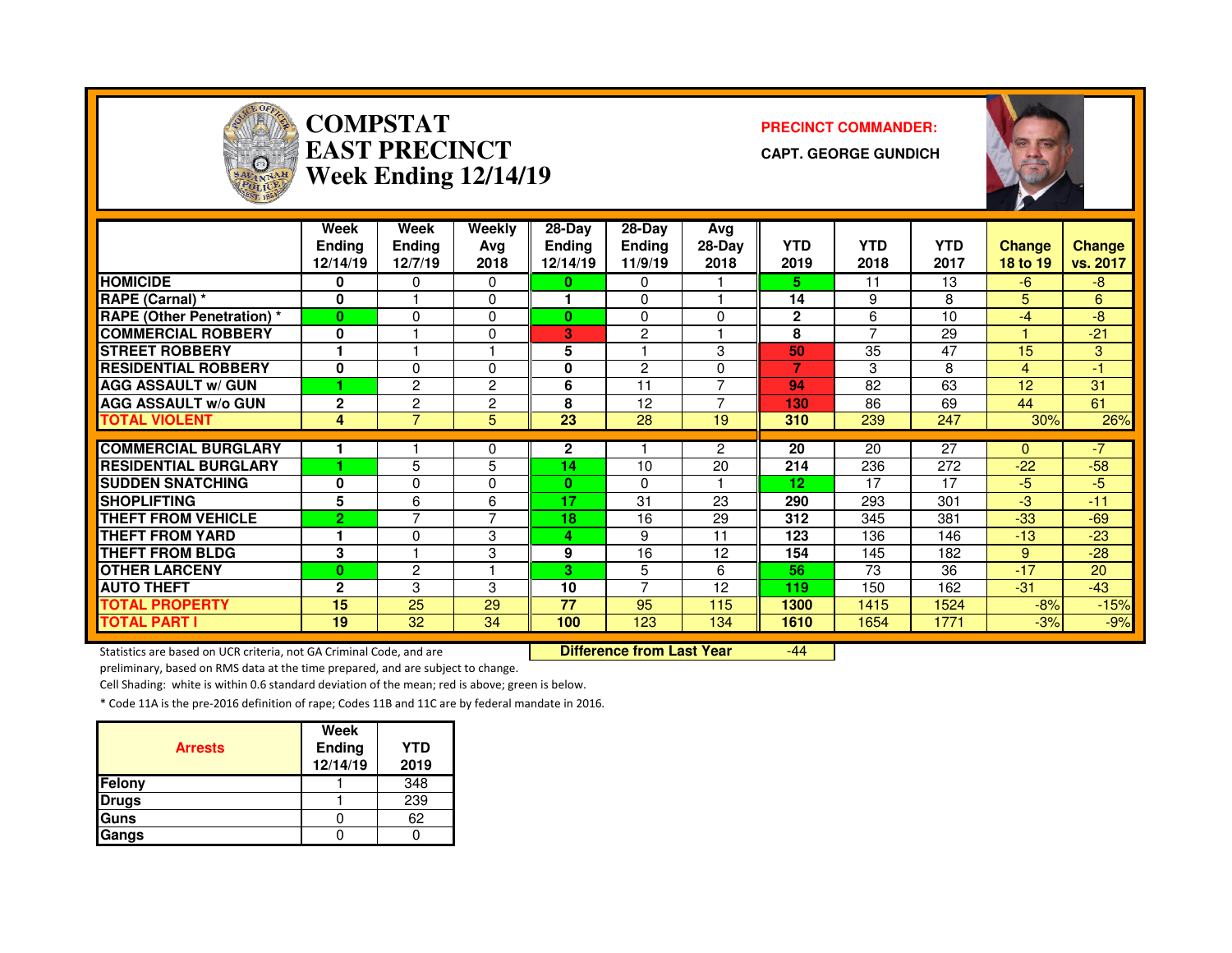# **BEAT 21 North PrecinctWeek Ending 12/14/19**

|                                  |               |                | <b>Last 4 Weeks</b> |                   | 28 Days        | 28 Day  |                |               |                |                |                |
|----------------------------------|---------------|----------------|---------------------|-------------------|----------------|---------|----------------|---------------|----------------|----------------|----------------|
|                                  | <b>Ending</b> | <b>Endina</b>  | <b>Endina</b>       | <b>Ending</b>     | Ending         | Average | <b>YTD</b>     | <b>YTD</b>    | <b>YTD</b>     | <b>Change</b>  | <b>Change</b>  |
|                                  | 11/23/19      | 11/30/19       |                     | 12/07/19 12/14/19 | 12/14/19       | 2018    | 2019           | 2018          | 2017           | 18 to 19       | vs. 2017       |
| <b>HOMICIDE</b>                  | $\Omega$      | 0              | 0                   | $\mathbf{0}$      | 0              | 0.0     | $\Omega$       | $\Omega$      | $\Omega$       | $\mathbf{0}$   | $\Omega$       |
| RAPE (Carnal) *                  | 0             | 0              | 0                   | $\Omega$          | 0              | 0.0     | $\mathbf{1}$   | $\Omega$      | $\mathbf{1}$   | 1              | $\Omega$       |
| <b>RAPE (Other Penetration)*</b> | 0             | $\Omega$       | $\Omega$            | $\Omega$          | $\Omega$       | 0.1     | $\Omega$       | $\mathbf{1}$  | $\Omega$       | -1             | $\Omega$       |
| <b>COMMERCIAL ROBBERY</b>        | $\Omega$      | 0              | $\mathbf{0}$        | $\Omega$          | 0              | 0.0     | 0              | $\Omega$      | $\mathbf{1}$   | $\mathbf{0}$   | -1             |
| <b>STREET ROBBERY</b>            | 0             | $\Omega$       | $\Omega$            | $\Omega$          | $\Omega$       | 0.0     | $\Omega$       | $\Omega$      | $\overline{2}$ | $\mathbf{0}$   | $-2$           |
| <b>RESIDENTIAL ROBBERY</b>       | 0             | $\Omega$       | $\mathbf{0}$        | $\Omega$          | $\Omega$       | 0.0     | $\Omega$       | $\Omega$      | $\Omega$       | $\Omega$       | $\Omega$       |
| <b>AGG ASSAULT w/ GUN</b>        | 0             | $\Omega$       | $\Omega$            | $\Omega$          | $\Omega$       | 0.2     | 3              | $\mathcal{P}$ | $\mathbf{1}$   | 1              | $\overline{2}$ |
| <b>AGG ASSAULT w/o GUN</b>       | $\Omega$      | 0              | $\mathbf{0}$        | $\mathbf{0}$      | 0              | 0.2     | $\overline{7}$ | 3             | 3              | $\overline{4}$ | 4              |
| <b>TOTAL VIOLENT</b>             | $\mathbf{0}$  | $\mathbf{0}$   | $\mathbf{0}$        | $\mathbf{0}$      | $\Omega$       | 0.5     | 11             | 6             | 8              | 83%            | 38%            |
|                                  |               |                |                     |                   |                |         |                |               |                |                |                |
| <b>COMMERCIAL BURGLARY</b>       | 0             | 0              | 0                   | 0                 | $\Omega$       | 0.5     | $\mathbf{1}$   | 6             | $\overline{2}$ | $-5$           | -1             |
| <b>RESIDENTIAL BURGLARY</b>      | 0             | $\mathbf{1}$   | 1                   | $\Omega$          | $\overline{2}$ | 0.9     | 16             | 12            | 14             | $\overline{4}$ | $\overline{2}$ |
| <b>SUDDEN SNATCHING</b>          | 0             | $\Omega$       | $\Omega$            | $\Omega$          | 0              | 0.0     | 0              | $\mathbf{0}$  | $\mathbf{1}$   | $\overline{0}$ | -1             |
| <b>SHOPLIFTING</b>               | $\Omega$      | 0              | $\Omega$            | $\Omega$          | $\Omega$       | 0.2     | 6              | $\mathcal{P}$ | $\overline{2}$ | $\overline{4}$ | 4              |
| <b>THEFT FROM VEHICLE</b>        | 0             | 0              | 0                   | $\mathbf{1}$      | $\mathbf{1}$   | 3.5     | 48             | 41            | 35             | $\overline{7}$ | 13             |
| <b>THEFT FROM YARD</b>           | 0             | $\mathbf{1}$   | $\Omega$            | 1                 | $\overline{2}$ | 1.2     | $\overline{7}$ | 15            | 14             | $-8$           | $-7$           |
| <b>THEFT FROM BLDG</b>           | 0             | 0              | 0                   | $\Omega$          | 0              | 1.5     | 6              | 17            | 39             | $-11$          | $-33$          |
| <b>OTHER LARCENY</b>             | 0             | $\mathbf{1}$   | $\mathbf{1}$        | $\Omega$          | $\overline{2}$ | 1.4     | 5              | 15            | 3              | $-10$          | $\overline{2}$ |
| <b>AUTO THEFT</b>                | 0             | $\mathbf{1}$   | $\mathbf{1}$        | $\Omega$          | $\overline{2}$ | 1.6     | 18             | 19            | 14             | $-1$           | $\overline{4}$ |
| <b>TOTAL PROPERTY</b>            | $\mathbf{0}$  | $\overline{4}$ | 3                   | $\overline{2}$    | 9              | 10.6    | 107            | 127           | 124            | $-16%$         | $-14%$         |
| <b>TOTAL PART I</b>              | $\mathbf{0}$  | $\overline{4}$ | 3                   | $\mathcal{P}$     | $\overline{9}$ | 11.0    | 118            | 133           | 132            | $-11%$         | $-11%$         |
|                                  |               |                |                     |                   |                |         |                |               |                |                |                |

 **Difference from Last Year**-15

Statistics are based on UCR criteria, not GA Criminal Code.

\* Rape Code 11A is the historical definition of rape (aka Legacy Rape); Rape Codes 11B and 11C are those moved from Part II to Part I in 2017.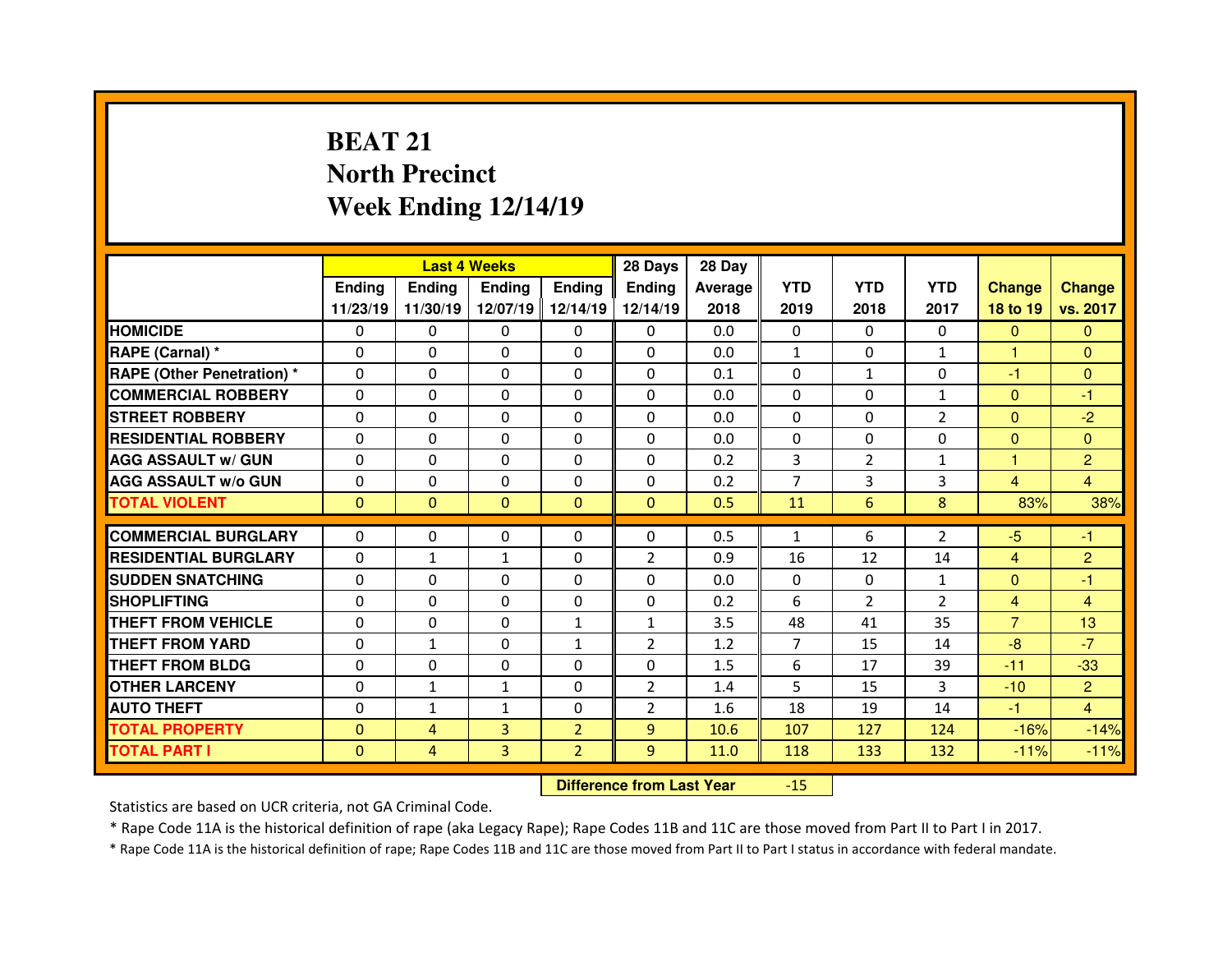### **BEAT 22 North PrecinctWeek Ending 12/14/19**

|                                  |                |                | <b>Last 4 Weeks</b> |                   | 28 Days      | 28 Day  |              |              |                |               |               |
|----------------------------------|----------------|----------------|---------------------|-------------------|--------------|---------|--------------|--------------|----------------|---------------|---------------|
|                                  | <b>Ending</b>  | <b>Endina</b>  | Ending              | <b>Ending</b>     | Ending       | Average | <b>YTD</b>   | <b>YTD</b>   | <b>YTD</b>     | <b>Change</b> | <b>Change</b> |
|                                  | 11/23/19       | 11/30/19       |                     | 12/07/19 12/14/19 | 12/14/19     | 2018    | 2019         | 2018         | 2017           | 18 to 19      | vs. 2017      |
| <b>HOMICIDE</b>                  | $\Omega$       | 0              | $\Omega$            | $\Omega$          | 0            | 0.4     | 1            | 5.           | $\Omega$       | $-4$          | 1             |
| RAPE (Carnal) *                  | $\Omega$       | $\Omega$       | $\mathbf{0}$        | $\Omega$          | 0            | 0.2     | 2            | 3            | $\overline{2}$ | -1            | $\Omega$      |
| <b>RAPE (Other Penetration)*</b> | $\Omega$       | $\Omega$       | $\Omega$            | $\Omega$          | $\Omega$     | 0.1     | $\Omega$     | $\mathbf{1}$ | $\mathbf{1}$   | -1            | -1            |
| <b>COMMERCIAL ROBBERY</b>        | $\Omega$       | $\mathbf{1}$   | $\mathbf{0}$        | $\Omega$          | $\mathbf{1}$ | 0.2     | 2            | 3            | 3              | -1            | $-1$          |
| <b>STREET ROBBERY</b>            | $\Omega$       | $\Omega$       | $\Omega$            | $\Omega$          | $\Omega$     | 1.0     | 9            | 13           | 9              | $-4$          | $\Omega$      |
| <b>RESIDENTIAL ROBBERY</b>       | $\Omega$       | $\Omega$       | $\mathbf{0}$        | $\Omega$          | 0            | 0.0     | $\mathbf{1}$ | $\Omega$     | $\Omega$       | $\mathbf{1}$  | 1             |
| <b>AGG ASSAULT w/ GUN</b>        | $\mathbf{1}$   | $\Omega$       | $\Omega$            | $\Omega$          | $\mathbf{1}$ | 1.4     | 22           | 17           | 28             | 5             | $-6$          |
| <b>AGG ASSAULT w/o GUN</b>       | $\mathbf{1}$   | $\mathbf{1}$   | $\mathbf{1}$        | $\Omega$          | 3            | 1.8     | 35           | 24           | 21             | 11            | 14            |
| <b>TOTAL VIOLENT</b>             | $\overline{2}$ | $\overline{2}$ | $\mathbf{1}$        | $\Omega$          | 5            | 5.1     | 72           | 66           | 64             | 9%            | 13%           |
|                                  |                |                |                     |                   |              | 0.5     |              |              | 13             | $\mathbf{0}$  | $-7$          |
| <b>COMMERCIAL BURGLARY</b>       | 0              | 0              | 0                   | $\Omega$          | 0            |         | 6            | 6            |                |               |               |
|                                  |                |                |                     |                   |              |         |              |              |                |               |               |
| <b>RESIDENTIAL BURGLARY</b>      | $\mathbf{1}$   | $\Omega$       | 0                   | $\Omega$          | $\mathbf{1}$ | 1.8     | 13           | 21           | 27             | $-8$          | $-14$         |
| <b>SUDDEN SNATCHING</b>          | 0              | 0              | 0                   | $\Omega$          | 0            | 0.3     | 2            | 4            | $\mathbf{1}$   | $-2$          | $\mathbf{1}$  |
| <b>SHOPLIFTING</b>               | 0              | $\Omega$       | $\Omega$            | $\Omega$          | 0            | 3.1     | 12           | 39           | 35             | $-27$         | $-23$         |
| <b>THEFT FROM VEHICLE</b>        | $\overline{2}$ | $\mathbf{1}$   | 0                   | $\mathbf{1}$      | 4            | 3.0     | 36           | 35           | 31             | 1             | 5             |
| <b>THEFT FROM YARD</b>           | $\mathbf{1}$   | $\Omega$       | $\Omega$            | $\Omega$          | $\mathbf{1}$ | 1.6     | 17           | 21           | 13             | $-4$          | 4             |
| <b>THEFT FROM BLDG</b>           | 0              | $\mathbf{1}$   | $\mathbf{1}$        | $\overline{2}$    | 4            | 1.3     | 20           | 17           | 26             | 3             | $-6$          |
| <b>OTHER LARCENY</b>             | $\Omega$       | $\Omega$       | $\Omega$            | $\Omega$          | $\Omega$     | 0.5     | 3            | 4            | 5              | -1            | $-2$          |
| <b>AUTO THEFT</b>                | $\mathbf{1}$   | $\mathbf{1}$   | $\mathbf{1}$        | $\Omega$          | 3            | 2.0     | 22           | 25           | 30             | $-3$          | $-8$          |
| <b>TOTAL PROPERTY</b>            | 5              | 3              | $\overline{2}$      | $\overline{3}$    | 13           | 14.0    | 131          | 172          | 181            | $-24%$        | $-28%$        |
| <b>TOTAL PART I</b>              | $\overline{7}$ | 5              | 3                   | 3                 | 18           | 19.1    | 203          | 238          | 245            | $-15%$        | $-17%$        |

 **Difference from Last Year**-35

Statistics are based on UCR criteria, not GA Criminal Code.

\* Rape Code 11A is the historical definition of rape (aka Legacy Rape); Rape Codes 11B and 11C are those moved from Part II to Part I in 2017.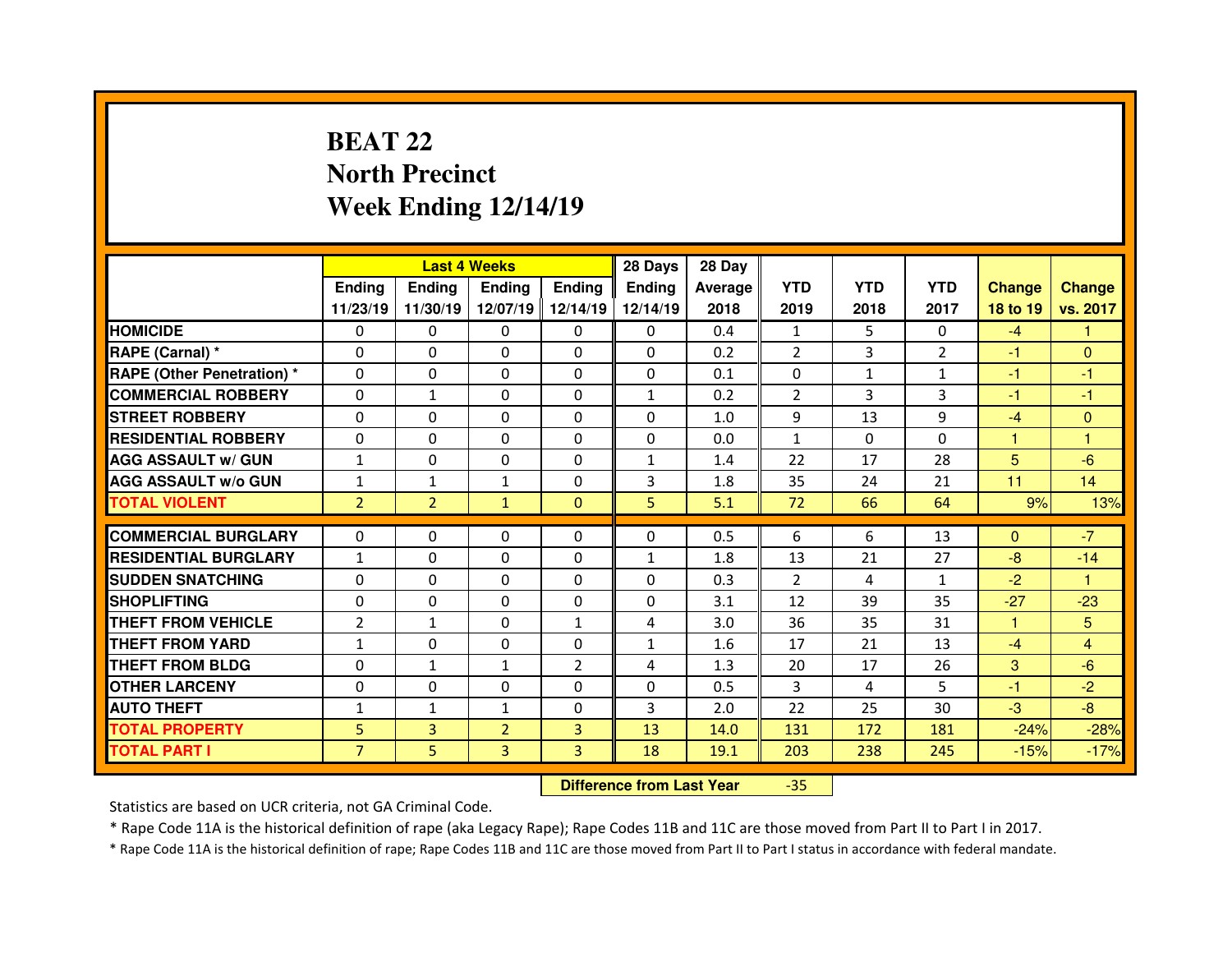# **BEAT 23 North PrecinctWeek Ending 12/14/19**

|                                  |                |                | <b>Last 4 Weeks</b> |                   | 28 Days        | 28 Day  |                |                |                |                |               |
|----------------------------------|----------------|----------------|---------------------|-------------------|----------------|---------|----------------|----------------|----------------|----------------|---------------|
|                                  | <b>Ending</b>  | <b>Ending</b>  | Ending              | <b>Ending</b>     | Ending         | Average | <b>YTD</b>     | <b>YTD</b>     | <b>YTD</b>     | <b>Change</b>  | <b>Change</b> |
|                                  | 11/23/19       | 11/30/19       |                     | 12/07/19 12/14/19 | 12/14/19       | 2018    | 2019           | 2018           | 2017           | 18 to 19       | vs. 2017      |
| <b>HOMICIDE</b>                  | $\Omega$       | $\Omega$       | 0                   | $\Omega$          | 0              | 0.1     | $\overline{2}$ | 1              | $\mathbf{1}$   | 1              | 1             |
| RAPE (Carnal) *                  | $\Omega$       | 0              | $\mathbf{0}$        | $\Omega$          | 0              | 0.2     | $\mathbf{1}$   | 3              | $\overline{2}$ | $-2$           | $-1$          |
| <b>RAPE (Other Penetration)*</b> | $\Omega$       | 0              | $\Omega$            | $\Omega$          | 0              | 0.0     | $\Omega$       | $\Omega$       | $\Omega$       | $\mathbf{0}$   | $\Omega$      |
| <b>COMMERCIAL ROBBERY</b>        | $\Omega$       | $\Omega$       | $\Omega$            | $\Omega$          | $\Omega$       | 0.1     | $\Omega$       | $\mathbf{1}$   | $\overline{2}$ | -1             | $-2$          |
| <b>STREET ROBBERY</b>            | $\overline{2}$ | $\Omega$       | $\Omega$            | $\Omega$          | $\overline{2}$ | 0.2     | 9              | 6              | 6              | 3              | 3             |
| <b>RESIDENTIAL ROBBERY</b>       | $\Omega$       | $\Omega$       | $\mathbf{0}$        | $\Omega$          | $\Omega$       | 0.1     | $\Omega$       | 3              | $\mathbf{1}$   | $-3$           | $-1$          |
| <b>AGG ASSAULT w/ GUN</b>        | $\Omega$       | $\mathbf{1}$   | $\mathbf{1}$        | $\Omega$          | $\overline{2}$ | 1.4     | 15             | 18             | 9              | $-3$           | 6             |
| <b>AGG ASSAULT w/o GUN</b>       | $\Omega$       | $\Omega$       | $\mathbf{0}$        | $\mathbf{1}$      | $\mathbf{1}$   | 1.4     | 24             | 17             | 16             | $\overline{7}$ | 8             |
| <b>TOTAL VIOLENT</b>             | $\overline{2}$ | $\mathbf{1}$   | $\mathbf{1}$        | $\mathbf{1}$      | 5              | 3.4     | 51             | 49             | 37             | 4%             | 38%           |
| <b>COMMERCIAL BURGLARY</b>       | 0              | $\Omega$       | 0                   | $\mathbf{1}$      | $\mathbf{1}$   | 1.0     | 17             | 12             | 23             | 5              | $-6$          |
|                                  |                |                |                     |                   |                |         |                |                |                |                |               |
| <b>RESIDENTIAL BURGLARY</b>      | 0              | 0              | $\Omega$            | $\Omega$          | 0              | 1.2     | 11             | 15             | 23             | $-4$           | $-12$         |
| <b>SUDDEN SNATCHING</b>          | 0              | 0              | $\Omega$            | $\Omega$          | 0              | 0.2     | $\mathcal{P}$  | $\mathcal{P}$  | 4              | $\mathbf{0}$   | $-2$          |
| <b>SHOPLIFTING</b>               | 0              | $\Omega$       | $\Omega$            | $\Omega$          | 0              | 2.8     | 19             | 34             | 13             | $-15$          | 6             |
| <b>THEFT FROM VEHICLE</b>        | $\mathbf{0}$   | $\mathbf{1}$   | $\mathbf{1}$        | $\Omega$          | $\overline{2}$ | 2.8     | 30             | 34             | 39             | $-4$           | $-9$          |
| <b>THEFT FROM YARD</b>           | $\mathbf{1}$   | $\mathbf{1}$   | $\Omega$            | $\Omega$          | $\overline{2}$ | 2.1     | 13             | 28             | 25             | $-15$          | $-12$         |
| <b>THEFT FROM BLDG</b>           | $\mathbf{0}$   | 0              | 0                   | $\Omega$          | 0              | 1.8     | 13             | 22             | 24             | $-9$           | $-11$         |
| <b>OTHER LARCENY</b>             | $\Omega$       | $\Omega$       | $\Omega$            | $\Omega$          | $\Omega$       | 0.5     | 3              | $\overline{7}$ | 4              | $-4$           | $-1$          |
| <b>AUTO THEFT</b>                | $\overline{2}$ | 0              | 0                   | 0                 | $\overline{2}$ | 1.5     | 13             | 17             | 38             | $-4$           | $-25$         |
| <b>TOTAL PROPERTY</b>            | $\overline{3}$ | $\overline{2}$ | $\mathbf{1}$        | $\mathbf{1}$      | $\overline{7}$ | 13.9    | 121            | 171            | 193            | $-29%$         | $-37%$        |
| <b>TOTAL PART I</b>              | 5              | 3              | $\overline{2}$      | $\overline{2}$    | 12             | 17.3    | 172            | 220            | 230            | $-22%$         | $-25%$        |

 **Difference from Last Year**-48

Statistics are based on UCR criteria, not GA Criminal Code.

\* Rape Code 11A is the historical definition of rape (aka Legacy Rape); Rape Codes 11B and 11C are those moved from Part II to Part I in 2017.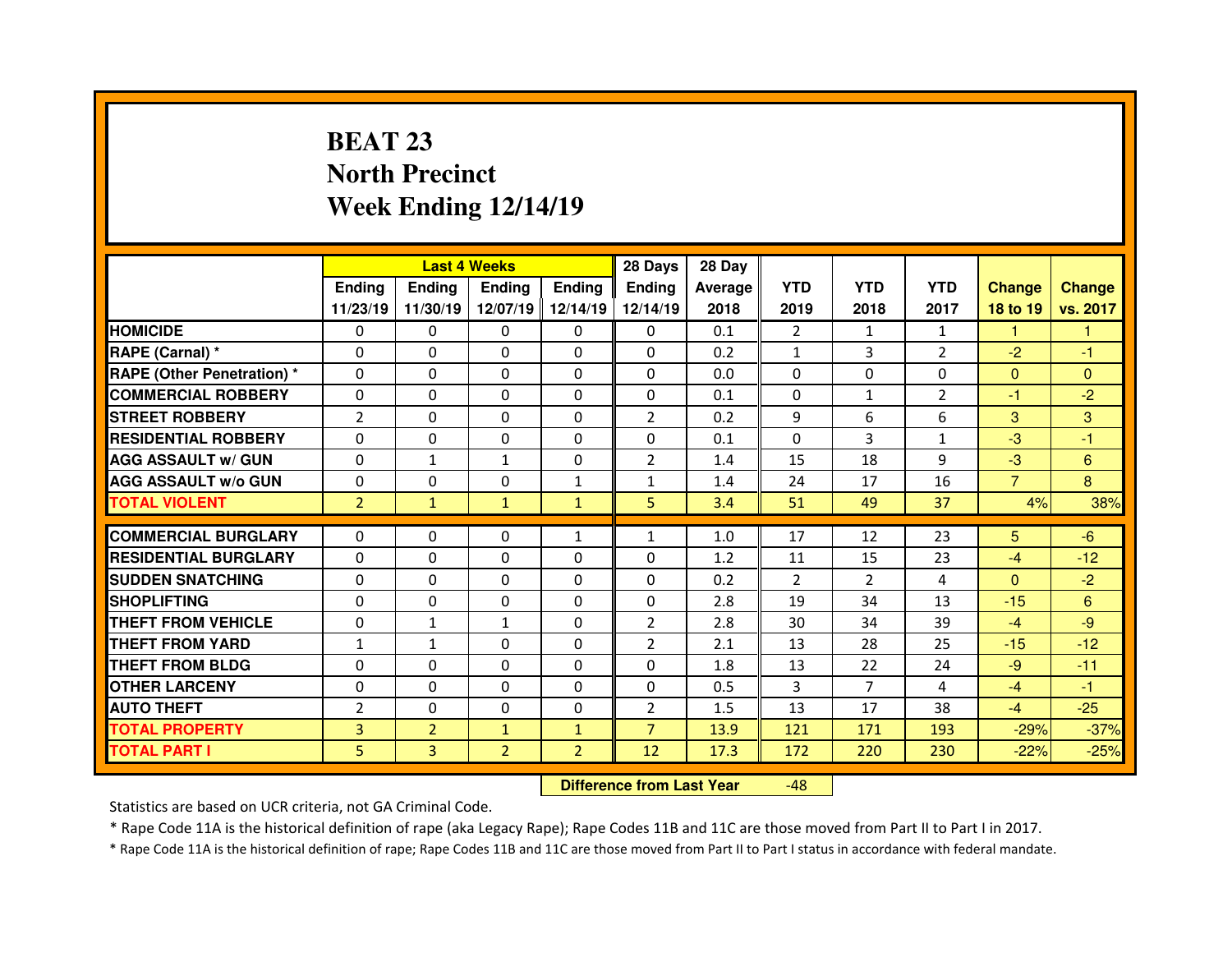# **BEAT 24 North PrecinctWeek Ending 12/14/19**

|                                  |              | <b>Last 4 Weeks</b> |                |               | 28 Days        | 28 Day  |                |                |              |                |                |
|----------------------------------|--------------|---------------------|----------------|---------------|----------------|---------|----------------|----------------|--------------|----------------|----------------|
|                                  | Ending       | <b>Endina</b>       | <b>Ending</b>  | <b>Ending</b> | <b>Ending</b>  | Average | <b>YTD</b>     | <b>YTD</b>     | <b>YTD</b>   | <b>Change</b>  | <b>Change</b>  |
|                                  | 11/23/19     | 11/30/19            | 12/07/19       | 12/14/19      | 12/14/19       | 2018    | 2019           | 2018           | 2017         | 18 to 19       | vs. 2017       |
| <b>HOMICIDE</b>                  | 0            | $\Omega$            | $\Omega$       | $\Omega$      | 0              | 0.0     | $\Omega$       | $\Omega$       | $\Omega$     | $\Omega$       | $\Omega$       |
| RAPE (Carnal) *                  | $\Omega$     | 0                   | 0              | $\Omega$      | $\Omega$       | 0.0     | $\overline{2}$ | $\Omega$       | $\mathbf{1}$ | $\overline{2}$ | 1              |
| <b>RAPE (Other Penetration)*</b> | $\Omega$     | 0                   | 0              | $\Omega$      | $\Omega$       | 0.0     | 3              | $\Omega$       | $\Omega$     | 3              | 3              |
| <b>COMMERCIAL ROBBERY</b>        | $\mathbf{1}$ | 0                   | $\Omega$       | $\Omega$      | $\mathbf{1}$   | 0.0     | 3              | $\Omega$       | 4            | 3              | -1             |
| <b>STREET ROBBERY</b>            | $\Omega$     | 0                   | $\Omega$       | $\Omega$      | $\Omega$       | 0.6     | 10             | $\overline{7}$ | 13           | 3              | $-3$           |
| <b>RESIDENTIAL ROBBERY</b>       | $\Omega$     | 0                   | 0              | $\Omega$      | $\Omega$       | 0.0     | $\mathbf{1}$   | $\Omega$       | $\Omega$     | 1              | 1              |
| <b>AGG ASSAULT w/ GUN</b>        | $\Omega$     | 0                   | 0              | $\Omega$      | $\Omega$       | 0.3     | 4              | 3              | 4            | 1              | $\mathbf{0}$   |
| <b>AGG ASSAULT W/o GUN</b>       | 0            | 0                   | $\mathbf{1}$   | $\mathbf{1}$  | $\overline{2}$ | 0.9     | 12             | 13             | 5            | $-1$           | $\overline{7}$ |
| <b>TOTAL VIOLENT</b>             | $\mathbf{1}$ | $\mathbf{0}$        | $\mathbf{1}$   | $\mathbf{1}$  | 3 <sup>1</sup> | 1.8     | 35             | 23             | 27           | 52%            | 30%            |
| <b>COMMERCIAL BURGLARY</b>       | $\Omega$     | 0                   | 0              | 0             | 0              | 0.2     | 5              | $\overline{2}$ |              | 3              |                |
|                                  | $\Omega$     |                     |                |               |                |         |                |                | 4            |                |                |
| <b>RESIDENTIAL BURGLARY</b>      |              | $\overline{2}$      | 0              | 0             | $\overline{2}$ | 0.6     | 16             | 8              | 16           | 8              | $\Omega$       |
| <b>SUDDEN SNATCHING</b>          | $\Omega$     | 0                   | $\Omega$       | $\mathbf{0}$  | $\Omega$       | 0.5     | $\overline{2}$ | 5              | 3            | $-3$           | -1             |
|                                  |              |                     |                |               |                |         |                |                |              |                |                |
| <b>SHOPLIFTING</b>               | 0            | 0                   | $\Omega$       | $\mathbf{1}$  | $\mathbf{1}$   | 4.7     | 26             | 59             | 53           | $-33$          | $-27$          |
| THEFT FROM VEHICLE               | 0            | 0                   | $\mathbf{1}$   | $\mathbf{0}$  | $\mathbf{1}$   | 3.9     | 46             | 46             | 100          | $\mathbf{0}$   | $-54$          |
| <b>THEFT FROM YARD</b>           | 0            | $\overline{2}$      | $\Omega$       | $\mathbf{1}$  | 3              | 1.9     | 54             | 25             | 34           | 29             | 20             |
| <b>THEFT FROM BLDG</b>           | 0            | $\mathbf{1}$        | 0              | $\mathbf{0}$  | $\mathbf{1}$   | 1.9     | 13             | 25             | 14           | $-12$          | -1             |
| <b>OTHER LARCENY</b>             | $\Omega$     | $\mathbf{1}$        | $\Omega$       | $\mathbf{1}$  | $\overline{2}$ | 0.7     | 17             | 8              | 10           | 9              | $\overline{7}$ |
| <b>AUTO THEFT</b>                | $\Omega$     | 0                   | 0              | $\mathbf{0}$  | $\Omega$       | 1.0     | 9              | 12             | 30           | $-3$           | $-21$          |
| <b>TOTAL PROPERTY</b>            | $\Omega$     | 6                   | $\mathbf{1}$   | 3             | 10             | 15.3    | 188            | 190            | 264          | $-1%$          | $-29%$         |
| <b>TOTAL PART I</b>              | $\mathbf{1}$ | 6                   | $\overline{2}$ | 4             | 13             | 17.2    | 223            | 213            | 291          | 5%             | $-23%$         |

 **Difference from Last Year**<sup>10</sup>

Statistics are based on UCR criteria, not GA Criminal Code.

\* Rape Code 11A is the historical definition of rape (aka Legacy Rape); Rape Codes 11B and 11C are those moved from Part II to Part I in 2017.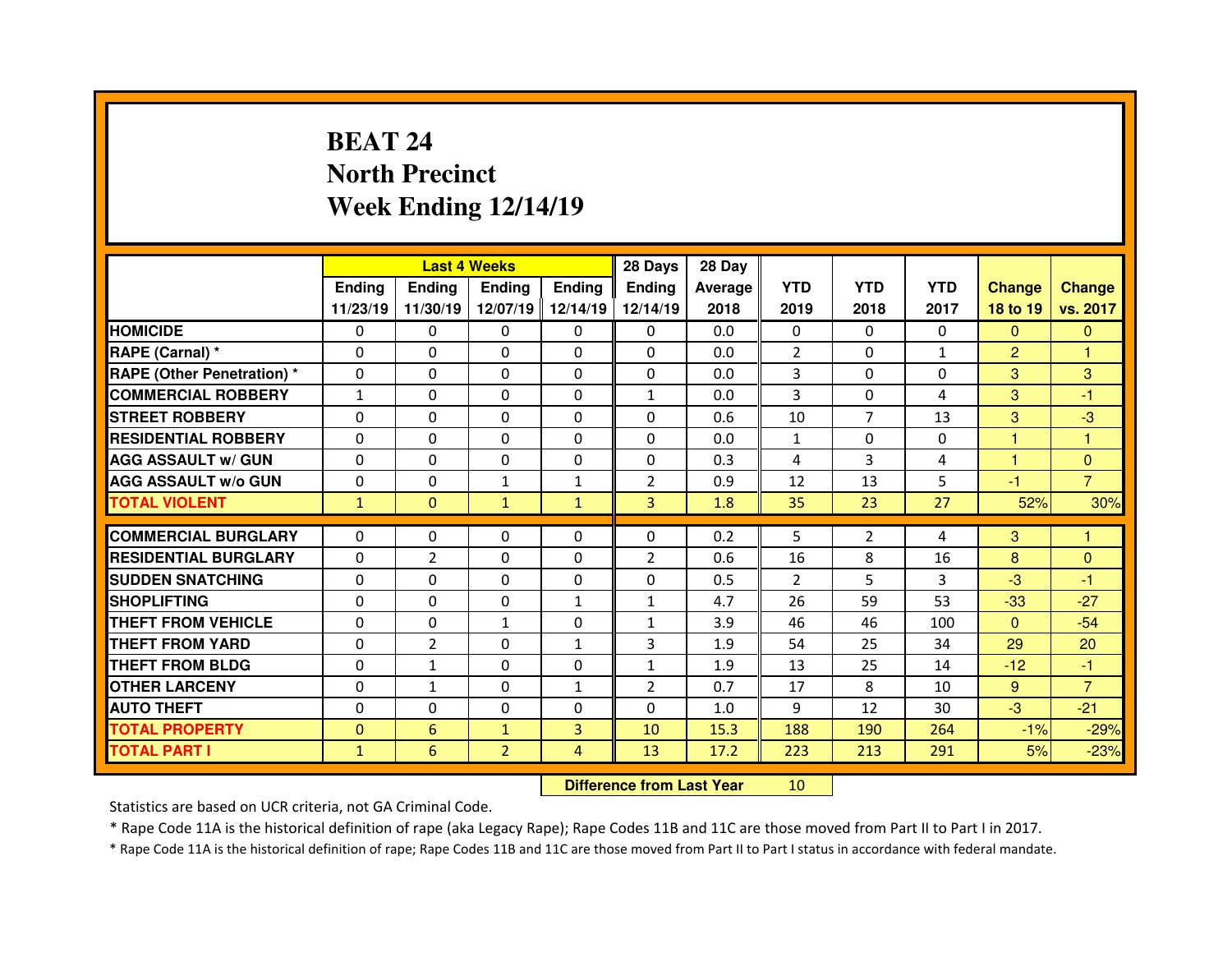# **BEAT 25 North PrecinctWeek Ending 12/14/19**

|                                  |               |               | <b>Last 4 Weeks</b> |               | 28 Days        | 28 Day  |                |                |                |               |                |
|----------------------------------|---------------|---------------|---------------------|---------------|----------------|---------|----------------|----------------|----------------|---------------|----------------|
|                                  | <b>Ending</b> | <b>Endina</b> | <b>Ending</b>       | <b>Ending</b> | <b>Ending</b>  | Average | <b>YTD</b>     | <b>YTD</b>     | <b>YTD</b>     | <b>Change</b> | <b>Change</b>  |
|                                  | 11/23/19      | 11/30/19      | 12/07/19            | 12/14/19      | 12/14/19       | 2018    | 2019           | 2018           | 2017           | 18 to 19      | vs. 2017       |
| <b>HOMICIDE</b>                  | 0             | $\Omega$      | $\Omega$            | $\Omega$      | 0              | 0.0     | $\Omega$       | $\Omega$       | $\Omega$       | $\Omega$      | $\Omega$       |
| RAPE (Carnal) *                  | $\Omega$      | 0             | 0                   | $\Omega$      | $\Omega$       | 0.2     | $\mathbf{1}$   | $\overline{2}$ | $\overline{2}$ | -1            | -1             |
| <b>RAPE (Other Penetration)*</b> | $\Omega$      | 0             | 0                   | $\Omega$      | $\Omega$       | 0.0     | $\Omega$       | $\Omega$       | $\Omega$       | $\mathbf{0}$  | $\Omega$       |
| <b>COMMERCIAL ROBBERY</b>        | $\Omega$      | 0             | $\Omega$            | $\Omega$      | $\Omega$       | 0.0     | $\mathbf{1}$   | $\Omega$       | $\mathbf{1}$   | 1             | $\Omega$       |
| <b>STREET ROBBERY</b>            | $\Omega$      | 0             | $\Omega$            | $\Omega$      | $\Omega$       | 1.2     | 4              | 16             | 19             | $-12$         | $-15$          |
| <b>RESIDENTIAL ROBBERY</b>       | $\Omega$      | 0             | 0                   | $\Omega$      | $\Omega$       | 0.0     | $\Omega$       | $\Omega$       | $\Omega$       | $\Omega$      | $\Omega$       |
| <b>AGG ASSAULT w/ GUN</b>        | $\Omega$      | 0             | $\Omega$            | $\Omega$      | $\Omega$       | 0.2     | 2              | $\overline{2}$ | $\overline{2}$ | $\mathbf{0}$  | $\Omega$       |
| <b>AGG ASSAULT W/o GUN</b>       | $\Omega$      | 0             | $\Omega$            | $\mathbf{0}$  | $\Omega$       | 0.3     | 5              | 4              | 3              | 1             | $\overline{2}$ |
| <b>TOTAL VIOLENT</b>             | $\mathbf{0}$  | $\mathbf{0}$  | $\mathbf{0}$        | $\mathbf{0}$  | $\mathbf{0}$   | 1.9     | 13             | 24             | 27             | $-46%$        | $-52%$         |
| <b>COMMERCIAL BURGLARY</b>       | $\Omega$      | 0             | 0                   | 0             | 0              |         | 9              |                |                |               | 5              |
|                                  |               |               |                     |               |                |         |                |                |                |               |                |
|                                  |               |               |                     |               |                | 0.1     |                | $\mathbf{1}$   | 4              | 8             |                |
| <b>RESIDENTIAL BURGLARY</b>      | $\Omega$      | 0             | 0                   | 0             | $\Omega$       | 0.2     | 16             | 3              | 5              | 13            | 11             |
| <b>SUDDEN SNATCHING</b>          | $\Omega$      | 0             | $\Omega$            | $\mathbf{0}$  | $\Omega$       | 0.1     | $\mathbf{1}$   | $\mathbf{1}$   | $\overline{2}$ | $\Omega$      | $-1$           |
| <b>SHOPLIFTING</b>               | 0             | 0             | $\mathbf{1}$        | $\mathbf{0}$  | $\mathbf{1}$   | 1.4     | 19             | 18             | 27             | 1             | $-8$           |
| THEFT FROM VEHICLE               | $\mathbf{1}$  | $\mathbf{1}$  | $\overline{2}$      | 2             | 6              | 4.7     | 63             | 58             | 75             | 5             | $-12$          |
| <b>THEFT FROM YARD</b>           | 0             | 0             | $\mathbf{1}$        | $\mathbf{0}$  | $\mathbf{1}$   | 2.1     | 23             | 26             | 51             | $-3$          | $-28$          |
| <b>THEFT FROM BLDG</b>           | $\mathbf{1}$  | 0             | 0                   | $\mathbf{1}$  | $\overline{2}$ | 1.5     | 25             | 19             | 32             | 6             | $-7$           |
| <b>OTHER LARCENY</b>             | $\Omega$      | 0             | $\Omega$            | $\Omega$      | $\Omega$       | 1.0     | $\overline{7}$ | 13             | 12             | $-6$          | $-5$           |
| <b>AUTO THEFT</b>                | 3             | 0             | $\mathbf{1}$        | 0             | 4              | 1.4     | 15             | 18             | 23             | $-3$          | $-8$           |
| <b>TOTAL PROPERTY</b>            | 5             | $\mathbf{1}$  | 5                   | 3             | 14             | 12.4    | 178            | 157            | 231            | 13%           | $-23%$         |
| <b>TOTAL PART I</b>              | 5.            | $\mathbf{1}$  | 5                   | 3             | 14             | 14.3    | 191            | 181            | 258            | 6%            | $-26%$         |

 **Difference from Last Year**<sup>10</sup>

Statistics are based on UCR criteria, not GA Criminal Code.

\* Rape Code 11A is the historical definition of rape (aka Legacy Rape); Rape Codes 11B and 11C are those moved from Part II to Part I in 2017.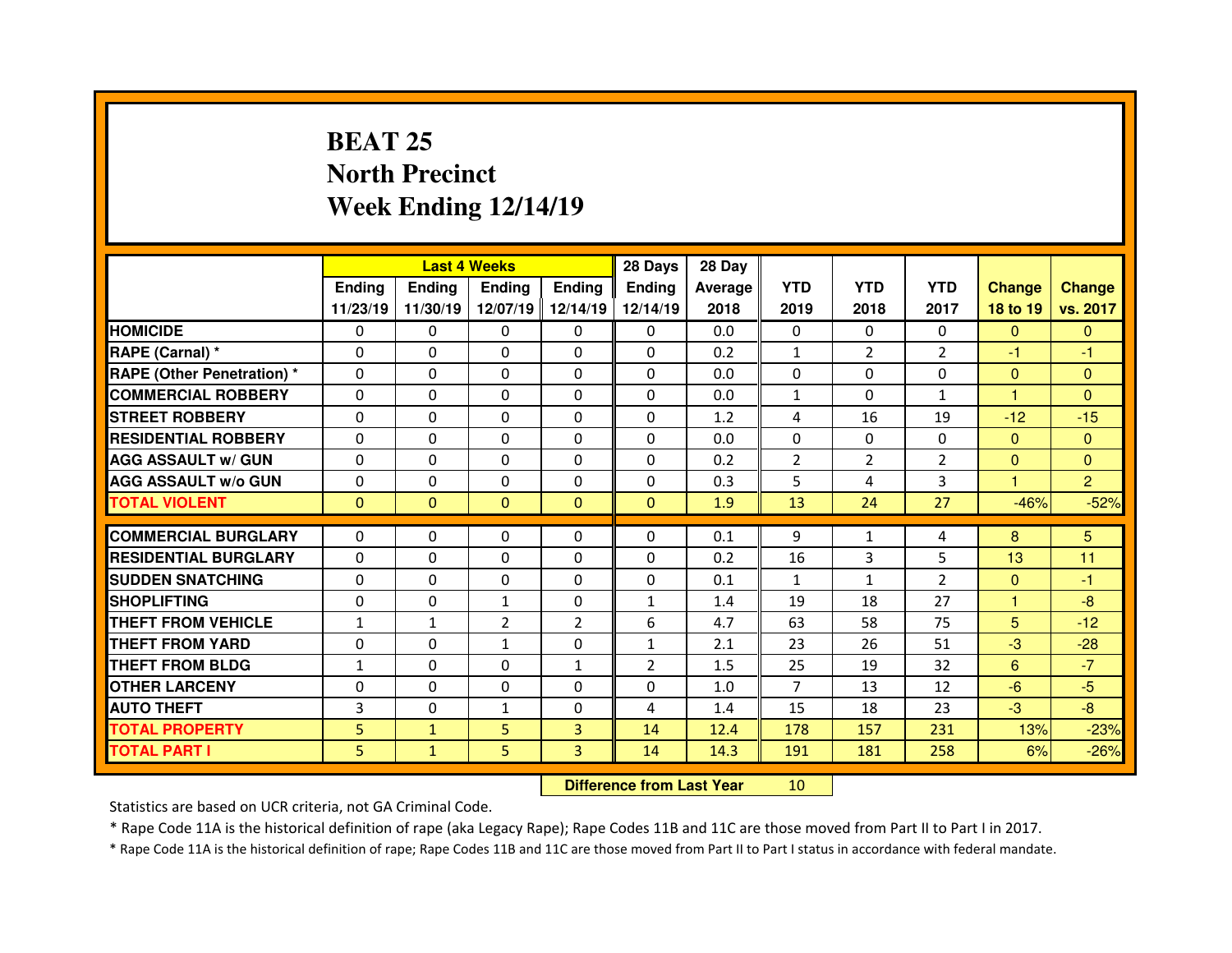# **BEAT 26 North PrecinctWeek Ending 12/14/19**

|                                  |                | <b>Last 4 Weeks</b> |                |                   | 28 Days        | 28 Day  |              |                |                |               |                |
|----------------------------------|----------------|---------------------|----------------|-------------------|----------------|---------|--------------|----------------|----------------|---------------|----------------|
|                                  | <b>Ending</b>  | <b>Ending</b>       | Ending         | <b>Ending</b>     | Ending         | Average | <b>YTD</b>   | <b>YTD</b>     | <b>YTD</b>     | <b>Change</b> | <b>Change</b>  |
|                                  | 11/23/19       | 11/30/19            |                | 12/07/19 12/14/19 | 12/14/19       | 2018    | 2019         | 2018           | 2017           | 18 to 19      | vs. 2017       |
| <b>HOMICIDE</b>                  | $\Omega$       | 0                   | $\Omega$       | $\Omega$          | 0              | 0.0     | 1            | $\Omega$       | $\Omega$       | 1             | 1              |
| RAPE (Carnal) *                  | 0              | $\Omega$            | $\mathbf{0}$   | $\Omega$          | 0              | 0.2     | 2            | 3              | $\overline{2}$ | $-1$          | $\Omega$       |
| <b>RAPE (Other Penetration)*</b> | 0              | $\Omega$            | $\Omega$       | $\Omega$          | 0              | 0.1     | 0            | $\mathbf{1}$   | $\mathbf{1}$   | -1            | -1             |
| <b>COMMERCIAL ROBBERY</b>        | $\Omega$       | 0                   | 0              | $\Omega$          | 0              | 0.0     | $\mathbf{1}$ | $\Omega$       | 3              | 1             | $-2$           |
| <b>STREET ROBBERY</b>            | 0              | $\mathbf{1}$        | $\mathbf{1}$   | $\Omega$          | $\overline{2}$ | 1.2     | 15           | 14             | 9              | 1             | 6              |
| <b>RESIDENTIAL ROBBERY</b>       | $\Omega$       | $\Omega$            | $\Omega$       | $\Omega$          | $\Omega$       | 0.0     | $\Omega$     | $\Omega$       | $\Omega$       | $\mathbf{0}$  | $\Omega$       |
| <b>AGG ASSAULT w/ GUN</b>        | 0              | 0                   | 0              | $\Omega$          | 0              | 0.2     | 5            | $\overline{2}$ | 3              | 3             | 2              |
| <b>AGG ASSAULT w/o GUN</b>       | $\Omega$       | 0                   | $\mathbf{1}$   | $\Omega$          | $\mathbf{1}$   | 1.8     | 19           | 23             | 23             | $-4$          | $-4$           |
| <b>TOTAL VIOLENT</b>             | $\mathbf{0}$   | $\mathbf{1}$        | $\overline{2}$ | $\mathbf{0}$      | 3 <sup>1</sup> | 3.5     | 43           | 43             | 41             | 0%            | 5%             |
| <b>COMMERCIAL BURGLARY</b>       |                |                     |                |                   |                |         |              |                |                |               |                |
|                                  | 0              | 0                   | 0              | 0                 | 0              | 0.2     | 6            | 3              | 9              | 3<br>н        | $-3$           |
| <b>RESIDENTIAL BURGLARY</b>      | $\Omega$       | 0                   | 0              | 1                 | $\mathbf{1}$   | 0.2     | 3            | $\overline{2}$ | $\mathbf{1}$   |               | $\overline{2}$ |
| <b>SUDDEN SNATCHING</b>          | 0              | $\Omega$            |                | $\Omega$          |                |         | 5            |                |                |               | $-11$          |
|                                  |                |                     | $\Omega$       |                   | 0              | 0.8     |              | 11             | 16             | $-6$          |                |
| <b>SHOPLIFTING</b>               | $\overline{2}$ | $\Omega$            | $\mathbf{1}$   | $\Omega$          | 3              | 2.5     | 33           | 30             | 29             | 3             | $\overline{4}$ |
| <b>THEFT FROM VEHICLE</b>        | $\mathbf{1}$   | $\mathbf{1}$        | 0              | $\Omega$          | $\overline{2}$ | 2.8     | 37           | 31             | 43             | 6             | $-6$           |
| <b>THEFT FROM YARD</b>           | 0              | $\Omega$            | 0              | $\Omega$          | 0              | 2.2     | 21           | 28             | 28             | $-7$          | $-7$           |
| <b>THEFT FROM BLDG</b>           | 0              | 3                   | $\mathbf{0}$   | $\Omega$          | 3              | 2.8     | 28           | 34             | 48             | $-6$          | $-20$          |
| <b>OTHER LARCENY</b>             | 0              | $\Omega$            | $\Omega$       | $\Omega$          | $\Omega$       | 1.0     | 5            | 12             | 4              | $-7$          | $\mathbf{1}$   |
| <b>AUTO THEFT</b>                | 3              | 0                   | $\mathbf{0}$   | $\Omega$          | 3              | 1.5     | 8            | 20             | 16             | $-12$         | $-8$           |
| <b>TOTAL PROPERTY</b>            | 6              | $\overline{4}$      | $\mathbf{1}$   | $\mathbf{1}$      | 12             | 14.0    | 146          | 171            | 194            | $-15%$        | $-25%$         |
| <b>TOTAL PART I</b>              | 6              | 5                   | 3              | $\mathbf{1}$      | 15             | 17.5    | 189          | 214            | 235            | $-12%$        | $-20%$         |

 **Difference from Last Year**-25

Statistics are based on UCR criteria, not GA Criminal Code.

\* Rape Code 11A is the historical definition of rape (aka Legacy Rape); Rape Codes 11B and 11C are those moved from Part II to Part I in 2017.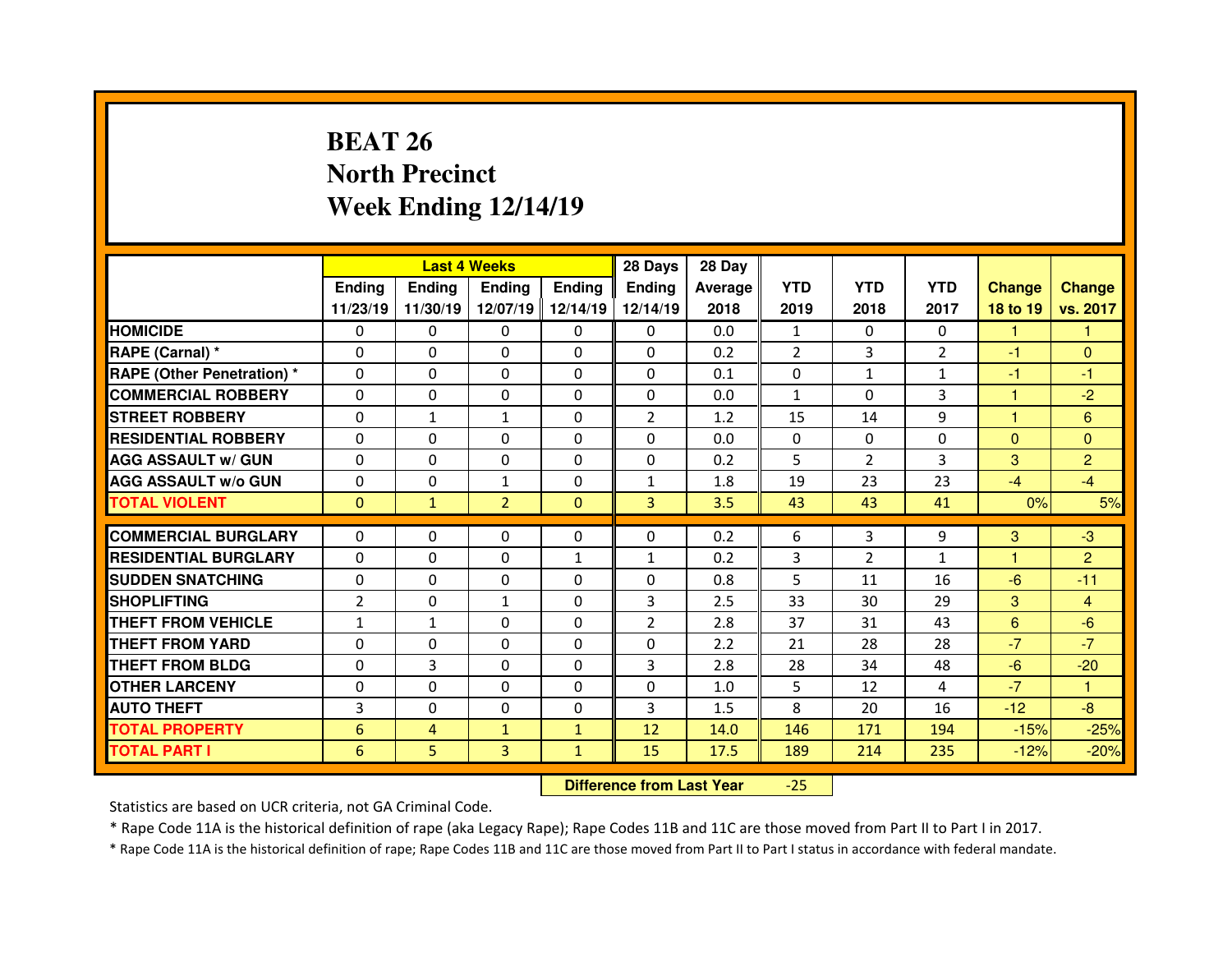# **BEAT 27 North PrecinctWeek Ending 12/14/19**

|                                  |                |               | <b>Last 4 Weeks</b> |                | 28 Days        | 28 Day  |              |                |                |                |                 |
|----------------------------------|----------------|---------------|---------------------|----------------|----------------|---------|--------------|----------------|----------------|----------------|-----------------|
|                                  | Ending         | <b>Endina</b> | Ending              | <b>Ending</b>  | <b>Ending</b>  | Average | <b>YTD</b>   | <b>YTD</b>     | <b>YTD</b>     | <b>Change</b>  | <b>Change</b>   |
|                                  | 11/23/19       | 11/30/19      | 12/07/19            | 12/14/19       | 12/14/19       | 2018    | 2019         | 2018           | 2017           | 18 to 19       | vs. 2017        |
| <b>HOMICIDE</b>                  | 0              | $\Omega$      | 0                   | $\Omega$       | 0              | 0.0     | $\mathbf{1}$ | $\Omega$       | $\overline{2}$ | 1              | $-1$            |
| RAPE (Carnal) *                  | $\Omega$       | 0             | 0                   | $\Omega$       | $\Omega$       | 0.2     | 3            | $\overline{2}$ | $\overline{7}$ | $\mathbf{1}$   | $-4$            |
| <b>RAPE (Other Penetration)*</b> | $\Omega$       | 0             | $\Omega$            | $\Omega$       | $\Omega$       | 0.2     | 3            | 3              | $\mathcal{P}$  | $\Omega$       | 1               |
| <b>COMMERCIAL ROBBERY</b>        | $\Omega$       | 0             | $\Omega$            | $\Omega$       | $\Omega$       | 0.2     | $\mathbf{1}$ | $\overline{2}$ | $\Omega$       | -1             | 1               |
| <b>STREET ROBBERY</b>            | $\Omega$       | $\mathbf{1}$  | $\mathbf{1}$        | $\Omega$       | $\overline{2}$ | 0.8     | 18           | $\overline{7}$ | 11             | 11             | $\overline{7}$  |
| <b>RESIDENTIAL ROBBERY</b>       | $\Omega$       | 0             | $\Omega$            | $\mathbf{0}$   | $\Omega$       | 0.2     | $\mathbf{1}$ | $\overline{2}$ | $\Omega$       | -1             | 1               |
| <b>AGG ASSAULT w/ GUN</b>        | $\Omega$       | 0             | $\Omega$            | $\mathbf{1}$   | $\mathbf{1}$   | 1.1     | 15           | 13             | 6              | $\overline{2}$ | 9               |
| <b>AGG ASSAULT w/o GUN</b>       | $\Omega$       | 0             | 0                   | $\mathbf{0}$   | 0              | 1.1     | 33           | 11             | 23             | 22             | 10 <sup>°</sup> |
| <b>TOTAL VIOLENT</b>             | $\mathbf{0}$   | $\mathbf{1}$  | $\mathbf{1}$        | $\mathbf{1}$   | $\overline{3}$ | 3.5     | 75           | 40             | 51             | 88%            | 47%             |
|                                  |                |               |                     |                |                |         |              |                |                |                |                 |
|                                  |                |               |                     |                |                |         |              |                |                |                |                 |
| <b>COMMERCIAL BURGLARY</b>       | 0              | $\mathbf{1}$  | 0                   | $\mathbf{0}$   | $\mathbf{1}$   | 0.4     | 5            | 5.             | 4              | $\mathbf{0}$   | 1               |
| <b>RESIDENTIAL BURGLARY</b>      | $\Omega$       | 0             | 0                   | 0              | $\Omega$       | 0.8     | 5            | 10             | $\overline{7}$ | $-5$           | $-2$            |
| <b>SUDDEN SNATCHING</b>          | 0              | 0             | 0                   | $\mathbf{0}$   | $\Omega$       | 0.5     | 4            | 8              | 19             | $-4$           | $-15$           |
| <b>SHOPLIFTING</b>               | $\mathbf{1}$   | $\mathbf{1}$  | $\Omega$            | $\mathbf{0}$   | $\overline{2}$ | 3.3     | 39           | 41             | 17             | $-2$           | 22              |
| THEFT FROM VEHICLE               | $\mathbf{1}$   | 0             | $\mathbf{1}$        | $\mathbf{1}$   | $\overline{3}$ | 2.5     | 40           | 29             | 51             | 11             | $-11$           |
| <b>THEFT FROM YARD</b>           | 0              | 0             | $\Omega$            | 0              | $\Omega$       | 1.5     | 11           | 19             | 19             | $-8$           | $-8$            |
| <b>THEFT FROM BLDG</b>           | $\Omega$       | $\mathbf{1}$  | 0                   | $\Omega$       | $\mathbf{1}$   | 2.9     | 30           | 38             | 37             | -8             | $-7$            |
| <b>OTHER LARCENY</b>             | $\Omega$       | 0             | $\Omega$            | $\Omega$       | $\Omega$       | 0.5     | 3            | $\overline{7}$ | 3              | $-4$           | $\Omega$        |
| <b>AUTO THEFT</b>                | $\Omega$       | 0             | 0                   | $\mathbf{0}$   | $\Omega$       | 1.2     | 12           | 14             | 13             | $-2$           | -1              |
| <b>TOTAL PROPERTY</b>            | $\overline{2}$ | 3             | $\mathbf{1}$        | $\mathbf{1}$   | $\overline{7}$ | 13.6    | 149          | 171            | 170            | $-13%$         | $-12%$          |
| <b>TOTAL PART I</b>              | $\overline{2}$ | 4             | $\overline{2}$      | $\overline{2}$ | 10             | 17.1    | 224          | 211            | 221            | 6%             | 1%              |

 **Difference from Last Year**<sup>13</sup>

Statistics are based on UCR criteria, not GA Criminal Code.

\* Rape Code 11A is the historical definition of rape (aka Legacy Rape); Rape Codes 11B and 11C are those moved from Part II to Part I in 2017.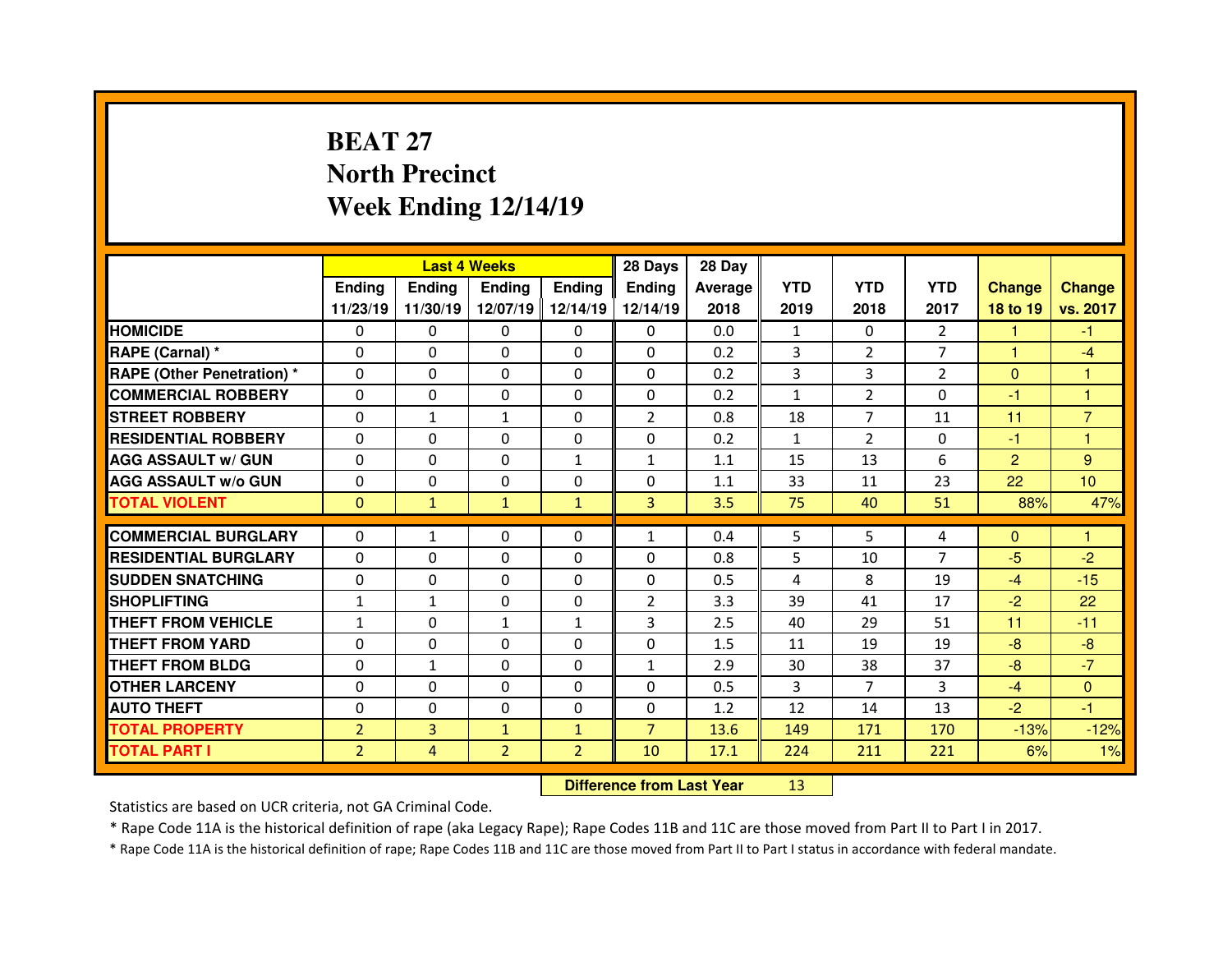# **BEAT 31 Central PrecinctWeek Ending 12/14/19**

|                                  |                |                | <b>Last 4 Weeks</b> |                | 28 Days                          | 28 Day  |                |                |                |                 |                 |
|----------------------------------|----------------|----------------|---------------------|----------------|----------------------------------|---------|----------------|----------------|----------------|-----------------|-----------------|
|                                  | <b>Ending</b>  | <b>Ending</b>  | <b>Ending</b>       | <b>Ending</b>  | Ending                           | Average | <b>YTD</b>     | <b>YTD</b>     | <b>YTD</b>     | <b>Change</b>   | <b>Change</b>   |
|                                  | 11/23/19       | 11/30/19       | 12/07/19            | 12/14/19       | 12/14/19                         | 2018    | 2019           | 2018           | 2017           | 18 to 19        | vs. 2017        |
| <b>HOMICIDE</b>                  | 0              | 0              | 0                   | $\Omega$       | 0                                | 0.2     | 1              | 1              | $\mathbf{1}$   | $\mathbf{0}$    | $\Omega$        |
| RAPE (Carnal) *                  | 0              | 0              | 0                   | $\Omega$       | $\Omega$                         | 0.0     | 4              | $\mathbf{0}$   | $\overline{2}$ | $\overline{4}$  | $\overline{2}$  |
| <b>RAPE (Other Penetration)*</b> | 0              | 0              | 0                   | 0              | 0                                | 0.2     | $\overline{2}$ | $\mathbf{1}$   | 4              | н               | $-2$            |
| <b>COMMERCIAL ROBBERY</b>        | $\Omega$       | 0              | $\Omega$            | $\Omega$       | $\Omega$                         | 0.1     | $\Omega$       | $\mathbf{1}$   | $\Omega$       | $-1$            | $\Omega$        |
| <b>STREET ROBBERY</b>            | $\Omega$       | 0              | $\Omega$            | $\Omega$       | 0                                | 0.7     | 8              | 9              | 14             | -1              | $-6$            |
| <b>RESIDENTIAL ROBBERY</b>       | $\Omega$       | $\Omega$       | $\mathbf{0}$        | $\Omega$       | $\Omega$                         | 0.0     | $\Omega$       | $\Omega$       | $\overline{2}$ | $\mathbf{0}$    | $-2$            |
| <b>AGG ASSAULT w/ GUN</b>        | $\Omega$       | $\Omega$       | $\mathbf{0}$        | $\mathbf{1}$   | $\mathbf{1}$                     | 0.8     | 16             | 10             | 13             | $6\phantom{1}$  | 3               |
| <b>AGG ASSAULT w/o GUN</b>       | 0              | 0              | 0                   | 0              | 0                                | 0.7     | 21             | 8              | 13             | 13              | 8               |
| <b>TOTAL VIOLENT</b>             | $\mathbf{0}$   | $\mathbf{0}$   | $\mathbf{0}$        | $\mathbf{1}$   | $\mathbf{1}$                     | 2.6     | 52             | 30             | 49             | 73%             | 6%              |
| <b>COMMERCIAL BURGLARY</b>       | $\Omega$       | 0              | $\mathbf{0}$        | $\Omega$       | $\Omega$                         | 0.6     | 13             | 8              | 6              | 5 <sup>5</sup>  | $\overline{7}$  |
| <b>RESIDENTIAL BURGLARY</b>      | $\mathbf{1}$   | 0              | $\mathbf{1}$        | $\overline{2}$ | 4                                | 1.9     | 41             | 24             | 31             | 17              | 10              |
| <b>SUDDEN SNATCHING</b>          | 0              | 0              | 0                   | $\Omega$       | 0                                | 0.1     | 4              | $\mathbf{1}$   | 5.             | 3               | -1              |
| <b>SHOPLIFTING</b>               | 0              | 0              | 0                   | $\Omega$       | $\Omega$                         | 0.2     | 5              | $\overline{2}$ | 19             | 3               | $-14$           |
| <b>THEFT FROM VEHICLE</b>        | 0              | 0              | 0                   | 0              | 0                                | 5.2     | 54             | 65             | 88             | $-11$           | $-34$           |
| <b>THEFT FROM YARD</b>           | 0              | $\mathbf{1}$   | 0                   | 3              | 4                                | 3.8     | 54             | 47             | 59             | $\overline{7}$  | $-5$            |
| <b>THEFT FROM BLDG</b>           | 0              | 0              | 0                   | 0              | 0                                | 2.0     | 19             | 25             | 34             | $-6$            | $-15$           |
| <b>OTHER LARCENY</b>             | $\mathbf{1}$   | $\overline{2}$ | 0                   | $\Omega$       | 3                                | 1.5     | 22             | 12             | 9              | 10 <sup>1</sup> | 13 <sup>°</sup> |
| <b>AUTO THEFT</b>                | 0              | $\mathbf{1}$   | $\Omega$            | 0              | $\mathbf{1}$                     | 1.8     | 14             | 23             | 39             | $-9$            | $-25$           |
| <b>TOTAL PROPERTY</b>            | $\overline{2}$ | $\overline{4}$ | $\mathbf{1}$        | 5              | 12                               | 17.0    | 226            | 207            | 290            | 9%              | $-22%$          |
| <b>TOTAL PART I</b>              | $\overline{2}$ | $\overline{4}$ | $\mathbf{1}$        | 6              | 13                               | 19.6    | 278            | 237            | 339            | 17%             | $-18%$          |
|                                  |                |                |                     |                | <b>Difference from Last Year</b> |         | 41             |                |                |                 |                 |

Statistics are based on UCR criteria, not GA Criminal Code.

\* Rape Code 11A is the historical definition of rape (aka Legacy Rape); Rape Codes 11B and 11C are those moved from Part II to Part I in 2017.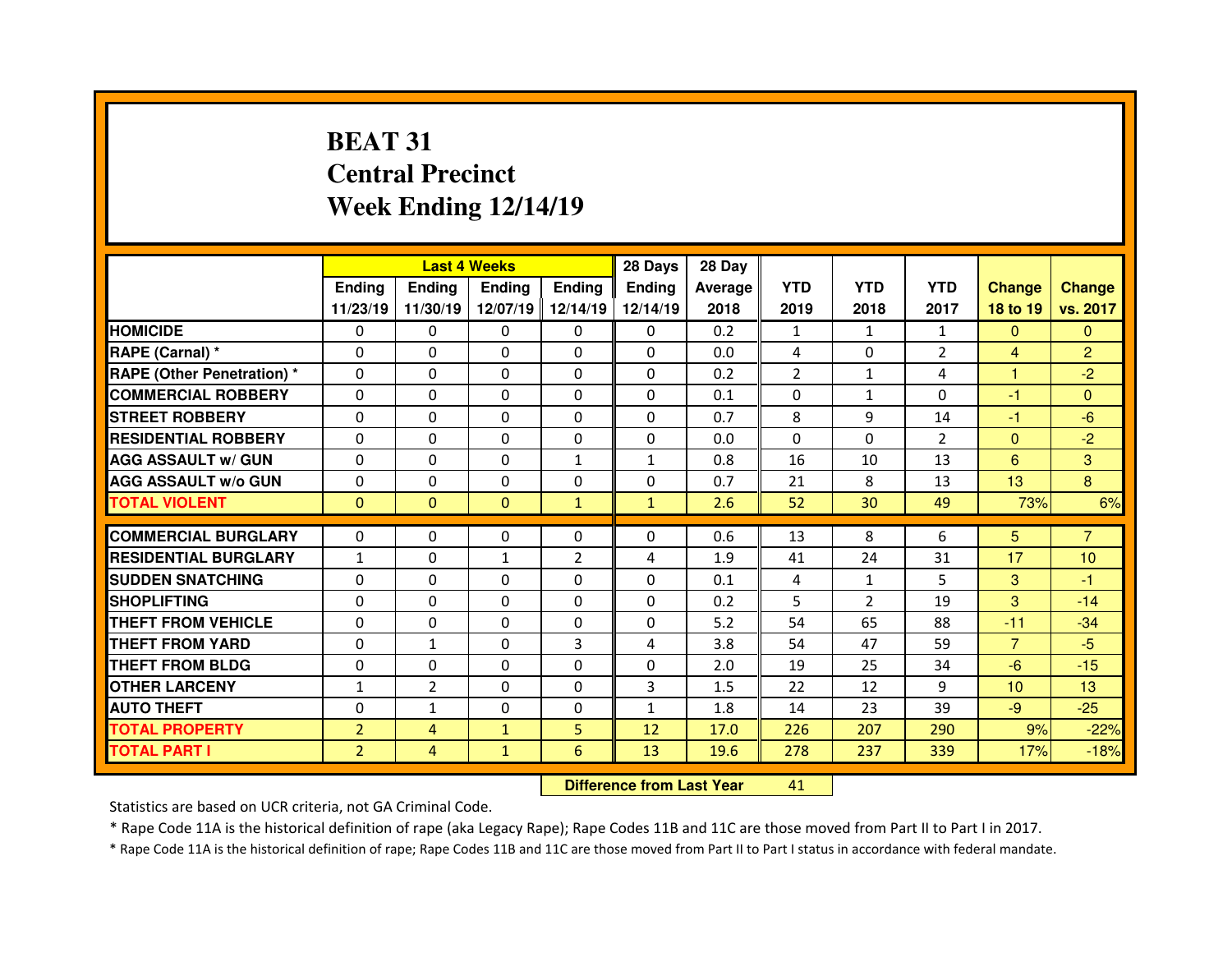# **BEAT 32 Central PrecinctWeek Ending 12/14/19**

|                                  |                |                | <b>Last 4 Weeks</b> |                   | 28 Days        | 28 Day  |              |                |                |                |                |
|----------------------------------|----------------|----------------|---------------------|-------------------|----------------|---------|--------------|----------------|----------------|----------------|----------------|
|                                  | Ending         | <b>Ending</b>  | Ending              | <b>Ending</b>     | Ending         | Average | <b>YTD</b>   | <b>YTD</b>     | <b>YTD</b>     | <b>Change</b>  | <b>Change</b>  |
|                                  | 11/23/19       | 11/30/19       |                     | 12/07/19 12/14/19 | 12/14/19       | 2018    | 2019         | 2018           | 2017           | 18 to 19       | vs. 2017       |
| <b>HOMICIDE</b>                  | $\Omega$       | 0              | $\Omega$            | $\Omega$          | 0              | 0.0     | 1            | $\Omega$       | $\Omega$       | 1              | 1              |
| RAPE (Carnal) *                  | 0              | $\Omega$       | $\mathbf{0}$        | $\Omega$          | 0              | 0.1     | 3            | $\mathbf{1}$   | 5              | $\overline{2}$ | $-2$           |
| <b>RAPE (Other Penetration)*</b> | 0              | $\Omega$       | $\Omega$            | $\Omega$          | 0              | 0.1     | $\mathbf{1}$ | $\mathbf{1}$   | $\mathbf{1}$   | $\overline{0}$ | $\Omega$       |
| <b>COMMERCIAL ROBBERY</b>        | $\mathbf{1}$   | 0              | $\Omega$            | $\Omega$          | $\mathbf{1}$   | 0.3     | 9            | 4              | $\overline{7}$ | 5              | $\overline{2}$ |
| <b>STREET ROBBERY</b>            | 0              | $\Omega$       | $\mathbf{0}$        | $\Omega$          | $\Omega$       | 0.3     | 3            | 4              | 5              | $-1$           | $-2$           |
| <b>RESIDENTIAL ROBBERY</b>       | $\Omega$       | $\Omega$       | $\Omega$            | $\Omega$          | $\Omega$       | 0.1     | $\Omega$     | $\mathbf{1}$   | $\Omega$       | -1             | $\Omega$       |
| <b>AGG ASSAULT w/ GUN</b>        | 0              | 0              | $\Omega$            | $\Omega$          | 0              | 0.5     | 3            | $\overline{7}$ | 5              | $-4$           | $-2$           |
| <b>AGG ASSAULT w/o GUN</b>       | $\Omega$       | $\Omega$       | $\mathbf{1}$        | $\Omega$          | $\mathbf{1}$   | 0.8     | 9            | 9              | 5              | $\overline{0}$ | $\overline{4}$ |
| <b>TOTAL VIOLENT</b>             | $\mathbf{1}$   | $\mathbf{0}$   | $\mathbf{1}$        | $\mathbf{0}$      | $\overline{2}$ | 2.2     | 29           | 27             | 28             | 7%             | 4%             |
| <b>COMMERCIAL BURGLARY</b>       |                |                |                     |                   | 0              |         |              |                |                |                |                |
|                                  | 0              | 0              | 0                   | 0                 |                | 0.2     | 4            | $\overline{2}$ | 4              | $\overline{2}$ | $\overline{0}$ |
| <b>RESIDENTIAL BURGLARY</b>      | $\Omega$       | 0              | 0                   | $\Omega$          | 0              | 2.1     | 23           | 27             | 25             | $-4$           | $-2$           |
| <b>SUDDEN SNATCHING</b>          | 0              | $\Omega$       | $\Omega$            | $\Omega$          | 0              | 0.0     | 3            | $\Omega$       | $\overline{2}$ | 3              | 1              |
| <b>SHOPLIFTING</b>               | 0              | $\Omega$       | $\mathbf{1}$        | $\Omega$          | $\mathbf{1}$   | 5.2     | 39           | 66             | 50             | $-27$          | $-11$          |
|                                  |                |                |                     |                   |                |         |              |                |                |                |                |
| <b>THEFT FROM VEHICLE</b>        | $\mathbf{1}$   | $\mathbf{1}$   | 5                   | $\mathbf{1}$      | 8              | 6.4     | 60           | 79             | 110            | $-19$          | $-50$          |
| <b>THEFT FROM YARD</b>           | $\mathbf{1}$   | $\mathbf{1}$   | $\mathbf{1}$        | $\Omega$          | 3              | 3.6     | 33           | 47             | 35             | $-14$          | $-2$           |
| <b>THEFT FROM BLDG</b>           | 0              | 0              | 0                   | $\mathbf{1}$      | $\mathbf{1}$   | 2.4     | 32           | 31             | 53             | 1.             | $-21$          |
| <b>OTHER LARCENY</b>             | 0              | $\mathbf{1}$   | $\mathbf{1}$        | $\overline{2}$    | 4              | 1.7     | 10           | 18             | 10             | $-8$           | $\Omega$       |
| <b>AUTO THEFT</b>                | 0              | 0              | 0                   | $\Omega$          | 0              | 1.7     | 14           | 21             | 29             | $-7$           | $-15$          |
| <b>TOTAL PROPERTY</b>            | $\overline{2}$ | $\overline{3}$ | 8                   | $\overline{4}$    | 17             | 23.2    | 218          | 291            | 318            | $-25%$         | $-31%$         |
| <b>TOTAL PART I</b>              | 3              | 3              | 9                   | $\overline{4}$    | 19             | 25.5    | 247          | 318            | 346            | $-22%$         | $-29%$         |

 **Difference from Last Year**-71

Statistics are based on UCR criteria, not GA Criminal Code.

\* Rape Code 11A is the historical definition of rape (aka Legacy Rape); Rape Codes 11B and 11C are those moved from Part II to Part I in 2017.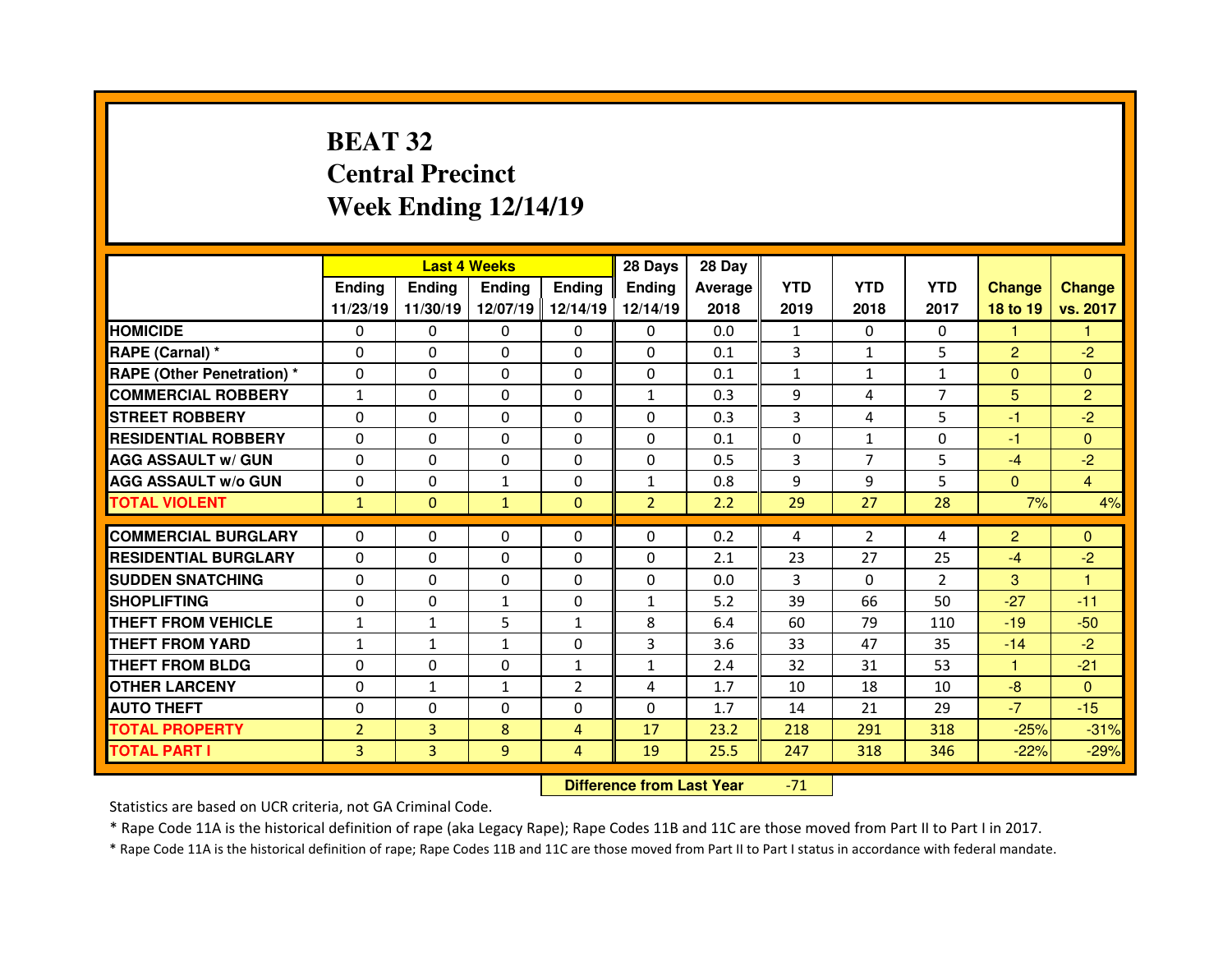# **BEAT 33 Central PrecinctWeek Ending 12/14/19**

|                                  |               | <b>Last 4 Weeks</b> |               |                | 28 Days                          | 28 Day  |                |                |                |                |                |
|----------------------------------|---------------|---------------------|---------------|----------------|----------------------------------|---------|----------------|----------------|----------------|----------------|----------------|
|                                  | <b>Ending</b> | <b>Ending</b>       | <b>Ending</b> | <b>Ending</b>  | <b>Ending</b>                    | Average | <b>YTD</b>     | <b>YTD</b>     | <b>YTD</b>     | <b>Change</b>  | <b>Change</b>  |
|                                  | 11/23/19      | 11/30/19            | 12/07/19      | 12/14/19       | 12/14/19                         | 2018    | 2019           | 2018           | 2017           | 18 to 19       | vs. 2017       |
| <b>HOMICIDE</b>                  | 0             | 0                   | 0             | $\Omega$       | 0                                | 0.0     | $\overline{2}$ | $\mathbf{0}$   | $\mathbf{1}$   | $\overline{2}$ |                |
| RAPE (Carnal) *                  | 0             | 0                   | $\Omega$      | $\Omega$       | $\Omega$                         | 0.2     | $\Omega$       | 3              | $\overline{2}$ | $-3$           | $-2$           |
| <b>RAPE (Other Penetration)*</b> | $\Omega$      | 0                   | 0             | 0              | $\Omega$                         | 0.2     | $\mathbf{1}$   | $\overline{2}$ | $\overline{2}$ | -1             | $-1$           |
| <b>COMMERCIAL ROBBERY</b>        | $\Omega$      | 0                   | $\Omega$      | $\Omega$       | $\Omega$                         | 0.2     | 3              | $\overline{2}$ | 6              | 1              | $-3$           |
| <b>STREET ROBBERY</b>            | $\Omega$      | 0                   | $\Omega$      | $\Omega$       | $\Omega$                         | 1.7     | 16             | 19             | 19             | $-3$           | $-3$           |
| <b>RESIDENTIAL ROBBERY</b>       | $\Omega$      | 0                   | 0             | $\Omega$       | $\Omega$                         | 0.0     | $\mathbf{0}$   | $\mathbf{0}$   | $\mathbf{1}$   | $\mathbf{0}$   | $-1$           |
| <b>AGG ASSAULT w/ GUN</b>        | $\Omega$      | 0                   | 0             | $\mathbf{1}$   | $\mathbf{1}$                     | 0.8     | 14             | 10             | 18             | $\overline{4}$ | $-4$           |
| <b>AGG ASSAULT w/o GUN</b>       | 0             | $\overline{2}$      | 0             | 0              | $\overline{2}$                   | 1.0     | 20             | 12             | 13             | 8              | $\overline{7}$ |
| <b>TOTAL VIOLENT</b>             | $\mathbf{0}$  | $\overline{2}$      | $\mathbf{0}$  | $\mathbf{1}$   | 3                                | 4.1     | 56             | 48             | 62             | 17%            | $-10%$         |
| <b>COMMERCIAL BURGLARY</b>       | 0             | $\mathbf{1}$        | 0             | $\overline{2}$ | 3                                | 0.8     | 15             | 10             | 8              | 5              | $\overline{7}$ |
| <b>RESIDENTIAL BURGLARY</b>      | $\Omega$      | 0                   | 0             | $\mathbf{0}$   | $\Omega$                         | 1.8     | 23             | 21             | 20             | $\overline{2}$ | 3              |
| <b>SUDDEN SNATCHING</b>          | 0             | 0                   | 0             | 0              | 0                                | 0.4     | 1              | 5.             | 4              | $-4$           | $-3$           |
| <b>SHOPLIFTING</b>               | $\mathbf{1}$  | $\mathbf{1}$        | 3             | $\Omega$       | 5                                | 4.8     | 101            | 59             | 71             | 42             | 30             |
| <b>THEFT FROM VEHICLE</b>        | 0             | 0                   | $\mathbf{1}$  | 0              | $\mathbf{1}$                     | 4.5     | 44             | 57             | 73             | $-13$          | $-29$          |
| <b>THEFT FROM YARD</b>           | 0             | 0                   | $\mathbf{1}$  | 0              | $\mathbf{1}$                     | 3.6     | 47             | 46             | 39             | 1.             | 8              |
| <b>THEFT FROM BLDG</b>           | $\Omega$      | $\mathbf{1}$        | 0             | $\mathbf{1}$   | $\overline{2}$                   | 2.7     | 20             | 33             | 32             | $-13$          | $-12$          |
| <b>OTHER LARCENY</b>             | 0             | 0                   | 0             | $\mathbf{1}$   | $\mathbf{1}$                     | 1.0     | 26             | 10             | 11             | 16             | 15             |
| <b>AUTO THEFT</b>                | $\Omega$      | $\mathbf{1}$        | $\Omega$      | $\mathbf{1}$   | $\overline{2}$                   | 3.1     | 18             | 41             | 38             | $-23$          | $-20$          |
| <b>TOTAL PROPERTY</b>            | $\mathbf{1}$  | $\overline{4}$      | 5             | 5              | 15                               | 22.7    | 295            | 282            | 296            | 5%             | 0%             |
| <b>TOTAL PART I</b>              | $\mathbf{1}$  | 6                   | 5             | 6              | 18                               | 26.8    | 351            | 330            | 358            | 6%             | $-2%$          |
|                                  |               |                     |               |                | <b>Difference from Last Year</b> |         | 21             |                |                |                |                |

Statistics are based on UCR criteria, not GA Criminal Code.

\* Rape Code 11A is the historical definition of rape (aka Legacy Rape); Rape Codes 11B and 11C are those moved from Part II to Part I in 2017.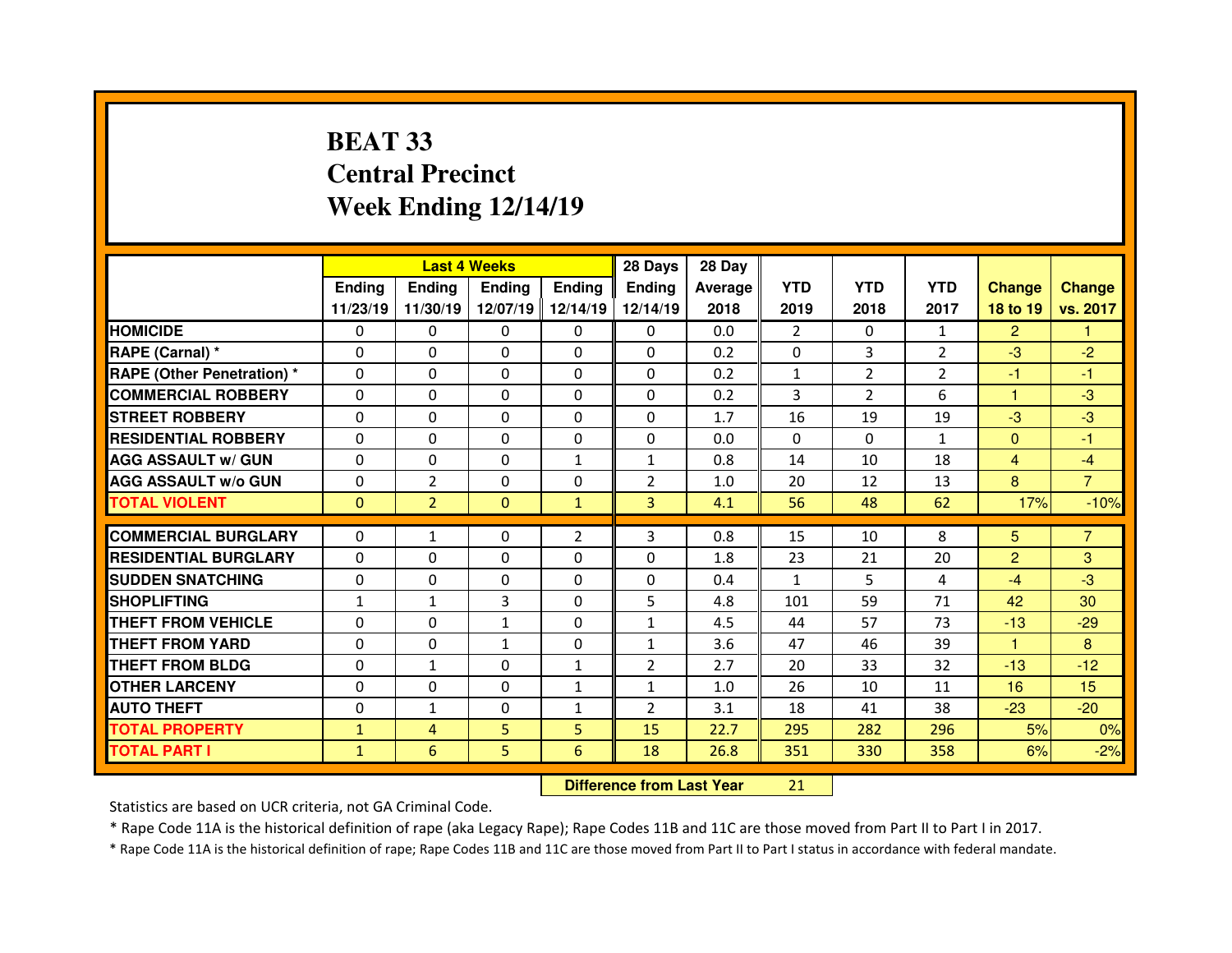# **BEAT 34 Central PrecinctWeek Ending 12/14/19**

|                                   |                |                | <b>Last 4 Weeks</b> |                | 28 Days                          | 28 Day  |                |                |              |                |                 |
|-----------------------------------|----------------|----------------|---------------------|----------------|----------------------------------|---------|----------------|----------------|--------------|----------------|-----------------|
|                                   | Ending         | <b>Ending</b>  | <b>Ending</b>       | <b>Ending</b>  | <b>Ending</b>                    | Average | <b>YTD</b>     | <b>YTD</b>     | <b>YTD</b>   | <b>Change</b>  | <b>Change</b>   |
|                                   | 11/23/19       | 11/30/19       | 12/07/19            | 12/14/19       | 12/14/19                         | 2018    | 2019           | 2018           | 2017         | 18 to 19       | vs. 2017        |
| <b>HOMICIDE</b>                   | 0              | $\Omega$       | 0                   | $\mathbf{0}$   | $\Omega$                         | 0.2     | 1              | 3              | 4            | $-2$           | $-3$            |
| RAPE (Carnal) *                   | 0              | 0              | 0                   | $\mathbf{0}$   | $\Omega$                         | 0.1     | 3              | $\mathbf{1}$   | 6            | $\overline{2}$ | $-3$            |
| <b>RAPE (Other Penetration) *</b> | $\Omega$       | 0              | 0                   | $\mathbf{0}$   | 0                                | 0.0     | $\mathbf{1}$   | $\Omega$       | 0            | н              | 1               |
| <b>COMMERCIAL ROBBERY</b>         | $\Omega$       | 0              | $\Omega$            | $\mathbf{0}$   | $\Omega$                         | 0.0     | $\Omega$       | $\Omega$       | $\mathbf{1}$ | $\mathbf{0}$   | $-1$            |
| <b>STREET ROBBERY</b>             | $\Omega$       | 0              | $\Omega$            | $\mathbf{0}$   | $\Omega$                         | 0.8     | 12             | 11             | 8            | н              | 4               |
| <b>RESIDENTIAL ROBBERY</b>        | $\Omega$       | 0              | $\Omega$            | $\mathbf{0}$   | $\Omega$                         | 0.2     | $\overline{2}$ | $\overline{2}$ | 4            | $\Omega$       | $-2$            |
| <b>AGG ASSAULT w/ GUN</b>         | 0              | 3              | $\overline{2}$      | $\mathbf{0}$   | 5                                | 1.8     | 28             | 21             | 30           | $\overline{7}$ | $-2$            |
| <b>AGG ASSAULT w/o GUN</b>        | $\Omega$       | $\overline{2}$ | 0                   | $\Omega$       | $\overline{2}$                   | 2.3     | 33             | 30             | 23           | 3              | 10 <sup>°</sup> |
| <b>TOTAL VIOLENT</b>              | $\Omega$       | 5              | $\overline{2}$      | $\mathbf{0}$   | $\overline{7}$                   | 5.4     | 80             | 68             | 76           | 18%            | 5%              |
| <b>COMMERCIAL BURGLARY</b>        | $\Omega$       | $\mathbf{1}$   | $\Omega$            | $\Omega$       | $\mathbf{1}$                     | 0.1     | 6              | $\mathbf{1}$   | 5            | 5              | 1               |
| <b>RESIDENTIAL BURGLARY</b>       | 0              | 0              | 0                   | $\mathbf{1}$   | $\mathbf{1}$                     | 4.4     | 41             | 55             | 67           | $-14$          | $-26$           |
| <b>SUDDEN SNATCHING</b>           | $\Omega$       | $\mathbf{1}$   | $\Omega$            | 0              | $\mathbf{1}$                     | 0.3     | 2              | 4              | 6            | $-2$           | $-4$            |
| <b>SHOPLIFTING</b>                | $\Omega$       | $\mathbf{1}$   | 0                   | 0              | $\mathbf{1}$                     | 0.5     | 16             | 6              | 36           | 10             | $-20$           |
| <b>THEFT FROM VEHICLE</b>         | $\mathbf{1}$   | 0              | 0                   | $\mathbf{1}$   | $\overline{2}$                   | 2.8     | 29             | 36             | 42           | $-7$           | $-13$           |
| <b>THEFT FROM YARD</b>            | 0              | 3              | 0                   | 0              | 3                                | 1.5     | 30             | 19             | 21           | 11             | 9               |
| <b>THEFT FROM BLDG</b>            | $\mathbf{1}$   | $\mathbf{1}$   | $\mathbf{1}$        | 0              | 3                                | 2.1     | 17             | 27             | 30           | $-10$          | $-13$           |
| <b>OTHER LARCENY</b>              | 0              | 0              | 0                   | $\Omega$       | $\Omega$                         | 0.2     | 4              | $\mathbf{1}$   | 3            | 3              | 1               |
| <b>AUTO THEFT</b>                 | 0              | 0              | $\Omega$            | $\Omega$       | $\Omega$                         | 2.3     | 24             | 29             | 38           | $-5$           | $-14$           |
| <b>TOTAL PROPERTY</b>             | $\overline{2}$ | $\overline{7}$ | $\mathbf{1}$        | $\overline{2}$ | 12                               | 14.0    | 169            | 178            | 248          | $-5%$          | $-32%$          |
| <b>TOTAL PART I</b>               | $\overline{2}$ | 12             | 3                   | $\overline{2}$ | 19                               | 19.4    | 249            | 246            | 324          | 1%             | $-23%$          |
|                                   |                |                |                     |                | <b>Difference from Last Year</b> |         | 3              |                |              |                |                 |

Statistics are based on UCR criteria, not GA Criminal Code.

\* Rape Code 11A is the historical definition of rape (aka Legacy Rape); Rape Codes 11B and 11C are those moved from Part II to Part I in 2017.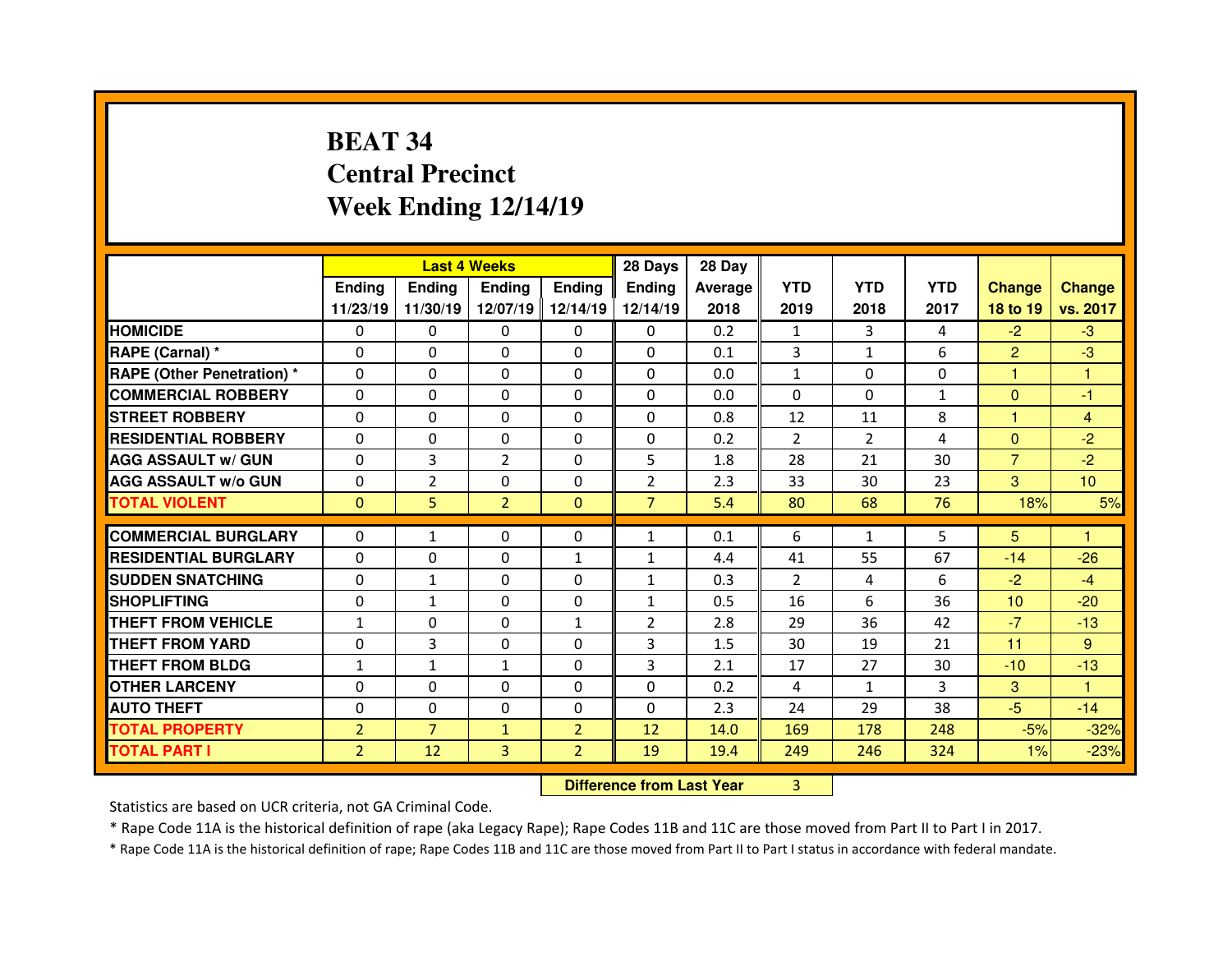# **BEAT 35 Central PrecinctWeek Ending 12/14/19**

|                                   |               |               | <b>Last 4 Weeks</b> |                   | 28 Days                          | 28 Day  |            |                |              |                |                |
|-----------------------------------|---------------|---------------|---------------------|-------------------|----------------------------------|---------|------------|----------------|--------------|----------------|----------------|
|                                   | <b>Ending</b> | <b>Ending</b> | <b>Ending</b>       | <b>Ending</b>     | Ending                           | Average | <b>YTD</b> | <b>YTD</b>     | <b>YTD</b>   | <b>Change</b>  | <b>Change</b>  |
|                                   | 11/23/19      | 11/30/19      |                     | 12/07/19 12/14/19 | 12/14/19                         | 2018    | 2019       | 2018           | 2017         | 18 to 19       | vs. 2017       |
| <b>HOMICIDE</b>                   | 0             | 0             | 0                   | $\Omega$          | 0                                | 0.1     | 0          | 1              | $\mathbf{1}$ | $-1$           | $-1$           |
| <b>RAPE (Carnal) *</b>            | $\Omega$      | 0             | $\mathbf{0}$        | $\Omega$          | $\Omega$                         | 0.3     | $\Omega$   | 4              | $\Omega$     | $-4$           | $\Omega$       |
| <b>RAPE (Other Penetration) *</b> | $\Omega$      | 0             | $\mathbf{0}$        | $\Omega$          | $\Omega$                         | 0.3     | $\Omega$   | 3              | $\Omega$     | $-3$           | $\Omega$       |
| <b>COMMERCIAL ROBBERY</b>         | 0             | 0             | $\mathbf{0}$        | $\mathbf{0}$      | 0                                | 0.2     | 2          | $\overline{2}$ | 4            | $\mathbf{0}$   | $-2$           |
| <b>STREET ROBBERY</b>             | $\mathbf{1}$  | 0             | $\mathbf{1}$        | $\Omega$          | $\overline{2}$                   | 0.6     | 13         | $\overline{7}$ | 8            | 6              | 5              |
| <b>RESIDENTIAL ROBBERY</b>        | 0             | 0             | 0                   | $\Omega$          | 0                                | 0.0     | $\Omega$   | $\Omega$       | $\mathbf{1}$ | $\mathbf{0}$   | $-1$           |
| <b>AGG ASSAULT w/ GUN</b>         | $\mathbf{1}$  | $\mathbf{1}$  | 0                   | 0                 | $\overline{2}$                   | 1.9     | 30         | 25             | 15           | 5              | 15             |
| <b>AGG ASSAULT w/o GUN</b>        | $\mathbf{1}$  | 0             | $\mathbf{1}$        | $\Omega$          | $\overline{2}$                   | 1.6     | 20         | 18             | 15           | $\overline{2}$ | 5              |
| <b>TOTAL VIOLENT</b>              | 3             | $\mathbf{1}$  | $\overline{2}$      | $\mathbf{0}$      | 6                                | 5.0     | 65         | 60             | 44           | 8%             | 48%            |
| <b>COMMERCIAL BURGLARY</b>        | $\mathbf{1}$  | $\mathbf{1}$  | $\mathbf{1}$        | $\Omega$          | 3                                | 0.4     | 16         | 5              | 12           | 11             | 4              |
| <b>RESIDENTIAL BURGLARY</b>       | $\mathbf{1}$  | $\mathbf{1}$  | $\mathbf{1}$        | $\mathbf{1}$      | 4                                | 3.6     | 37         | 43             | 47           | $-6$           | $-10$          |
| <b>SUDDEN SNATCHING</b>           | 0             | 0             | 0                   | $\Omega$          | 0                                | 0.2     | 2          | $\overline{2}$ | 3            | $\mathbf{0}$   | -1             |
| <b>SHOPLIFTING</b>                | 0             | $\mathbf{1}$  | $\mathbf{1}$        | 0                 | $\overline{2}$                   | 2.5     | 30         | 30             | 26           | $\overline{0}$ | $\overline{4}$ |
| <b>THEFT FROM VEHICLE</b>         | 0             | $\mathbf{1}$  | $\Omega$            | $\mathbf{1}$      | $\overline{2}$                   | 3.9     | 82         | 50             | 46           | 32             | 36             |
| <b>THEFT FROM YARD</b>            | $\mathbf{1}$  | 0             | 0                   | 0                 | $\mathbf{1}$                     | 2.1     | 17         | 27             | 27           | $-10$          | $-10$          |
| <b>THEFT FROM BLDG</b>            | 0             | 0             | $\mathbf{1}$        | $\mathbf{1}$      | $\overline{2}$                   | 1.3     | 23         | 16             | 33           | $\overline{7}$ | $-10$          |
| <b>OTHER LARCENY</b>              | 0             | 0             | 0                   | 0                 | 0                                | 0.8     | 13         | 6              | 6            | $\overline{7}$ | $\overline{7}$ |
| <b>AUTO THEFT</b>                 | $\Omega$      | $\mathbf{1}$  | $\overline{2}$      | $\mathbf{1}$      | 4                                | 3.5     | 27         | 45             | 29           | $-18$          | $-2$           |
| <b>TOTAL PROPERTY</b>             | 3             | 5             | 6                   | $\overline{4}$    | 18                               | 18.3    | 247        | 224            | 229          | 10%            | 8%             |
| <b>TOTAL PART I</b>               | 6             | 6             | 8                   | $\overline{4}$    | 24                               | 23.2    | 312        | 284            | 273          | 10%            | 14%            |
|                                   |               |               |                     |                   | <b>Difference from Last Year</b> |         | 28         |                |              |                |                |

Statistics are based on UCR criteria, not GA Criminal Code.

\* Rape Code 11A is the historical definition of rape (aka Legacy Rape); Rape Codes 11B and 11C are those moved from Part II to Part I in 2017.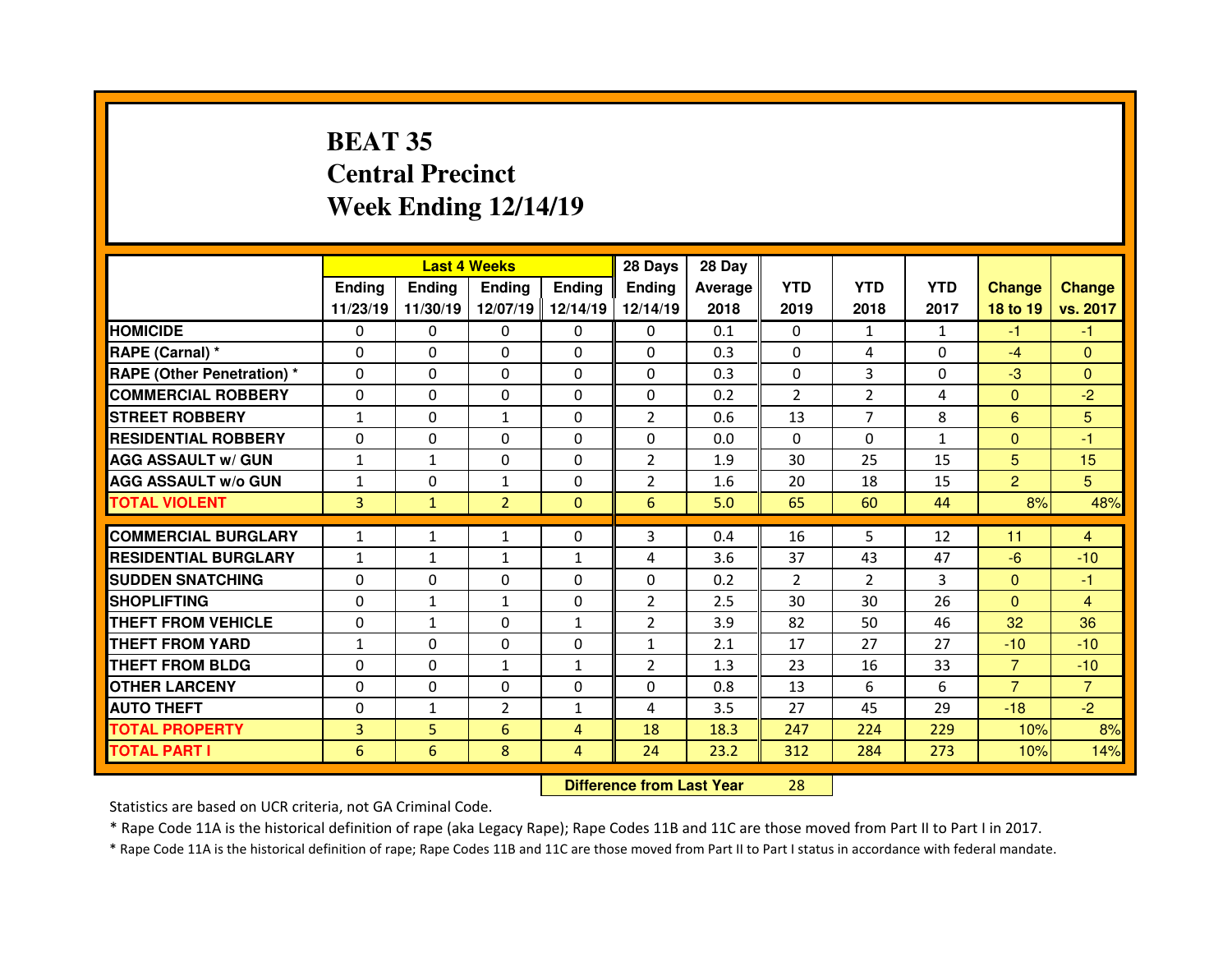# **BEAT 36 Central PrecinctWeek Ending 12/14/19**

|                                  |                | <b>Last 4 Weeks</b> |               |                   | 28 Days                          | 28 Day  |                |                |                |                         |                |
|----------------------------------|----------------|---------------------|---------------|-------------------|----------------------------------|---------|----------------|----------------|----------------|-------------------------|----------------|
|                                  | <b>Ending</b>  | <b>Endina</b>       | <b>Ending</b> | <b>Ending</b>     | Ending                           | Average | <b>YTD</b>     | <b>YTD</b>     | <b>YTD</b>     | <b>Change</b>           | <b>Change</b>  |
|                                  | 11/23/19       | 11/30/19            |               | 12/07/19 12/14/19 | 12/14/19                         | 2018    | 2019           | 2018           | 2017           | 18 to 19                | vs. 2017       |
| <b>HOMICIDE</b>                  | 0              | 0                   | 0             | 0                 | 0                                | 0.1     | 0              | 1              | 0              | $-1$                    | $\Omega$       |
| RAPE (Carnal) *                  | 0              | 0                   | 0             | $\Omega$          | $\Omega$                         | 0.2     | $\overline{2}$ | 3              | $\overline{2}$ | $-1$                    | $\Omega$       |
| <b>RAPE (Other Penetration)*</b> | 0              | 0                   | $\Omega$      | $\Omega$          | 0                                | 0.1     | $\Omega$       | $\mathbf{1}$   | $\Omega$       | $-1$                    | $\Omega$       |
| <b>COMMERCIAL ROBBERY</b>        | 0              | 0                   | 0             | $\Omega$          | $\Omega$                         | 0.0     | 3              | $\Omega$       | 3              | 3                       | $\mathbf{0}$   |
| <b>STREET ROBBERY</b>            | 0              | $\Omega$            | $\Omega$      | $\Omega$          | 0                                | 0.4     | 6              | 4              | 4              | $\overline{2}$          | $\overline{2}$ |
| <b>RESIDENTIAL ROBBERY</b>       | 0              | 0                   | $\Omega$      | $\Omega$          | $\Omega$                         | 0.4     | $\mathbf{1}$   | 5              | $\mathbf{1}$   | $-4$                    | $\Omega$       |
| <b>AGG ASSAULT w/ GUN</b>        | $\mathbf{1}$   | $\Omega$            | $\mathbf{0}$  | $\Omega$          | $\mathbf{1}$                     | 0.7     | 13             | 9              | 8              | $\overline{4}$          | 5              |
| <b>AGG ASSAULT w/o GUN</b>       | 0              | 0                   | 0             | $\mathbf{1}$      | 1                                | 0.7     | 9              | 8              | 8              | $\overline{\mathbf{1}}$ | $\mathbf{1}$   |
| <b>TOTAL VIOLENT</b>             | $\mathbf{1}$   | $\mathbf{0}$        | $\mathbf{0}$  | $\mathbf{1}$      | $\overline{2}$                   | 2.5     | 34             | 31             | 26             | 10%                     | 31%            |
| <b>COMMERCIAL BURGLARY</b>       | $\Omega$       | $\mathbf{1}$        | $\Omega$      | $\Omega$          | $\mathbf{1}$                     | 0.5     | 11             | 6              | 11             | 5 <sup>5</sup>          | $\Omega$       |
| <b>RESIDENTIAL BURGLARY</b>      | 0              | $\Omega$            | 4             | $\Omega$          | 4                                | 1.6     | 30             | 21             | 21             | 9                       | 9              |
| <b>SUDDEN SNATCHING</b>          | 0              | $\Omega$            | $\Omega$      | $\Omega$          | 0                                | 0.2     | 1              | $\overline{2}$ | $\overline{2}$ | -1                      | -1             |
| <b>SHOPLIFTING</b>               | $\mathbf{1}$   | $\Omega$            | $\mathbf{1}$  | $\Omega$          | $\overline{2}$                   | 3.5     | 46             | 42             | 31             | $\overline{4}$          | 15             |
| <b>THEFT FROM VEHICLE</b>        | 0              | 0                   | $\Omega$      | $\Omega$          | $\Omega$                         | 3.2     | 42             | 40             | 39             | $\overline{2}$          | 3              |
| <b>THEFT FROM YARD</b>           | $\mathbf{1}$   | 0                   | 0             | $\Omega$          | $\mathbf{1}$                     | 1.1     | 9              | 14             | 19             | $-5$                    | $-10$          |
| <b>THEFT FROM BLDG</b>           | 0              | $\Omega$            | $\mathbf{1}$  | $\Omega$          | $\mathbf{1}$                     | 2.1     | 20             | 26             | 18             | $-6$                    | $\overline{2}$ |
| <b>OTHER LARCENY</b>             | 0              | $\Omega$            | $\Omega$      | $\Omega$          | 0                                | 0.2     | 3              | $\mathbf{1}$   | 4              | $\overline{2}$          | $-1$           |
| <b>AUTO THEFT</b>                | $\overline{2}$ | $\Omega$            | $\mathbf{0}$  | $\mathbf{1}$      | 3                                | 1.8     | 23             | 21             | 23             | $\overline{2}$          | $\Omega$       |
| <b>TOTAL PROPERTY</b>            | 4              | $\mathbf{1}$        | 6             | $\mathbf{1}$      | 12                               | 14.2    | 185            | 173            | 168            | 7%                      | 10%            |
| <b>TOTAL PART I</b>              | 5              | $\mathbf{1}$        | 6             | $\overline{2}$    | 14                               | 16.7    | 219            | 204            | 194            | 7%                      | 13%            |
|                                  |                |                     |               |                   | <b>Difference from Last Year</b> |         | 15             |                |                |                         |                |

Statistics are based on UCR criteria, not GA Criminal Code.

\* Rape Code 11A is the historical definition of rape (aka Legacy Rape); Rape Codes 11B and 11C are those moved from Part II to Part I in 2017.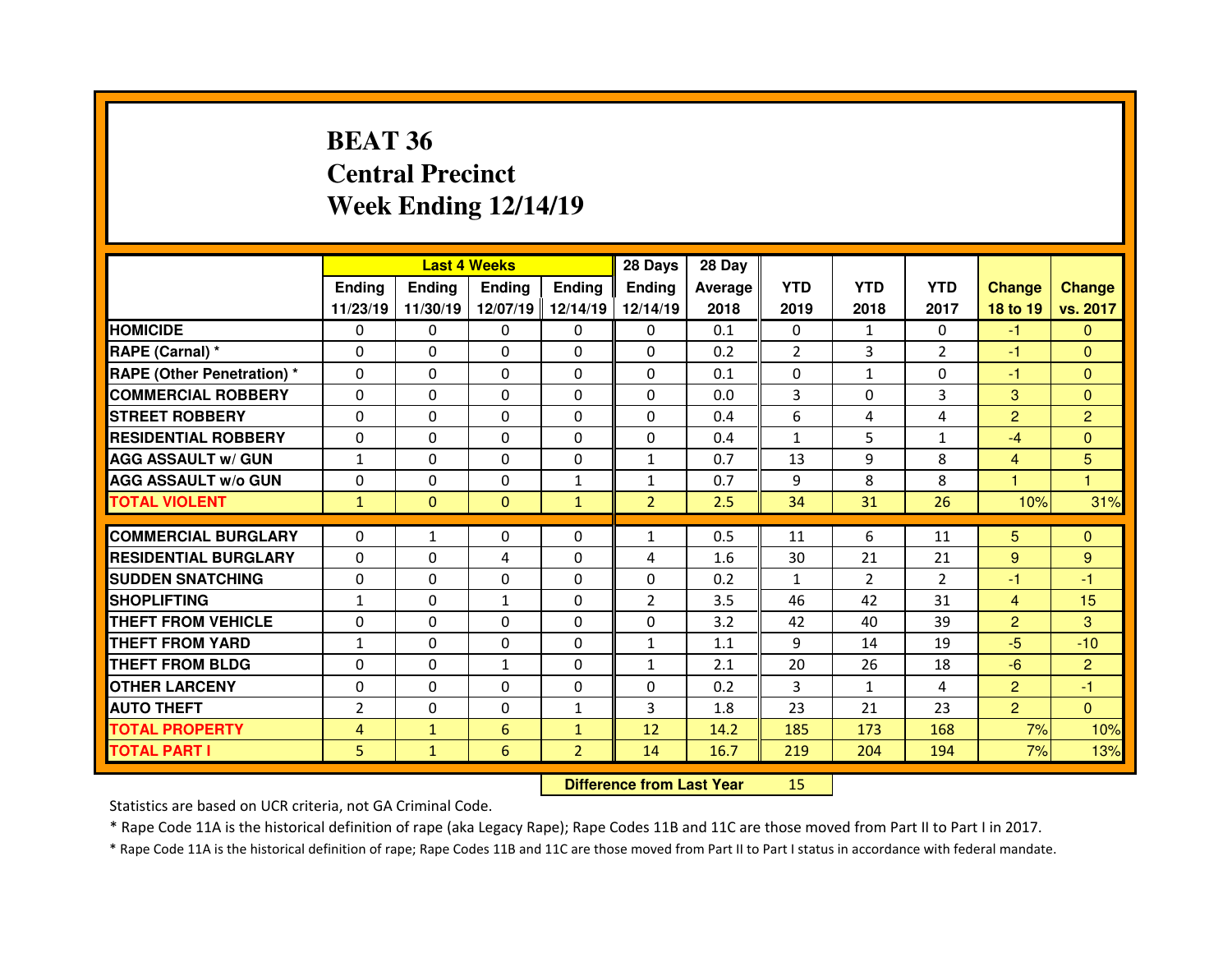# **BEAT 41 South PrecinctWeek Ending 12/14/19**

|                                              |                              |                                  | <b>Last 4 Weeks</b>        |                | 28 Days                          | 28 Day      |                |                |                |                      |                |
|----------------------------------------------|------------------------------|----------------------------------|----------------------------|----------------|----------------------------------|-------------|----------------|----------------|----------------|----------------------|----------------|
|                                              | Ending                       | <b>Ending</b>                    | <b>Endina</b>              | <b>Ending</b>  | <b>Ending</b>                    | Average     | <b>YTD</b>     | <b>YTD</b>     | <b>YTD</b>     | <b>Change</b>        | <b>Change</b>  |
|                                              | 11/23/19                     | 11/30/19                         | 12/07/19                   | 12/14/19       | 12/14/19                         | 2018        | 2019           | 2018           | 2017           | 18 to 19             | vs. 2017       |
| <b>HOMICIDE</b>                              | $\Omega$                     | 0                                | 0                          | $\Omega$       | $\Omega$                         | 0.0         | $\mathbf{1}$   | $\Omega$       | $\Omega$       | 1                    | 1              |
| RAPE (Carnal) *                              | $\Omega$                     | 0                                | $\mathbf{1}$               | $\mathbf{0}$   | $\mathbf{1}$                     | 0.2         | 3              | $\overline{2}$ | $\mathbf{1}$   | $\blacktriangleleft$ | $\overline{2}$ |
| <b>RAPE (Other Penetration)*</b>             | $\Omega$                     | 0                                | $\Omega$                   | $\Omega$       | $\Omega$                         | 0.1         | $\Omega$       | $\mathbf{1}$   | $\Omega$       | $-1$                 | $\Omega$       |
| <b>COMMERCIAL ROBBERY</b>                    | 0                            | 0                                | $\Omega$                   | $\mathbf{1}$   | $\mathbf{1}$                     | 0.2         | $\overline{7}$ | $\overline{2}$ | 14             | 5                    | $-7$           |
| <b>STREET ROBBERY</b>                        | $\Omega$                     | 0                                | $\Omega$                   | $\Omega$       | $\Omega$                         | 0.3         | 10             | 4              | 4              | 6                    | 6              |
| <b>RESIDENTIAL ROBBERY</b>                   | $\Omega$                     | 0                                | $\Omega$                   | $\mathbf{0}$   | $\Omega$                         | 0.1         | $\mathbf{1}$   | $\mathbf{1}$   | $\Omega$       | $\Omega$             | $\overline{1}$ |
| <b>AGG ASSAULT w/ GUN</b>                    | $\Omega$                     | 0                                | $\Omega$                   | $\mathbf{0}$   | $\Omega$                         | 0.1         | 3              | $\mathbf{1}$   | $\overline{2}$ | $\overline{2}$       | $\mathbf{1}$   |
| <b>AGG ASSAULT w/o GUN</b>                   | 0                            | 0                                | $\mathbf{1}$               | $\mathbf{0}$   | $\mathbf{1}$                     | 0.2         | 11             | 3              | 4              | 8                    | $\overline{7}$ |
| <b>TOTAL VIOLENT</b>                         | $\Omega$                     | $\mathbf{0}$                     | $\overline{2}$             | $\mathbf{1}$   | $\overline{3}$                   | 1.1         | 36             | 14             | 25             | 157%                 | 44%            |
| <b>COMMERCIAL BURGLARY</b>                   | 0                            | $\mathbf{1}$                     | 0                          | $\mathbf{0}$   | $\mathbf{1}$                     | 0.8         | 14             | 10             | 16             | 4                    | $-2$           |
| <b>RESIDENTIAL BURGLARY</b>                  | $\Omega$                     | 0                                | 0                          | $\Omega$       | $\Omega$                         | 1.2         | 10             | 15             | 27             | $-5$                 | $-17$          |
| <b>SUDDEN SNATCHING</b>                      | $\Omega$                     | 0                                | 0                          | $\Omega$       | $\Omega$                         | 0.4         | $\mathcal{P}$  | 4              | 3              | $-2$                 | $-1$           |
| <b>SHOPLIFTING</b>                           | $\Omega$                     | 0                                | $\Omega$                   | $\mathbf{1}$   | $\mathbf{1}$                     | 1.7         | 24             | 19             | 55             | 5                    | $-31$          |
| THEFT FROM VEHICLE                           | 0                            | 0                                | $\Omega$                   | $\overline{2}$ | $\overline{2}$                   | 3.5         | 67             | 45             | 42             | 22                   | 25             |
| <b>THEFT FROM YARD</b>                       |                              | 0                                | $\Omega$                   | 0              | $\mathbf{1}$                     | 1.2         | 10             | 16             | 25             | $-6$                 | $-15$          |
| <b>THEFT FROM BLDG</b>                       | $\mathbf{1}$<br>$\Omega$     | 0                                | $\Omega$                   |                | $\Omega$                         | 2.0         | 39             | 24             | 38             | 15                   | -1             |
|                                              |                              |                                  |                            | $\mathbf{0}$   |                                  |             |                |                |                |                      |                |
| <b>OTHER LARCENY</b>                         | $\Omega$                     | 0                                | $\Omega$                   | $\Omega$       | $\Omega$                         | 0.4         | 4              | 4              | 3              | $\mathbf{0}$         | 1<br>1         |
| <b>AUTO THEFT</b>                            | 0                            | $\mathbf{1}$                     | 0                          | $\mathbf{1}$   | $\overline{2}$<br>$\overline{7}$ | 0.8<br>11.9 | 20<br>190      | 11<br>148      | 19<br>228      | $9^{\circ}$<br>28%   | $-17%$         |
|                                              |                              |                                  |                            |                |                                  |             |                |                |                |                      |                |
| <b>TOTAL PROPERTY</b><br><b>TOTAL PART I</b> | $\mathbf{1}$<br>$\mathbf{1}$ | $\overline{2}$<br>$\overline{2}$ | $\Omega$<br>$\overline{2}$ | 4<br>5         | 10                               | 13.0        | 226            | 162            | 253            | 40%                  | $-11%$         |

 **Difference from Last Year**<sup>64</sup>

Statistics are based on UCR criteria, not GA Criminal Code.

\* Rape Code 11A is the historical definition of rape (aka Legacy Rape); Rape Codes 11B and 11C are those moved from Part II to Part I in 2017.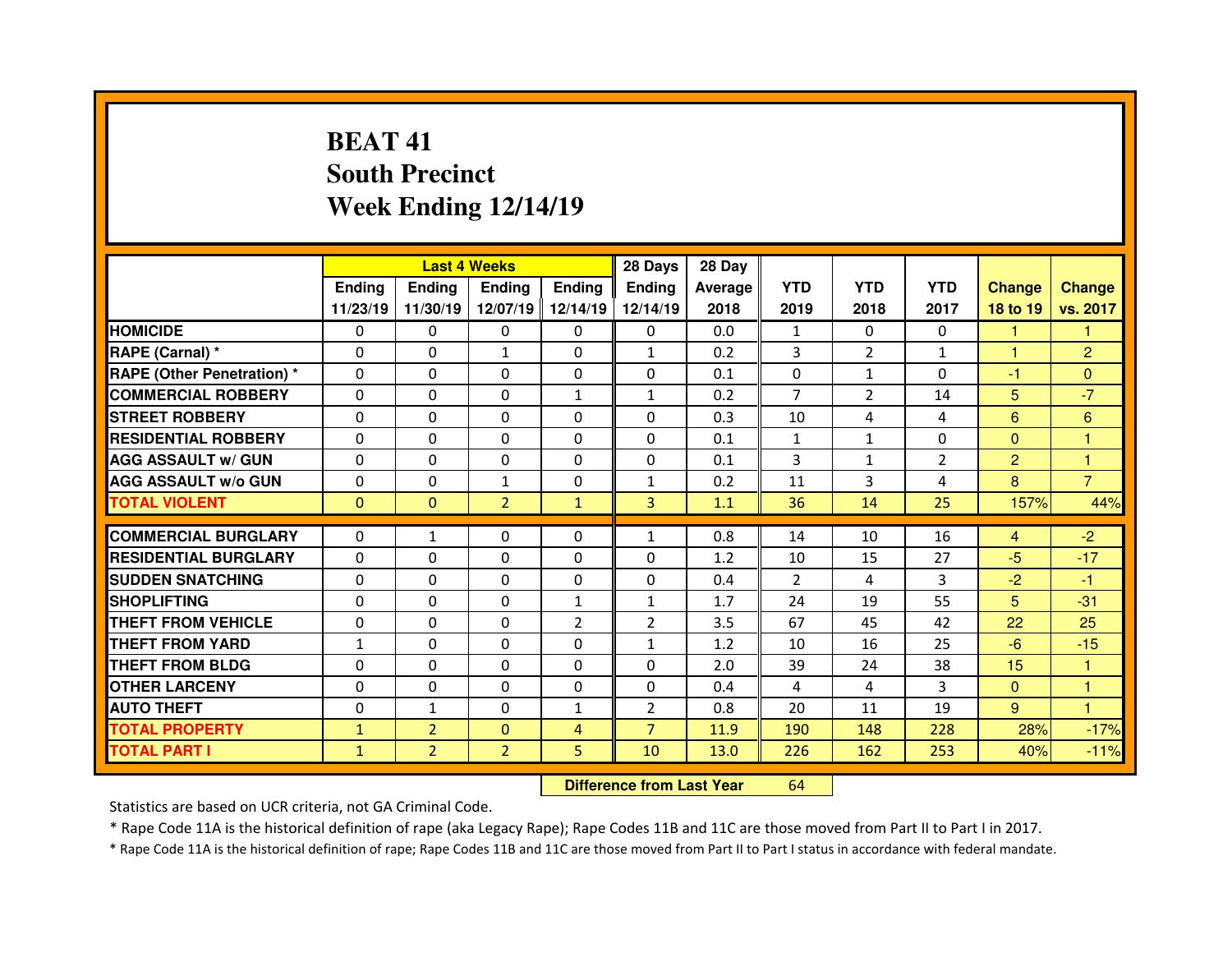# **BEAT 42 South PrecinctWeek Ending 12/14/19**

|                                   | <b>Last 4 Weeks</b><br>Ending<br><b>Ending</b><br><b>Ending</b><br><b>Endina</b> |              |              |              | 28 Days        | 28 Day  |                |                |                |                |                |
|-----------------------------------|----------------------------------------------------------------------------------|--------------|--------------|--------------|----------------|---------|----------------|----------------|----------------|----------------|----------------|
|                                   |                                                                                  |              |              |              | <b>Endina</b>  | Average | <b>YTD</b>     | <b>YTD</b>     | <b>YTD</b>     | <b>Change</b>  | <b>Change</b>  |
|                                   | 11/23/19                                                                         | 11/30/19     | 12/07/19     | 12/14/19     | 12/14/19       | 2018    | 2019           | 2018           | 2017           | 18 to 19       | vs. 2017       |
| <b>HOMICIDE</b>                   | $\mathbf{1}$                                                                     | $\Omega$     | $\Omega$     | $\Omega$     | $\mathbf{1}$   | 0.0     | $\mathbf{1}$   | $\Omega$       | $\Omega$       | 1              |                |
| RAPE (Carnal) *                   | 0                                                                                | 0            | 0            | $\Omega$     | $\Omega$       | 0.2     | 3              | $\overline{2}$ | $\mathbf{1}$   | 1              | $\overline{2}$ |
| <b>RAPE (Other Penetration) *</b> | $\Omega$                                                                         | 0            | $\Omega$     | $\Omega$     | $\Omega$       | 0.2     | $\mathbf{1}$   | 3              | $\mathbf{1}$   | $-2$           | $\Omega$       |
| <b>COMMERCIAL ROBBERY</b>         | 0                                                                                | 0            | 0            | $\mathbf{0}$ | $\Omega$       | 0.3     | 3              | 3              | 5              | $\mathbf{0}$   | $-2$           |
| <b>STREET ROBBERY</b>             | $\Omega$                                                                         | 0            | $\Omega$     | $\Omega$     | $\Omega$       | 0.4     | 5              | 5.             | 4              | $\mathbf{0}$   | 1              |
| <b>RESIDENTIAL ROBBERY</b>        | $\Omega$                                                                         | 0            | $\Omega$     | $\Omega$     | $\Omega$       | 0.0     | $\mathbf{1}$   | $\Omega$       | $\mathbf{1}$   | 1              | $\Omega$       |
| <b>AGG ASSAULT w/ GUN</b>         | $\Omega$                                                                         | 0            | $\Omega$     | 0            | $\Omega$       | 0.3     | 6              | 4              | 3              | $\overline{2}$ | 3              |
| <b>AGG ASSAULT w/o GUN</b>        | 0                                                                                | 0            | $\Omega$     | $\mathbf{0}$ | $\Omega$       | 0.7     | $\overline{7}$ | 9              | $\overline{2}$ | $-2$           | 5              |
| <b>TOTAL VIOLENT</b>              | $\mathbf{1}$                                                                     | $\mathbf{0}$ | $\mathbf{0}$ | $\mathbf{0}$ | $\mathbf{1}$   | 2.1     | 27             | 26             | 17             | 4%             | 59%            |
|                                   |                                                                                  |              |              |              |                |         |                |                |                |                |                |
| <b>COMMERCIAL BURGLARY</b>        | $\Omega$                                                                         | $\mathbf{1}$ | $\Omega$     | $\mathbf{1}$ | $\overline{2}$ | 1.0     | 12             | 12             | 14             | $\mathbf{0}$   | $-2$           |
| <b>RESIDENTIAL BURGLARY</b>       | $\Omega$                                                                         | 0            | 0            | $\mathbf{1}$ | 1              | 0.6     | 10             | $\overline{7}$ | $\overline{7}$ | 3              | 3              |
| <b>SUDDEN SNATCHING</b>           | $\Omega$                                                                         |              |              | $\Omega$     |                |         |                | $\mathcal{P}$  |                |                | $-2$           |
|                                   |                                                                                  | 0            | $\Omega$     |              | $\Omega$       | 0.2     | $\mathfrak{p}$ |                | 4              | $\Omega$       |                |
| <b>SHOPLIFTING</b>                | 6                                                                                | 3            | 3            | 2            | 14             | 27.6    | 228            | 334            | 330            | $-106$         | $-102$         |
| <b>THEFT FROM VEHICLE</b>         | $\Omega$                                                                         | $\Omega$     | $\mathbf{1}$ | $\Omega$     | $\mathbf{1}$   | 3.9     | 41             | 50             | 59             | $-9$           | $-18$          |
| <b>THEFT FROM YARD</b>            | $\Omega$                                                                         | 0            | 0            | $\mathbf{1}$ | $\mathbf{1}$   | 1.0     | 8              | 13             | 13             | $-5$           | $-5$           |
| <b>THEFT FROM BLDG</b>            | $\mathbf{1}$                                                                     | $\mathbf{1}$ | 0            | $\mathbf{1}$ | 3              | 1.8     | 29             | 20             | 38             | 9              | $-9$           |
| <b>OTHER LARCENY</b>              | $\Omega$                                                                         | 0            | $\Omega$     | $\mathbf{0}$ | $\Omega$       | 0.1     | 9              | $\mathbf{1}$   | 5              | 8              | $\overline{4}$ |
| <b>AUTO THEFT</b>                 | $\mathbf{1}$                                                                     | $\mathbf{1}$ | $\Omega$     | $\Omega$     | $\overline{2}$ | 1.8     | 25             | 20             | 19             | 5 <sup>5</sup> | 6              |
| <b>TOTAL PROPERTY</b>             | 8                                                                                | 6            | 4            | 6            | 24             | 37.9    | 364            | 459            | 489            | $-21%$         | $-26%$         |
| <b>TOTAL PART I</b>               | 9                                                                                | 6            | 4            | 6            | 25             | 40.0    | 391            | 485            | 506            | $-19%$         | $-23%$         |

 **Difference from Last Year**-94

Statistics are based on UCR criteria, not GA Criminal Code.

\* Rape Code 11A is the historical definition of rape (aka Legacy Rape); Rape Codes 11B and 11C are those moved from Part II to Part I in 2017.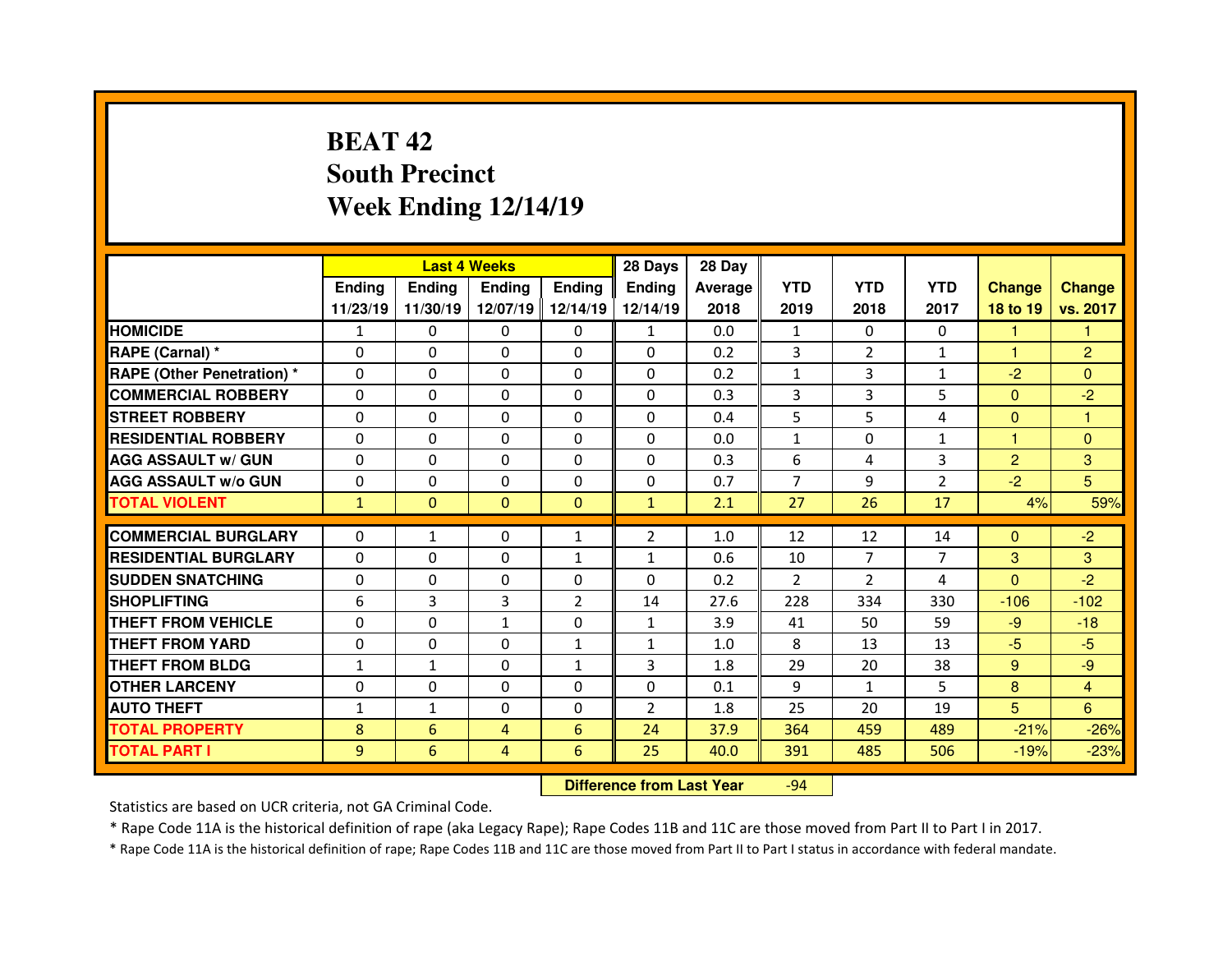# **BEAT 43 South PrecinctWeek Ending 12/14/19**

|                                   |                | <b>Last 4 Weeks</b>              |                |                |                | 28 Day  |                |                |                |                |                |
|-----------------------------------|----------------|----------------------------------|----------------|----------------|----------------|---------|----------------|----------------|----------------|----------------|----------------|
|                                   | <b>Ending</b>  | <b>Ending</b>                    | <b>Ending</b>  | <b>Ending</b>  | <b>Ending</b>  | Average | <b>YTD</b>     | <b>YTD</b>     | <b>YTD</b>     | <b>Change</b>  | <b>Change</b>  |
|                                   | 11/23/19       | 11/30/19                         | 12/07/19       | 12/14/19       | 12/14/19       | 2018    | 2019           | 2018           | 2017           | 18 to 19       | vs. 2017       |
| <b>HOMICIDE</b>                   | 0              | $\mathbf{0}$                     | $\Omega$       | $\Omega$       | $\Omega$       | 0.1     | $\overline{2}$ | $\mathbf{1}$   | $\Omega$       | 1              | $\overline{2}$ |
| RAPE (Carnal) *                   | $\Omega$       | 0                                | 0              | $\Omega$       | $\Omega$       | 0.2     | $\overline{2}$ | $\overline{2}$ | 0              | $\overline{0}$ | $\overline{2}$ |
| <b>RAPE (Other Penetration) *</b> | $\Omega$       | 0                                | 0              | $\mathbf{0}$   | $\Omega$       | 0.0     | $\mathbf{1}$   | $\mathbf{1}$   | $\mathbf{1}$   | $\mathbf{0}$   | $\Omega$       |
| <b>COMMERCIAL ROBBERY</b>         | $\Omega$       | 0                                | $\Omega$       | $\mathbf{0}$   | $\Omega$       | 0.3     | 3              | 3              | 5              | $\Omega$       | $-2$           |
| <b>STREET ROBBERY</b>             | $\Omega$       | 0                                | $\mathbf{1}$   | $\overline{2}$ | 3              | 0.5     | 8              | $\overline{7}$ | 6              | 1              | $\overline{2}$ |
| <b>RESIDENTIAL ROBBERY</b>        | $\Omega$       | 0                                | $\mathbf{1}$   | $\mathbf{0}$   | $\mathbf{1}$   | 0.3     | 2              | 4              | $\mathbf{1}$   | $-2$           | $\mathbf{1}$   |
| <b>AGG ASSAULT w/ GUN</b>         | $\Omega$       | 0                                | 0              | $\mathbf{1}$   | $\mathbf{1}$   | 0.5     | 11             | 6              | $\overline{7}$ | 5              | $\overline{4}$ |
| <b>AGG ASSAULT w/o GUN</b>        | $\Omega$       | 0                                | 0              | $\mathbf{0}$   | $\Omega$       | 0.9     | 16             | 12             | 8              | $\overline{4}$ | 8              |
| <b>TOTAL VIOLENT</b>              | $\mathbf{0}$   | $\overline{0}$                   | $\overline{2}$ | 3              | 5              | 2.8     | 45             | 36             | 28             | 25%            | 61%            |
| <b>COMMERCIAL BURGLARY</b>        | $\Omega$       | $\overline{2}$                   | $\Omega$       | $\mathbf{1}$   | 3              | 1.2     | 15             | 16             | 15             | -1             | $\mathbf{0}$   |
| <b>RESIDENTIAL BURGLARY</b>       | 0              | 0                                | 0              | $\overline{2}$ | $\overline{2}$ | 2.5     | 26             | 32             | 34             | $-6$           | $-8$           |
| <b>SUDDEN SNATCHING</b>           | 0              | 0                                | $\Omega$       | $\mathbf{0}$   | $\Omega$       | 0.3     | 2              | 4              | $\overline{2}$ | $-2$           | $\Omega$       |
| <b>SHOPLIFTING</b>                | $\overline{2}$ | $\overline{2}$                   | $\mathbf{1}$   | $\mathbf{1}$   | 6              | 4.7     | 88             | 53             | 60             | 35             | 28             |
| <b>THEFT FROM VEHICLE</b>         | 0              | $\mathbf{1}$                     | 0              | 0              | $\mathbf{1}$   | 3.8     | 35             | 49             | 62             | $-14$          | $-27$          |
| <b>THEFT FROM YARD</b>            | $\Omega$       | 0                                | 0              | $\Omega$       | 0              | 1.7     | 14             | 21             | 13             | $-7$           | 1              |
| <b>THEFT FROM BLDG</b>            | 0              | 0                                | $\Omega$       | 0              | $\Omega$       | 2.3     | 26             | 28             | 33             | $-2$           | $-7$           |
| <b>OTHER LARCENY</b>              | 0              | 0                                | $\mathbf{1}$   | 0              | $\mathbf{1}$   | 0.2     | 6              | 3              | 3              | 3              | 3              |
| <b>AUTO THEFT</b>                 | $\mathbf{1}$   | $\mathbf{1}$                     | $\mathbf{1}$   | $\mathbf{0}$   | 3              | 2.0     | 20             | 26             | 28             | $-6$           | $-8$           |
| <b>TOTAL PROPERTY</b>             | 3              | $6\phantom{1}$                   | 3              | 4              | 16             | 18.6    | 232            | 232            | 250            | 0%             | $-7%$          |
| <b>TOTAL PART I</b>               | $\overline{3}$ | 6                                | 5              | $\overline{7}$ | 21             | 21.4    | 277            | 268            | 278            | 3%             | 0%             |
|                                   |                | <b>Difference from Last Year</b> |                | 9              |                |         |                |                |                |                |                |

 **Difference from Last Year**

Statistics are based on UCR criteria, not GA Criminal Code.

\* Rape Code 11A is the historical definition of rape (aka Legacy Rape); Rape Codes 11B and 11C are those moved from Part II to Part I in 2017.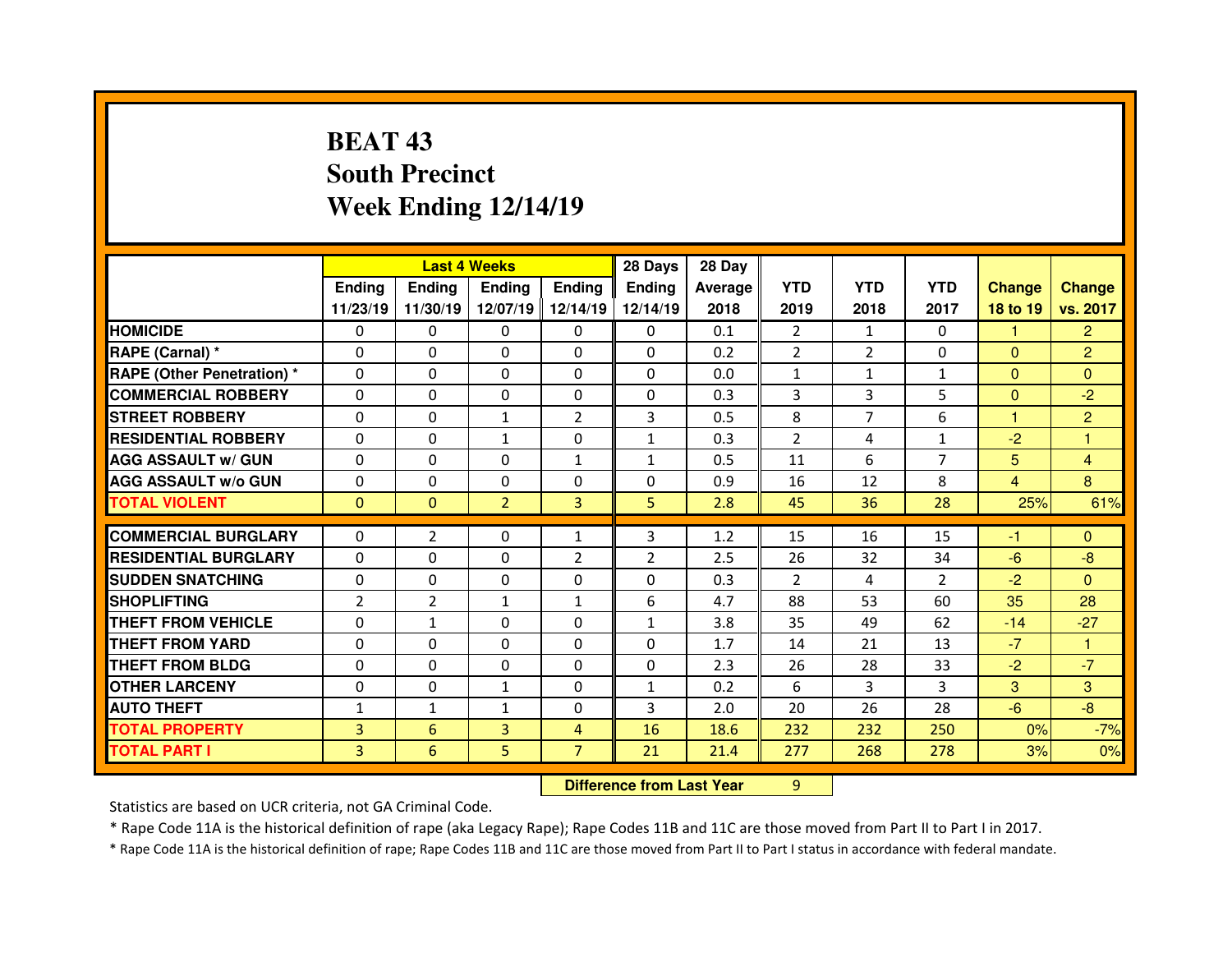# **BEAT 44 South PrecinctWeek Ending 12/14/19**

|                                   | <b>Last 4 Weeks</b> |                |                |               | 28 Days        | 28 Day                           |            |                |                |                |                 |
|-----------------------------------|---------------------|----------------|----------------|---------------|----------------|----------------------------------|------------|----------------|----------------|----------------|-----------------|
|                                   | Ending              | <b>Ending</b>  | <b>Ending</b>  | <b>Ending</b> | <b>Ending</b>  | Average                          | <b>YTD</b> | <b>YTD</b>     | <b>YTD</b>     | <b>Change</b>  | <b>Change</b>   |
|                                   | 11/23/19            | 11/30/19       | 12/07/19       | 12/14/19      | 12/14/19       | 2018                             | 2019       | 2018           | 2017           | 18 to 19       | vs. 2017        |
| <b>HOMICIDE</b>                   | 0                   | $\Omega$       | 0              | $\mathbf{0}$  | $\Omega$       | 0.1                              | 1          | $\mathbf{1}$   | $\mathbf{0}$   | $\mathbf{0}$   |                 |
| RAPE (Carnal) *                   | 0                   | 0              | 0              | $\mathbf{0}$  | $\Omega$       | 0.2                              | 3          | 3              | $\mathbf{1}$   | $\mathbf{0}$   | $\overline{2}$  |
| <b>RAPE (Other Penetration) *</b> | 0                   | 0              | 0              | $\mathbf{0}$  | 0              | 0.2                              | $\Omega$   | $\overline{2}$ | 0              | $-2$           | $\overline{0}$  |
| <b>COMMERCIAL ROBBERY</b>         | $\Omega$            | 0              | $\Omega$       | $\mathbf{0}$  | $\Omega$       | 0.1                              | $\Omega$   | $\mathbf{1}$   | $\overline{2}$ | $-1$           | $-2$            |
| <b>STREET ROBBERY</b>             | $\mathbf{1}$        | 0              | $\Omega$       | $\Omega$      | 1              | 0.4                              | 6          | 5              | 6              | н              | $\Omega$        |
| <b>RESIDENTIAL ROBBERY</b>        | $\Omega$            | 0              | $\Omega$       | $\Omega$      | $\Omega$       | 0.4                              | $\Omega$   | 5              | 0              | $-5$           | $\Omega$        |
| <b>AGG ASSAULT w/ GUN</b>         | 0                   | 0              | $\mathbf{1}$   | $\mathbf{0}$  | $\mathbf{1}$   | 0.7                              | 12         | 8              | 8              | $\overline{4}$ | 4               |
| <b>AGG ASSAULT w/o GUN</b>        | $\Omega$            | 0              | 0              | $\Omega$      | 0              | 1.0                              | 19         | 11             | 5              | 8              | 14              |
| <b>TOTAL VIOLENT</b>              | $\mathbf{1}$        | $\overline{0}$ | $\mathbf{1}$   | $\mathbf{0}$  | $\overline{2}$ | 3.0                              | 41         | 36             | 22             | 14%            | 86%             |
| <b>COMMERCIAL BURGLARY</b>        | $\Omega$            | 0              | $\Omega$       | $\Omega$      | $\Omega$       | 0.2                              | 11         | $\overline{2}$ | $\mathbf{1}$   | 9              | 10 <sup>1</sup> |
| <b>RESIDENTIAL BURGLARY</b>       | 0                   | 0              | 0              | $\mathbf{0}$  | $\Omega$       | 2.8                              | 19         | 36             | 36             | $-17$          | $-17$           |
| <b>SUDDEN SNATCHING</b>           | $\Omega$            | 0              | 0              | $\Omega$      | $\Omega$       | 0.0                              | 3          | $\Omega$       | 0              | 3              | 3               |
| <b>SHOPLIFTING</b>                | $\Omega$            | $\mathbf{1}$   | $\mathbf{1}$   | 0             | $\overline{2}$ | 4.2                              | 33         | 55             | 19             | $-22$          | 14              |
| <b>THEFT FROM VEHICLE</b>         | $\mathbf{1}$        | 4              | 3              | $\mathbf{1}$  | 9              | 5.5                              | 86         | 70             | 76             | 16             | 10 <sup>°</sup> |
| <b>THEFT FROM YARD</b>            | 0                   | 0              | 0              | 0             | $\Omega$       | 1.0                              | 9          | 13             | 12             | $-4$           | $-3$            |
| <b>THEFT FROM BLDG</b>            | $\Omega$            | 0              | 0              | 0             | $\Omega$       | 0.9                              | 18         | 12             | 28             | 6              | $-10$           |
| <b>OTHER LARCENY</b>              | 0                   | 0              | 0              | $\Omega$      | $\Omega$       | 0.5                              | 10         | 6              | 4              | $\overline{4}$ | 6               |
| <b>AUTO THEFT</b>                 | 0                   | $\mathbf{1}$   | $\Omega$       | $\Omega$      | $\mathbf{1}$   | 1.6                              | 32         | 21             | 26             | 11             | 6               |
| <b>TOTAL PROPERTY</b>             | $\mathbf{1}$        | 6              | $\overline{4}$ | $\mathbf{1}$  | 12             | 16.8                             | 221        | 215            | 202            | 3%             | 9%              |
| <b>TOTAL PART I</b>               | $\overline{a}$      | 6              | 5              | $\mathbf{1}$  | 14             | 19.8                             | 262        | 251            | 224            | 4%             | 17%             |
|                                   |                     |                |                |               |                | <b>Difference from Last Year</b> | 11         |                |                |                |                 |

Statistics are based on UCR criteria, not GA Criminal Code.

\* Rape Code 11A is the historical definition of rape (aka Legacy Rape); Rape Codes 11B and 11C are those moved from Part II to Part I in 2017.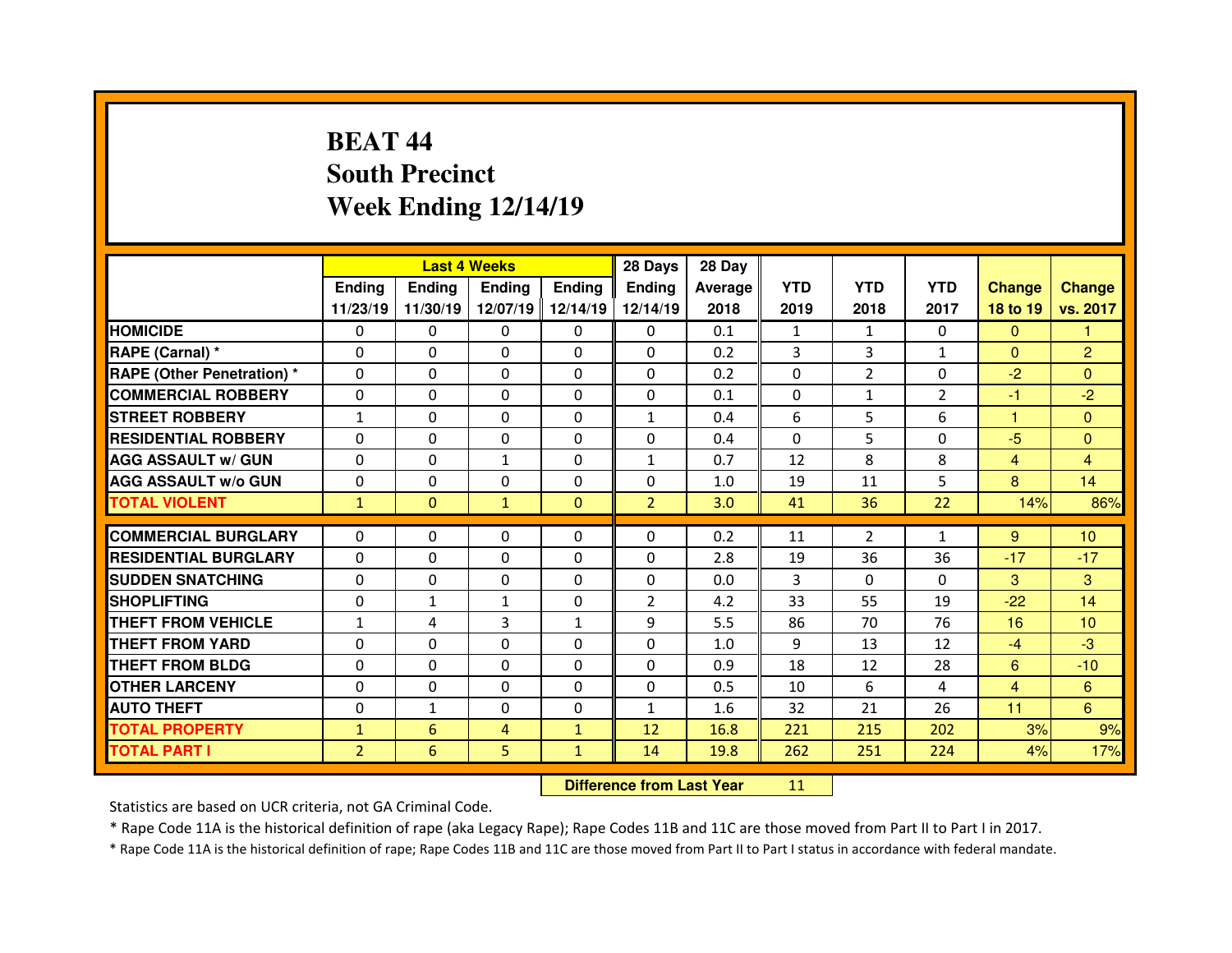# **BEAT 45 South PrecinctWeek Ending 12/14/19**

|                                  |                | <b>Last 4 Weeks</b> |                |               | 28 Days        | 28 Day  |                |               |                |               |                |
|----------------------------------|----------------|---------------------|----------------|---------------|----------------|---------|----------------|---------------|----------------|---------------|----------------|
|                                  | Ending         | <b>Endina</b>       | Ending         | <b>Ending</b> | <b>Ending</b>  | Average | <b>YTD</b>     | <b>YTD</b>    | <b>YTD</b>     | <b>Change</b> | <b>Change</b>  |
|                                  | 11/23/19       | 11/30/19            | 12/07/19       | 12/14/19      | 12/14/19       | 2018    | 2019           | 2018          | 2017           | 18 to 19      | vs. 2017       |
| <b>HOMICIDE</b>                  | 0              | 0                   | 0              | $\Omega$      | 0              | 0.1     | $\Omega$       | $\mathbf{1}$  | $\mathbf{1}$   | $-1$          | $-1$           |
| RAPE (Carnal) *                  | $\Omega$       | $\mathbf{1}$        | 0              | $\Omega$      | $\mathbf{1}$   | 0.2     | $\mathbf{1}$   | 3             | $\overline{2}$ | $-2$          | $-1$           |
| <b>RAPE (Other Penetration)*</b> | $\Omega$       | 0                   | $\Omega$       | $\Omega$      | $\Omega$       | 0.2     | $\Omega$       | 3             | $\Omega$       | $-3$          | $\Omega$       |
| <b>COMMERCIAL ROBBERY</b>        | $\Omega$       | 0                   | $\Omega$       | $\Omega$      | $\Omega$       | 0.2     | 2              | 3             | 3              | -1            | -1             |
| <b>STREET ROBBERY</b>            | $\Omega$       | 0                   | $\mathbf{1}$   | $\Omega$      | $\mathbf{1}$   | 0.3     | 4              | 4             | 8              | $\Omega$      | $-4$           |
| <b>RESIDENTIAL ROBBERY</b>       | $\Omega$       | 0                   | $\Omega$       | $\Omega$      | $\Omega$       | 0.1     | $\mathbf{1}$   | $\mathbf{1}$  | $\mathbf{1}$   | $\Omega$      | $\Omega$       |
| <b>AGG ASSAULT w/ GUN</b>        | $\mathbf{1}$   | 0                   | $\Omega$       | $\Omega$      | $\mathbf{1}$   | 0.2     | 8              | 3             | 9              | 5             | $-1$           |
| <b>AGG ASSAULT w/o GUN</b>       | $\mathbf{1}$   | 0                   | 0              | $\Omega$      | $\mathbf{1}$   | 0.6     | $\overline{7}$ | 8             | 3              | $-1$          | $\overline{4}$ |
| <b>TOTAL VIOLENT</b>             | $\overline{2}$ | $\mathbf{1}$        | $\mathbf{1}$   | $\mathbf{0}$  | $\overline{4}$ | 2.0     | 23             | 26            | 27             | $-12%$        | $-15%$         |
|                                  |                |                     |                |               |                |         |                |               |                |               |                |
| <b>COMMERCIAL BURGLARY</b>       | 0              | 0                   | 0              | $\mathbf{0}$  | $\Omega$       | 0.5     | 2              | 6             | 6              | $-4$          | $-4$           |
| <b>RESIDENTIAL BURGLARY</b>      | $\Omega$       | 0                   | $\mathbf{1}$   | 0             | $\mathbf{1}$   | 2.7     | 14             | 34            | 45             | $-20$         | $-31$          |
| <b>SUDDEN SNATCHING</b>          | 0              | 0                   | 0              | $\mathbf{0}$  | $\Omega$       | 0.2     | $\mathbf{1}$   | $\mathcal{P}$ | $\Omega$       | -1            | $\mathbf{1}$   |
| <b>SHOPLIFTING</b>               | $\overline{2}$ | $\overline{2}$      | $\mathbf{1}$   | $\mathbf{0}$  | 5              | 5.4     | 104            | 66            | 71             | 38            | 33             |
| THEFT FROM VEHICLE               | $\mathbf{1}$   | $\mathbf{1}$        | 3              | $\Omega$      | 5              | 3.6     | 39             | 45            | 77             | $-6$          | $-38$          |
| <b>THEFT FROM YARD</b>           | 0              | 0                   | $\Omega$       | 0             | $\Omega$       | 1.8     | 15             | 22            | 20             | $-7$          | $-5$           |
| <b>THEFT FROM BLDG</b>           | $\Omega$       | 0                   | $\overline{2}$ | $\Omega$      | $\overline{2}$ | 1.6     | 14             | 21            | 22             | $-7$          | $-8$           |
|                                  |                |                     |                |               |                |         |                |               |                |               |                |
| <b>OTHER LARCENY</b>             | $\mathbf{1}$   | 0                   | $\Omega$       | $\Omega$      | $\mathbf{1}$   | 0.4     | 6              | 5.            | 9              | 1             | $-3$           |
| <b>AUTO THEFT</b>                | $\Omega$       | 0                   | 0              | $\mathbf{1}$  | $\mathbf{1}$   | 1.6     | 11             | 18            | 26             | $-7$          | $-15$          |
| <b>TOTAL PROPERTY</b>            | 4              | 3                   | $\overline{7}$ | $\mathbf{1}$  | 15             | 17.7    | 206            | 219           | 276            | $-6%$         | $-25%$         |
| <b>TOTAL PART I</b>              | 6              | 4                   | 8              | $\mathbf{1}$  | 19             | 19.7    | 229            | 245           | 303            | $-7%$         | $-24%$         |

 **Difference from Last Year**-16

Statistics are based on UCR criteria, not GA Criminal Code.

\* Rape Code 11A is the historical definition of rape (aka Legacy Rape); Rape Codes 11B and 11C are those moved from Part II to Part I in 2017.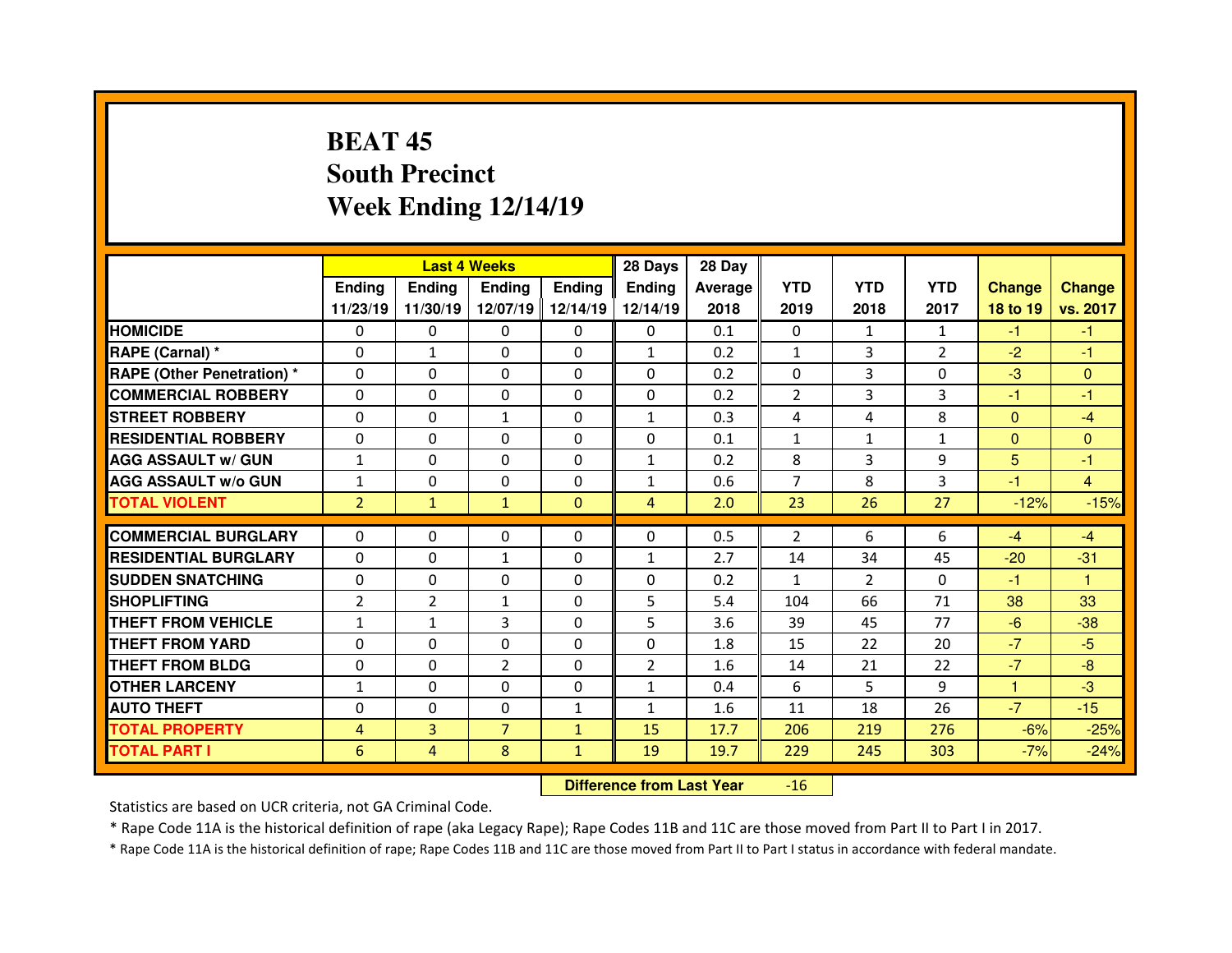# **BEAT 46 South PrecinctWeek Ending 12/14/19**

|                                  |                |                | <b>Last 4 Weeks</b> |                | 28 Days        | 28 Day  |                |                |                |                |                |
|----------------------------------|----------------|----------------|---------------------|----------------|----------------|---------|----------------|----------------|----------------|----------------|----------------|
|                                  | Ending         | <b>Ending</b>  | <b>Ending</b>       | <b>Ending</b>  | <b>Ending</b>  | Average | <b>YTD</b>     | <b>YTD</b>     | <b>YTD</b>     | <b>Change</b>  | <b>Change</b>  |
|                                  | 11/23/19       | 11/30/19       | 12/07/19            | 12/14/19       | 12/14/19       | 2018    | 2019           | 2018           | 2017           | 18 to 19       | vs. 2017       |
| <b>HOMICIDE</b>                  | $\Omega$       | 0              | 0                   | $\Omega$       | 0              | 0.1     | 2              | $\mathbf{1}$   | $\overline{2}$ | 1              | $\mathbf{0}$   |
| RAPE (Carnal) *                  | $\Omega$       | 0              | $\Omega$            | $\Omega$       | $\Omega$       | 0.1     | 2              | $\mathbf{1}$   | 3              | $\mathbf{1}$   | -1             |
| <b>RAPE (Other Penetration)*</b> | $\Omega$       | 0              | $\Omega$            | $\Omega$       | $\Omega$       | 0.2     | $\Omega$       | 3              | $\overline{2}$ | $-3$           | $-2$           |
| <b>COMMERCIAL ROBBERY</b>        | $\Omega$       | 0              | $\Omega$            | $\Omega$       | $\Omega$       | 0.2     | 2              | 3              | 5              | -1             | $-3$           |
| <b>STREET ROBBERY</b>            | $\Omega$       | 0              | $\Omega$            | $\Omega$       | $\Omega$       | 0.5     | $\overline{2}$ | $\overline{7}$ | 6              | $-5$           | $-4$           |
| <b>RESIDENTIAL ROBBERY</b>       | $\Omega$       | 0              | $\Omega$            | $\Omega$       | $\Omega$       | 0.0     | $\Omega$       | $\Omega$       | $\mathbf{1}$   | $\overline{0}$ | $-1$           |
| <b>AGG ASSAULT w/ GUN</b>        | $\Omega$       | 0              | $\Omega$            | $\Omega$       | $\mathbf 0$    | 0.5     | $\overline{7}$ | $\overline{7}$ | 6              | $\overline{0}$ | $\mathbf{1}$   |
| <b>AGG ASSAULT w/o GUN</b>       | $\Omega$       | $\overline{2}$ | $\Omega$            | $\Omega$       | $\overline{2}$ | 0.7     | 16             | 10             | 16             | 6              | $\Omega$       |
| <b>TOTAL VIOLENT</b>             | $\mathbf{0}$   | $\overline{2}$ | $\mathbf{0}$        | $\mathbf{0}$   | $\overline{2}$ | 2.4     | 31             | 32             | 41             | $-3%$          | $-24%$         |
| <b>COMMERCIAL BURGLARY</b>       | $\Omega$       | 0              | $\mathbf{1}$        | $\mathbf{0}$   | $\mathbf{1}$   | 1.3     | 9              | 17             | $\overline{7}$ | $-8$           | $\overline{2}$ |
|                                  |                |                |                     |                |                |         |                |                |                |                |                |
| <b>RESIDENTIAL BURGLARY</b>      | $\overline{2}$ | 0              | 0                   | $\mathbf{1}$   | 3              | 3.9     | 26             | 49             | 28             | $-23$          | $-2$           |
| <b>SUDDEN SNATCHING</b>          | $\Omega$       | 0              | $\Omega$            | $\Omega$       | $\Omega$       | 0.1     | 4              | $\mathbf{1}$   | $\mathcal{P}$  | 3              | $\overline{2}$ |
| <b>SHOPLIFTING</b>               | $\overline{2}$ | $\overline{2}$ | 4                   | 2              | 10             | 9.7     | 120            | 121            | 127            | -1             | $-7$           |
| <b>THEFT FROM VEHICLE</b>        | $\Omega$       | $\mathbf{1}$   | $\mathbf{1}$        | $\Omega$       | $\overline{2}$ | 5.8     | 52             | 71             | 76             | $-19$          | $-24$          |
| <b>THEFT FROM YARD</b>           | $\Omega$       | $\mathbf{1}$   | $\Omega$            | $\mathbf{0}$   | $\mathbf{1}$   | 0.9     | 8              | 11             | 13             | $-3$           | $-5$           |
| <b>THEFT FROM BLDG</b>           | 0              | $\mathbf{1}$   | $\overline{2}$      | $\mathbf{0}$   | 3              | 3.0     | 23             | 38             | 31             | $-15$          | $-8$           |
| <b>OTHER LARCENY</b>             | $\Omega$       | 0              | $\Omega$            | $\Omega$       | $\mathbf 0$    | 0.3     | 9              | 4              | $\overline{7}$ | 5 <sup>5</sup> | $\overline{2}$ |
| <b>AUTO THEFT</b>                | 0              | 0              | 0                   | $\mathbf{0}$   | $\Omega$       | 2.7     | 23             | 34             | 35             | $-11$          | $-12$          |
|                                  |                |                |                     | $\overline{3}$ | 20             | 27.6    | 274            | 346            | 326            | $-21%$         | $-16%$         |
| <b>TOTAL PROPERTY</b>            | $\overline{4}$ | 5              | 8                   |                |                |         |                |                |                |                |                |

 **Difference from Last Year**-73

Statistics are based on UCR criteria, not GA Criminal Code.

\* Rape Code 11A is the historical definition of rape (aka Legacy Rape); Rape Codes 11B and 11C are those moved from Part II to Part I in 2017.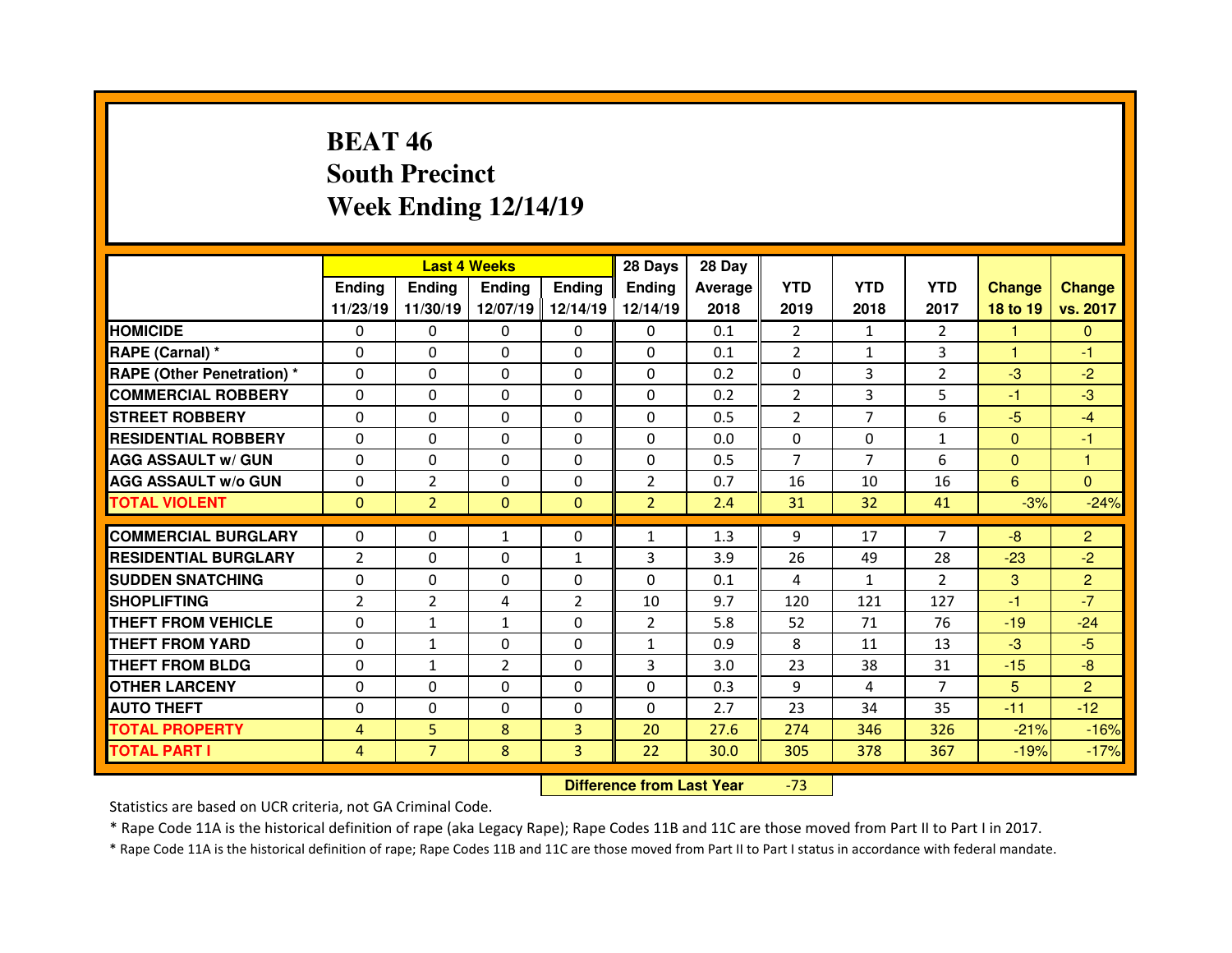# **BEAT 47 South PrecinctWeek Ending 12/14/19**

|                                   |                | <b>Last 4 Weeks</b><br>Ending<br><b>Ending</b><br><b>Ending</b><br><b>Endina</b> |                |              |                | 28 Day  |                |              |                |                |                |
|-----------------------------------|----------------|----------------------------------------------------------------------------------|----------------|--------------|----------------|---------|----------------|--------------|----------------|----------------|----------------|
|                                   |                |                                                                                  |                |              | <b>Ending</b>  | Average | <b>YTD</b>     | <b>YTD</b>   | <b>YTD</b>     | <b>Change</b>  | <b>Change</b>  |
|                                   | 11/23/19       | 11/30/19                                                                         | 12/07/19       | 12/14/19     | 12/14/19       | 2018    | 2019           | 2018         | 2017           | 18 to 19       | vs. 2017       |
| <b>HOMICIDE</b>                   | $\Omega$       | 0                                                                                | $\Omega$       | $\Omega$     | $\Omega$       | 0.0     | $\Omega$       | $\Omega$     | $\Omega$       | $\Omega$       | $\Omega$       |
| RAPE (Carnal) *                   | $\Omega$       | 0                                                                                | $\Omega$       | $\Omega$     | $\Omega$       | 0.1     | $\Omega$       | $\mathbf{1}$ | $\mathbf{1}$   | $-1$           | $-1$           |
| <b>RAPE (Other Penetration) *</b> | $\Omega$       | 0                                                                                | $\Omega$       | $\Omega$     | $\Omega$       | 0.1     | $\Omega$       | $\mathbf{1}$ | $\Omega$       | $-1$           | $\Omega$       |
| <b>COMMERCIAL ROBBERY</b>         | $\Omega$       | 0                                                                                | $\Omega$       | $\Omega$     | $\Omega$       | 0.0     | $\Omega$       | $\Omega$     | $\Omega$       | $\Omega$       | $\Omega$       |
| <b>STREET ROBBERY</b>             | $\Omega$       | 0                                                                                | $\Omega$       | $\mathbf{0}$ | $\Omega$       | 0.1     | $\mathbf{1}$   | $\mathbf{1}$ | $\Omega$       | $\Omega$       | 1              |
| <b>RESIDENTIAL ROBBERY</b>        | $\Omega$       | 0                                                                                | $\Omega$       | $\Omega$     | $\Omega$       | 0.0     | $\Omega$       | $\Omega$     | $\Omega$       | $\Omega$       | $\Omega$       |
| <b>AGG ASSAULT w/ GUN</b>         | $\mathbf{1}$   | 0                                                                                | $\Omega$       | $\mathbf{0}$ | $\mathbf{1}$   | 0.1     | 4              | $\Omega$     | $\overline{2}$ | $\overline{4}$ | $\overline{c}$ |
| <b>AGG ASSAULT w/o GUN</b>        | $\Omega$       | $\mathbf{1}$                                                                     | $\Omega$       | $\mathbf{0}$ | $\mathbf{1}$   | 0.1     | 8              | $\mathbf{1}$ | 3              | $\overline{7}$ | 5              |
| <b>TOTAL VIOLENT</b>              | $\mathbf{1}$   | $\mathbf{1}$                                                                     | $\mathbf{0}$   | $\Omega$     | $\overline{2}$ | 0.4     | 13             | 4            | 6              | 225%           | 117%           |
|                                   |                |                                                                                  |                |              |                |         |                |              |                | н              |                |
| <b>COMMERCIAL BURGLARY</b>        | $\Omega$       | 0                                                                                | 0              | $\mathbf{0}$ | $\Omega$       | 0.0     | 1              | $\Omega$     | 3              |                | $-2$           |
| <b>RESIDENTIAL BURGLARY</b>       | $\mathbf{1}$   | 0                                                                                | $\Omega$       | $\mathbf{0}$ | $\mathbf{1}$   | 1.7     | 4              | 21           | 8              | $-17$          | $-4$           |
| <b>SUDDEN SNATCHING</b>           | $\Omega$       | 0                                                                                | 0              | $\Omega$     | $\Omega$       | 0.0     | $\Omega$       | $\Omega$     | $\Omega$       | $\mathbf{0}$   | $\Omega$       |
| <b>SHOPLIFTING</b>                | $\Omega$       | 0                                                                                | 0              | $\Omega$     | $\Omega$       | 0.1     | $\mathbf{1}$   | $\mathbf{1}$ | 10             | $\mathbf{0}$   | $-9$           |
| <b>THEFT FROM VEHICLE</b>         | 0              | 0                                                                                | $\mathbf{1}$   | $\mathbf{0}$ | $\mathbf{1}$   | 1.8     | 16             | 23           | 28             | $-7$           | $-12$          |
| <b>THEFT FROM YARD</b>            | $\Omega$       | 0                                                                                | $\Omega$       | $\Omega$     | $\Omega$       | 0.4     | 8              | 5.           | 8              | 3              | $\Omega$       |
| <b>THEFT FROM BLDG</b>            | 0              | 0                                                                                | 0              | $\mathbf{0}$ | $\Omega$       | 0.6     | $\overline{7}$ | 8            | 8              | -1             | $-1$           |
| <b>OTHER LARCENY</b>              | $\Omega$       | 0                                                                                | $\mathbf{1}$   | $\Omega$     | $\mathbf{1}$   | 0.4     | 10             | 4            | 3              | 6              | $\overline{7}$ |
| <b>AUTO THEFT</b>                 | $\Omega$       | 0                                                                                | 0              | $\mathbf{1}$ | $\mathbf{1}$   | 0.4     | 6              | 5.           | 4              | 1              | $\overline{2}$ |
| <b>TOTAL PROPERTY</b>             | $\mathbf{1}$   | $\Omega$                                                                         | $\overline{2}$ | $\mathbf{1}$ | 4              | 5.3     | 53             | 67           | 72             | $-21%$         | $-26%$         |
| <b>TOTAL PART I</b>               | $\overline{2}$ | $\mathbf{1}$                                                                     | $\overline{2}$ | $\mathbf{1}$ | 6              | 5.7     | 66             | 71           | 78             | $-7%$          | $-15%$         |
|                                   |                |                                                                                  |                |              |                |         |                |              |                |                |                |

 **Difference from Last Year**-5

Statistics are based on UCR criteria, not GA Criminal Code.

\* Rape Code 11A is the historical definition of rape (aka Legacy Rape); Rape Codes 11B and 11C are those moved from Part II to Part I in 2017.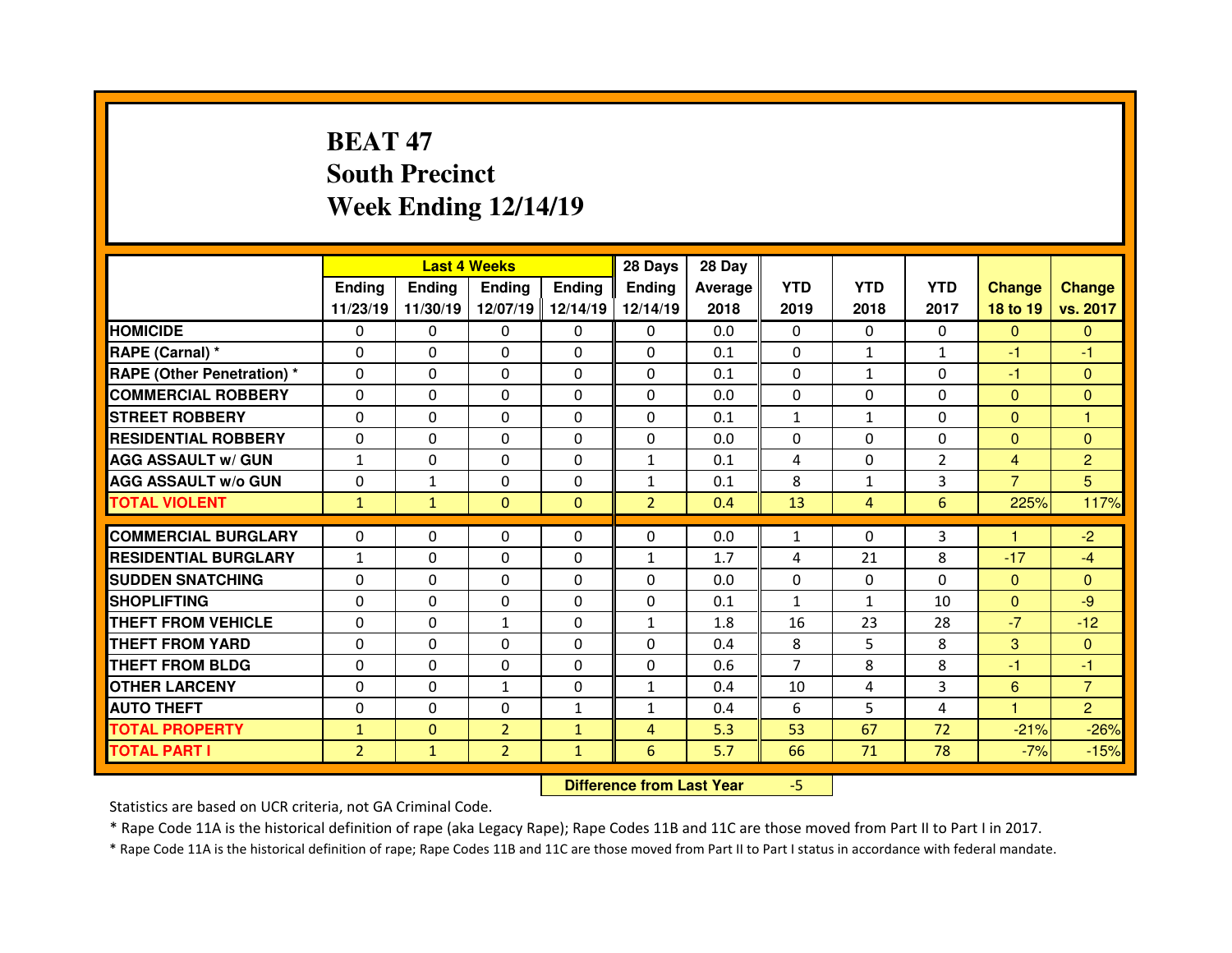# **BEAT 51 East PrecinctWeek Ending 12/14/19**

|                             |                      | <b>Last 4 Weeks</b> |                      |                              | 28 Days              | 28 Day     |                |                |                |                      |                |
|-----------------------------|----------------------|---------------------|----------------------|------------------------------|----------------------|------------|----------------|----------------|----------------|----------------------|----------------|
|                             | <b>Ending</b>        | <b>Ending</b>       | <b>Ending</b>        | <b>Ending</b>                | Ending               | Average    | <b>YTD</b>     | <b>YTD</b>     | <b>YTD</b>     | <b>Change</b>        | <b>Change</b>  |
|                             | 11/23/19             | 11/30/19            | 12/07/19             | 12/14/19                     | 12/14/19             | 2018       | 2019           | 2018           | 2017           | 18 to 19             | vs. 2017       |
| <b>HOMICIDE</b>             | 0                    | 0                   | 0                    | $\mathbf{0}$                 | $\Omega$             | 0.2        | $\overline{2}$ | $\overline{2}$ | $\overline{2}$ | $\mathbf{0}$         | $\mathbf{0}$   |
| RAPE (Carnal) *             | $\Omega$             | 0                   | $\mathbf{1}$         | $\Omega$                     | $\mathbf{1}$         | 0.2        | $\overline{2}$ | 3              | $\overline{2}$ | $-1$                 | $\Omega$       |
| RAPE (Other Penetration) *  | $\Omega$             | 0                   | $\Omega$             | $\Omega$                     | $\Omega$             | 0.2        | $\mathbf{1}$   | $\overline{2}$ | $\overline{2}$ | $-1$                 | $-1$           |
| <b>COMMERCIAL ROBBERY</b>   | $\mathbf{1}$         | 0                   | $\Omega$             | $\mathbf{0}$                 | $\mathbf{1}$         | 0.1        | $\mathbf{1}$   | $\mathbf{1}$   | $\mathcal{P}$  | $\mathbf{0}$         | $-1$           |
| <b>STREET ROBBERY</b>       | $\Omega$             | 0                   | $\Omega$             | $\Omega$                     | $\Omega$             | 0.5        | 14             | 6              | 11             | 8                    | 3              |
| <b>RESIDENTIAL ROBBERY</b>  | $\Omega$             | 0                   | 0                    | $\mathbf{0}$                 | $\Omega$             | 0.0        | $\overline{2}$ | $\Omega$       | $\mathbf{1}$   | $\overline{2}$       | $\overline{1}$ |
| <b>AGG ASSAULT w/ GUN</b>   | $\overline{2}$       | $\mathbf{1}$        | 0                    | 0                            | 3                    | 1.4        | 27             | 18             | 11             | 9                    | 16             |
| <b>AGG ASSAULT W/o GUN</b>  | $\Omega$             | 0                   | 0                    | $\mathbf{1}$                 | 1                    | 1.8        | 30             | 22             | 16             | 8                    | 14             |
| <b>TOTAL VIOLENT</b>        | 3                    | $\mathbf{1}$        | $\mathbf{1}$         | $\mathbf{1}$                 | 6                    | 4.3        | 79             | 54             | 47             | 46%                  | 68%            |
| <b>COMMERCIAL BURGLARY</b>  | $\Omega$             | 0                   | 0                    | $\mathbf{0}$                 | $\Omega$             | 0.3        | $\overline{2}$ | 4              | $\overline{7}$ | $-2$                 | $-5$           |
| <b>RESIDENTIAL BURGLARY</b> | $\Omega$             |                     |                      |                              | 4                    | 2.0        | 35             | 23             | 44             | 12                   | $-9$           |
| <b>SUDDEN SNATCHING</b>     |                      | $\mathbf{1}$        | $\overline{2}$       | $\mathbf{1}$                 |                      |            | $\Omega$       |                |                |                      | $-5$           |
| <b>SHOPLIFTING</b>          | $\Omega$<br>$\Omega$ | 0<br>0              | $\Omega$<br>$\Omega$ | $\mathbf{0}$<br>$\mathbf{0}$ | $\Omega$<br>$\Omega$ | 0.4<br>2.0 | 26             | 5<br>25        | 5<br>34        | $-5$<br>$\mathbf{1}$ | $-8$           |
| THEFT FROM VEHICLE          | $\Omega$             |                     |                      | $\Omega$                     |                      |            |                | 67             |                | $-40$                |                |
|                             |                      | $\mathbf{1}$        | $\mathbf{1}$         |                              | $\overline{2}$       | 5.2        | 27             |                | 33             |                      | $-6$           |
| <b>THEFT FROM YARD</b>      | $\mathbf{1}$         | 0                   | $\Omega$             | $\mathbf{0}$                 | $\mathbf{1}$         | 1.2        | 16             | 14             | 23             | $\overline{2}$       | $-7$           |
| <b>THEFT FROM BLDG</b>      | $\Omega$             | $\mathbf{1}$        | 0                    | $\mathbf{0}$                 | $\mathbf{1}$         | 2.1        | 17             | 26             | 36             | $-9$                 | $-19$          |
| <b>OTHER LARCENY</b>        | $\Omega$             | 0                   | $\Omega$             | $\Omega$                     | $\Omega$             | 1.2        | 17             | 15             | 6              | $\overline{2}$       | 11             |
| <b>AUTO THEFT</b>           | $\mathbf{1}$         | 0                   | $\mathbf{1}$         | $\mathbf{1}$                 | 3                    | 2.4        | 28             | 30             | 25             | $-2$                 | 3              |
| <b>TOTAL PROPERTY</b>       | $\overline{2}$       | 3                   | 4                    | $\overline{2}$               | 11                   | 16.7       | 168            | 209            | 213            | $-20%$               | $-21%$         |
| <b>TOTAL PART I</b>         | 5                    | 4                   | 5                    | 3                            | 17                   | 21.0       | 247            | 263            | 260            | $-6%$                | $-5%$          |

 **Difference from Last Year**-16

Statistics are based on UCR criteria, not GA Criminal Code.

\* Rape Code 11A is the historical definition of rape (aka Legacy Rape); Rape Codes 11B and 11C are those moved from Part II to Part I in 2017.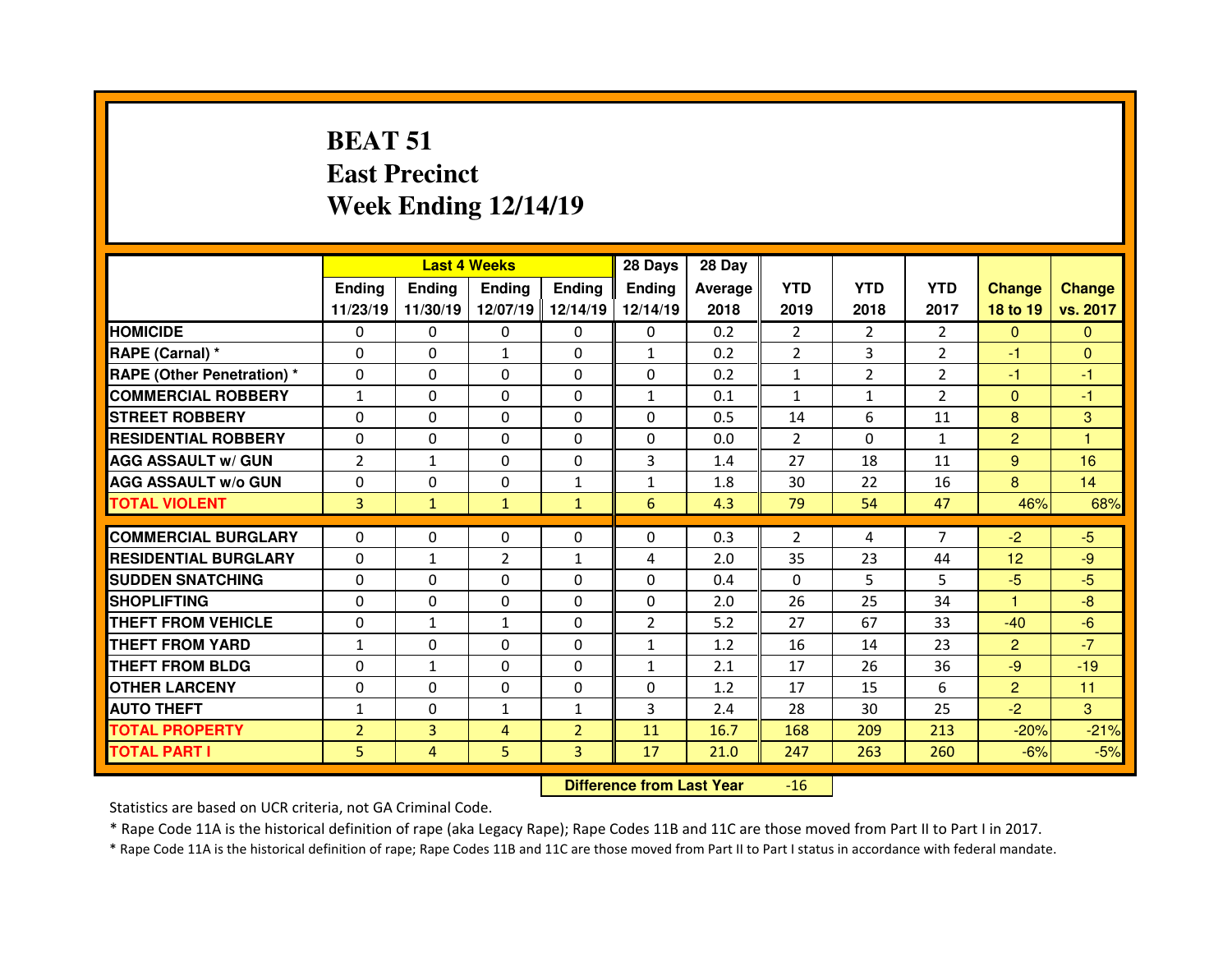# **BEAT 52 East PrecinctWeek Ending 12/14/19**

|                                  |              | <b>Last 4 Weeks</b> |               |                | 28 Days        | 28 Day         |                |                |                |                |                |
|----------------------------------|--------------|---------------------|---------------|----------------|----------------|----------------|----------------|----------------|----------------|----------------|----------------|
|                                  | Ending       | <b>Endina</b>       | <b>Ending</b> | <b>Ending</b>  | <b>Ending</b>  | <b>Average</b> | <b>YTD</b>     | <b>YTD</b>     | <b>YTD</b>     | <b>Change</b>  | <b>Change</b>  |
|                                  | 11/23/19     | 11/30/19            | 12/07/19      | 12/14/19       | 12/14/19       | 2018           | 2019           | 2018           | 2017           | 18 to 19       | vs. 2017       |
| <b>HOMICIDE</b>                  | 0            | $\Omega$            | $\Omega$      | $\Omega$       | 0              | 0.1            | $\mathbf{1}$   | $\mathbf{1}$   | $\Omega$       | $\Omega$       | 1              |
| RAPE (Carnal) *                  | $\Omega$     | 0                   | 0             | $\Omega$       | $\Omega$       | 0.2            | 4              | $\overline{2}$ | $\mathbf{1}$   | $\overline{2}$ | 3              |
| <b>RAPE (Other Penetration)*</b> | $\Omega$     | 0                   | 0             | $\Omega$       | $\Omega$       | 0.0            | $\Omega$       | $\Omega$       | $\overline{2}$ | $\mathbf{0}$   | $-2$           |
| <b>COMMERCIAL ROBBERY</b>        | $\Omega$     | $\mathbf{1}$        | $\Omega$      | $\Omega$       | $\mathbf{1}$   | 0.1            | 2              | $\mathbf{1}$   | $\Omega$       | 1              | $\overline{2}$ |
| <b>STREET ROBBERY</b>            | $\Omega$     | $\mathbf{1}$        | $\Omega$      | $\mathbf{1}$   | $\overline{2}$ | 0.5            | 12             | 5.             | 14             | $\overline{7}$ | $-2$           |
| <b>RESIDENTIAL ROBBERY</b>       | $\Omega$     | 0                   | 0             | $\Omega$       | $\Omega$       | 0.0            | $\mathcal{P}$  | $\Omega$       | 4              | $\overline{2}$ | $-2$           |
| <b>AGG ASSAULT w/ GUN</b>        | $\Omega$     | 0                   | $\Omega$      | $\mathbf{1}$   | $\mathbf{1}$   | 1.1            | 16             | 14             | $\overline{7}$ | $\overline{2}$ | 9              |
| <b>AGG ASSAULT W/o GUN</b>       | $\Omega$     | 0                   | $\Omega$      | $\Omega$       | $\Omega$       | 1.2            | 20             | 17             | 15             | 3              | 5              |
| <b>TOTAL VIOLENT</b>             | $\mathbf{0}$ | $\overline{2}$      | $\mathbf{0}$  | $\overline{2}$ | $\overline{4}$ | 3.1            | 57             | 40             | 43             | 43%            | 33%            |
| <b>COMMERCIAL BURGLARY</b>       | $\Omega$     |                     |               |                |                |                |                |                |                |                |                |
|                                  |              | 0                   | 0             | 0              | 0              | 0.3            | $\mathbf{1}$   | 4              | $\overline{2}$ | $-3$           | -1             |
| <b>RESIDENTIAL BURGLARY</b>      | 0            | $\overline{2}$      | 1             | 0              | 3              | 4.2            | 57             | 51             | 34             | 6              | 23             |
| <b>SUDDEN SNATCHING</b>          | $\Omega$     | 0                   | $\Omega$      | $\Omega$       | $\Omega$       | 0.2            | 2              | $\overline{2}$ | 4              | $\Omega$       | $-2$           |
| <b>SHOPLIFTING</b>               | $\Omega$     | 0                   | $\mathbf{1}$  | $\mathbf{0}$   | $\mathbf{1}$   | 0.2            | $\overline{7}$ | $\overline{2}$ | 4              | 5              | 3              |
| THEFT FROM VEHICLE               | 0            | $\mathbf{1}$        | $\mathbf{1}$  | 2              | 4              | 4.6            | 62             | 56             | 91             | 6              | $-29$          |
| <b>THEFT FROM YARD</b>           | 0            | 0                   | $\Omega$      | $\mathbf{0}$   | $\Omega$       | 1.3            | 32             | 17             | 23             | 15             | 9              |
| <b>THEFT FROM BLDG</b>           | $\mathbf{1}$ | $\mathbf{1}$        | 0             | $\mathbf{1}$   | 3              | 1.5            | 35             | 18             | 15             | 17             | 20             |
| <b>OTHER LARCENY</b>             | $\Omega$     | 0                   | $\mathbf{1}$  | $\Omega$       | $\mathbf{1}$   | 0.8            | 10             | 11             | 6              | $-1$           | 4              |
| <b>AUTO THEFT</b>                | 0            | 0                   | $\mathbf{1}$  | 0              | $\mathbf{1}$   | 2.1            | 24             | 26             | 29             | $-2$           | $-5$           |
| <b>TOTAL PROPERTY</b>            | $\mathbf{1}$ | 4                   | 5             | 3              | 13             | 15.3           | 230            | 187            | 208            | 23%            | 11%            |
| <b>TOTAL PART I</b>              | $\mathbf{1}$ | 6                   | 5             | 5              | 17             | 18.3           | 287            | 227            | 251            | 26%            | 14%            |
|                                  |              |                     |               |                |                |                |                |                |                |                |                |

 **Difference from Last Year**<sup>60</sup>

Statistics are based on UCR criteria, not GA Criminal Code.

\* Rape Code 11A is the historical definition of rape (aka Legacy Rape); Rape Codes 11B and 11C are those moved from Part II to Part I in 2017.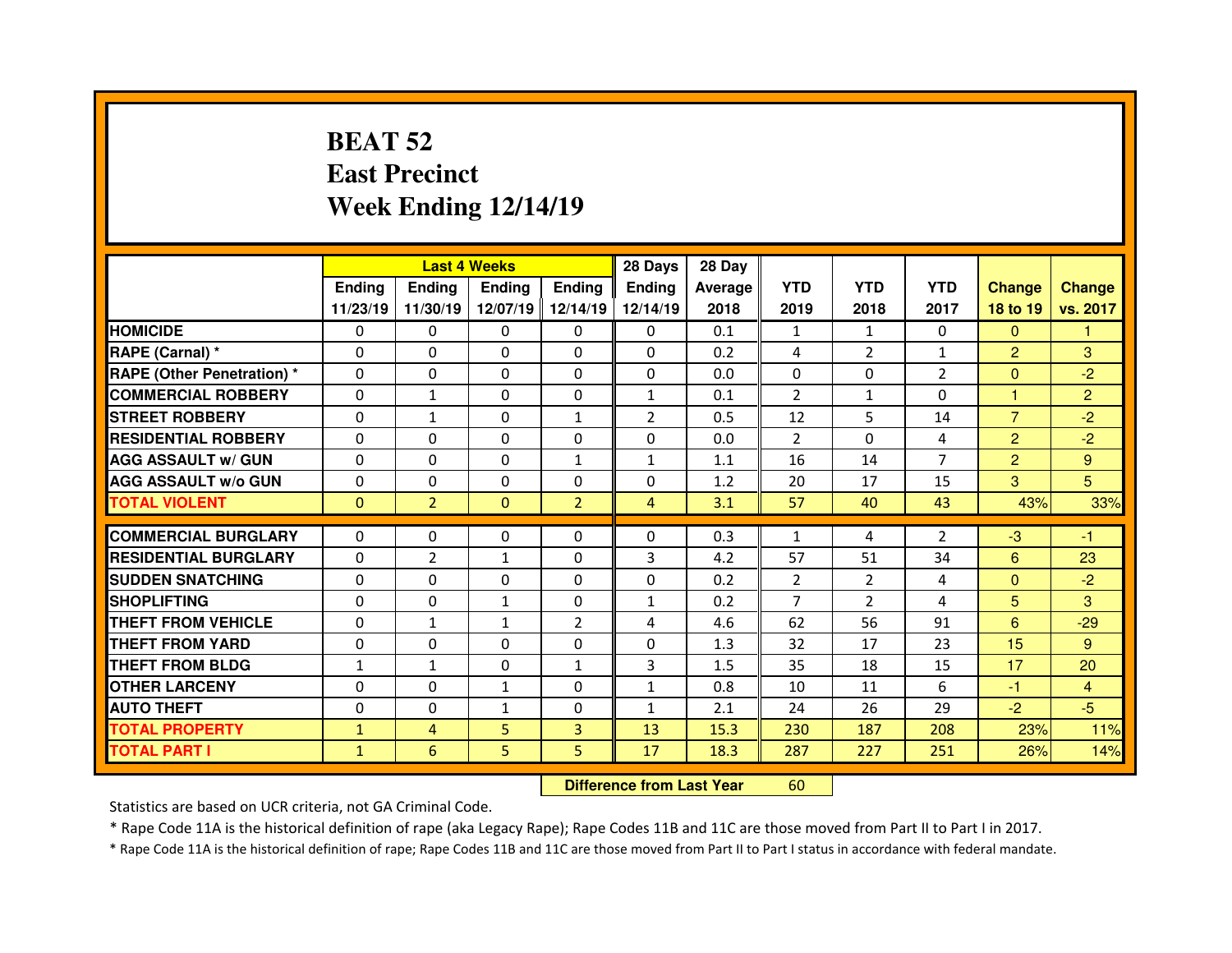# **BEAT 53 East PrecinctWeek Ending 12/14/19**

|                                  |              | <b>Last 4 Weeks</b> |                |               | 28 Days        | 28 Day  |              |                |                |               |                 |
|----------------------------------|--------------|---------------------|----------------|---------------|----------------|---------|--------------|----------------|----------------|---------------|-----------------|
|                                  | Ending       | <b>Endina</b>       | Ending         | <b>Ending</b> | <b>Ending</b>  | Average | <b>YTD</b>   | <b>YTD</b>     | <b>YTD</b>     | <b>Change</b> | <b>Change</b>   |
|                                  | 11/23/19     | 11/30/19            | 12/07/19       | 12/14/19      | 12/14/19       | 2018    | 2019         | 2018           | 2017           | 18 to 19      | vs. 2017        |
| <b>HOMICIDE</b>                  | 0            | $\Omega$            | $\Omega$       | $\Omega$      | 0              | 0.1     | $\Omega$     | $\mathbf{1}$   | $\overline{7}$ | $-1$          | $-7$            |
| RAPE (Carnal) *                  | $\Omega$     | 0                   | 0              | $\Omega$      | $\Omega$       | 0.2     | $\mathbf{0}$ | $\overline{2}$ | $\mathbf{1}$   | $-2$          | $-1$            |
| <b>RAPE (Other Penetration)*</b> | $\Omega$     | 0                   | $\Omega$       | $\Omega$      | $\Omega$       | 0.0     | $\mathbf{1}$ | $\Omega$       | $\mathcal{P}$  | 1             | -1              |
| <b>COMMERCIAL ROBBERY</b>        | $\Omega$     | 0                   | $\Omega$       | $\Omega$      | $\Omega$       | 0.0     | $\Omega$     | $\Omega$       | $\mathbf{1}$   | $\Omega$      | -1              |
| <b>STREET ROBBERY</b>            | $\Omega$     | 0                   | $\mathbf{1}$   | $\Omega$      | $\mathbf{1}$   | 0.5     | 9            | 6              | 4              | 3             | 5               |
| <b>RESIDENTIAL ROBBERY</b>       | $\Omega$     | 0                   | $\Omega$       | $\Omega$      | $\Omega$       | 0.1     | $\Omega$     | $\Omega$       | $\overline{2}$ | $\Omega$      | $-2$            |
| <b>AGG ASSAULT w/ GUN</b>        | $\Omega$     | 0                   | $\mathbf{1}$   | $\Omega$      | $\mathbf{1}$   | 1.7     | 19           | 18             | 21             | 1             | $-2$            |
| <b>AGG ASSAULT w/o GUN</b>       | $\mathbf{1}$ | 0                   | $\mathbf{1}$   | $\mathbf{0}$  | $\overline{2}$ | 1.2     | 28           | 15             | 16             | 13            | 12 <sub>2</sub> |
| <b>TOTAL VIOLENT</b>             | $\mathbf{1}$ | $\mathbf{0}$        | 3              | $\mathbf{0}$  | $\overline{4}$ | 3.6     | 57           | 42             | 54             | 36%           | 6%              |
|                                  |              |                     |                |               |                |         |              |                |                |               | 1               |
| <b>COMMERCIAL BURGLARY</b>       | $\Omega$     | 0                   | 0              | $\mathbf{0}$  | $\Omega$       | 0.3     | 2            | 4              | 1              | $-2$          |                 |
|                                  | $\Omega$     | $\overline{2}$      | $\mathbf{1}$   | 0             | 3              | 4.1     | 48           | 49             | 31             | -1            | 17              |
| <b>RESIDENTIAL BURGLARY</b>      |              |                     |                |               |                |         |              |                |                |               |                 |
| <b>SUDDEN SNATCHING</b>          | 0            | 0                   | 0              | $\mathbf{0}$  | $\Omega$       | 0.3     | 3            | 3              | $\overline{2}$ | $\mathbf{0}$  | $\mathbf{1}$    |
| <b>SHOPLIFTING</b>               | $\Omega$     | 0                   | $\Omega$       | $\mathbf{0}$  | $\Omega$       | 0.9     | 4            | 12             | 1              | $-8$          | 3               |
| THEFT FROM VEHICLE               | $\Omega$     | 0                   | $\overline{2}$ | $\Omega$      | $\overline{2}$ | 4.8     | 48           | 60             | 81             | $-12$         | $-33$           |
| <b>THEFT FROM YARD</b>           | 0            | 0                   | $\Omega$       | $\mathbf{0}$  | $\Omega$       | 2.5     | 16           | 32             | 28             | $-16$         | $-12$           |
| <b>THEFT FROM BLDG</b>           | $\Omega$     | 0                   | 0              | $\Omega$      | $\Omega$       | 2.6     | 33           | 33             | 57             | $\mathbf{0}$  | $-24$           |
| <b>OTHER LARCENY</b>             | $\Omega$     | $\mathbf{1}$        | $\mathbf{1}$   | $\Omega$      | $\overline{2}$ | 1.4     | 14           | 16             | 4              | $-2$          | 10 <sup>°</sup> |
| <b>AUTO THEFT</b>                | $\Omega$     | $\mathbf{1}$        | 0              | $\Omega$      | $\mathbf{1}$   | 2.4     | 17           | 29             | 32             | $-12$         | $-15$           |
| <b>TOTAL PROPERTY</b>            | $\Omega$     | 4                   | 4              | $\mathbf{0}$  | 8              | 19.3    | 185          | 238            | 237            | $-22%$        | $-22%$          |
| <b>TOTAL PART I</b>              | $\mathbf{1}$ | 4                   | $\overline{7}$ | $\mathbf{0}$  | 12             | 22.9    | 242          | 280            | 291            | $-14%$        | $-17%$          |

 **Difference from Last Year**-38

Statistics are based on UCR criteria, not GA Criminal Code.

\* Rape Code 11A is the historical definition of rape (aka Legacy Rape); Rape Codes 11B and 11C are those moved from Part II to Part I in 2017.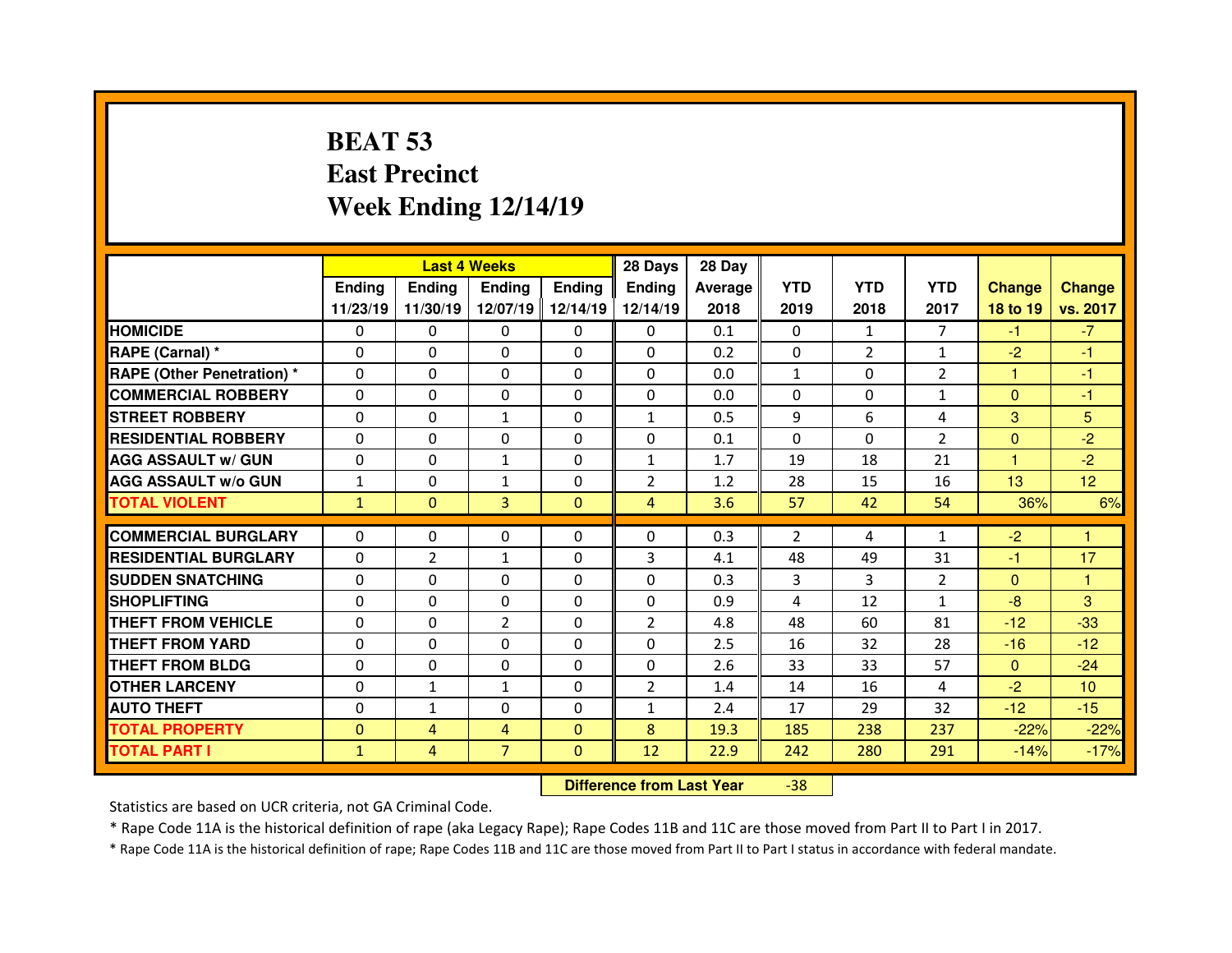# **BEAT 54 East PrecinctWeek Ending 12/14/19**

|                                  |                | <b>Last 4 Weeks</b><br><b>Ending</b><br><b>Ending</b><br><b>Ending</b><br><b>Ending</b> |                |                |                | 28 Day  |                |                |              |                |                |
|----------------------------------|----------------|-----------------------------------------------------------------------------------------|----------------|----------------|----------------|---------|----------------|----------------|--------------|----------------|----------------|
|                                  |                |                                                                                         |                |                | <b>Ending</b>  | Average | <b>YTD</b>     | <b>YTD</b>     | <b>YTD</b>   | <b>Change</b>  | <b>Change</b>  |
|                                  | 11/23/19       | 11/30/19                                                                                | 12/07/19       | 12/14/19       | 12/14/19       | 2018    | 2019           | 2018           | 2017         | 18 to 19       | vs. 2017       |
| <b>HOMICIDE</b>                  | $\Omega$       | 0                                                                                       | 0              | $\mathbf{0}$   | $\mathbf{0}$   | 0.4     | $\Omega$       | 5              | 3            | $-5$           | $-3$           |
| RAPE (Carnal) *                  | $\Omega$       | 0                                                                                       | 0              | $\mathbf{0}$   | $\Omega$       | 0.1     | 3              | $\mathbf{1}$   | $\mathbf{1}$ | $\overline{2}$ | $\overline{2}$ |
| <b>RAPE (Other Penetration)*</b> | $\Omega$       | 0                                                                                       | $\Omega$       | $\Omega$       | $\Omega$       | 0.1     | $\Omega$       | $\mathbf{1}$   | 1            | $-1$           | -1             |
| <b>COMMERCIAL ROBBERY</b>        | 0              | 0                                                                                       | 0              | $\Omega$       | $\Omega$       | 0.3     | 3              | 4              | 15           | $-1$           | $-12$          |
| <b>STREET ROBBERY</b>            | $\Omega$       | $\mathbf{1}$                                                                            | $\Omega$       | $\Omega$       | $\mathbf{1}$   | 1.0     | 9              | 11             | 12           | $-2$           | $-3$           |
| <b>RESIDENTIAL ROBBERY</b>       | $\Omega$       | $\Omega$                                                                                | $\Omega$       | $\Omega$       | $\Omega$       | 0.2     | $\overline{2}$ | $\mathcal{P}$  | $\Omega$     | $\Omega$       | $\overline{2}$ |
| <b>AGG ASSAULT w/ GUN</b>        | $\Omega$       | 0                                                                                       | $\mathbf{1}$   | $\Omega$       | $\mathbf{1}$   | 1.3     | 21             | 15             | 16           | 6              | 5              |
| <b>AGG ASSAULT w/o GUN</b>       | 0              | 0                                                                                       | $\mathbf{1}$   | $\mathbf{0}$   | $\mathbf{1}$   | 1.3     | 24             | 18             | 15           | 6              | 9              |
| <b>TOTAL VIOLENT</b>             | $\mathbf{0}$   | $\mathbf{1}$                                                                            | $\overline{2}$ | $\mathbf{0}$   | $\overline{3}$ | 4.6     | 62             | 57             | 63           | 9%             | $-2%$          |
|                                  |                |                                                                                         |                |                |                |         |                |                |              |                |                |
| <b>COMMERCIAL BURGLARY</b>       | $\Omega$       | 0                                                                                       | $\mathbf{1}$   | $\mathbf{0}$   | $\mathbf{1}$   | 0.2     | 5              | $\overline{2}$ | 9            | 3              | $-4$           |
| <b>RESIDENTIAL BURGLARY</b>      | 0              | 0                                                                                       | 0              | 0              | $\Omega$       | 4.8     | 36             | 55             | 72           | $-19$          | $-36$          |
| <b>SUDDEN SNATCHING</b>          | $\Omega$       | 0                                                                                       | 0              | $\Omega$       | 0              | 0.0     | 4              | $\Omega$       | $\mathbf{1}$ | $\overline{4}$ | 3              |
| <b>SHOPLIFTING</b>               | $\mathbf{1}$   | $\mathbf{1}$                                                                            | 3              | $\mathbf{0}$   | 5              | 4.8     | 41             | 61             | 62           | $-20$          | $-21$          |
| <b>THEFT FROM VEHICLE</b>        | $\mathbf{1}$   | $\mathbf{1}$                                                                            | $\mathbf{1}$   | $\mathbf{0}$   | 3              | 5.5     | 83             | 62             | 74           | 21             | 9              |
| <b>THEFT FROM YARD</b>           | 0              | 0                                                                                       | 0              | 0              | 0              | 3.0     | 27             | 36             | 29           | $-9$           | $-2$           |
| <b>THEFT FROM BLDG</b>           | $\Omega$       | $\mathbf{1}$                                                                            | $\Omega$       | $\mathbf{1}$   | $\overline{2}$ | 2.5     | 28             | 29             | 32           | -1             | $-4$           |
| <b>OTHER LARCENY</b>             | 0              | 0                                                                                       | $\Omega$       | 0              | $\Omega$       | 1.3     | 5              | 17             | 4            | $-12$          | 1              |
| <b>AUTO THEFT</b>                | $\mathbf{1}$   | 0                                                                                       | $\mathbf{1}$   | $\mathbf{1}$   | 3              | 2.3     | 28             | 30             | 33           | $-2$           | $-5$           |
| <b>TOTAL PROPERTY</b>            | $\overline{3}$ | 3                                                                                       | 6              | $\overline{2}$ | 14             | 24.3    | 257            | 292            | 316          | $-12%$         | $-19%$         |
| <b>TOTAL PART I</b>              | 3              | 4                                                                                       | 8              | $\overline{2}$ | 17             | 28.9    | 319            | 349            | 379          | $-9%$          | $-16%$         |
|                                  |                |                                                                                         |                |                |                |         |                |                |              |                |                |

 **Difference from Last Year**-30

Statistics are based on UCR criteria, not GA Criminal Code.

\* Rape Code 11A is the historical definition of rape (aka Legacy Rape); Rape Codes 11B and 11C are those moved from Part II to Part I in 2017.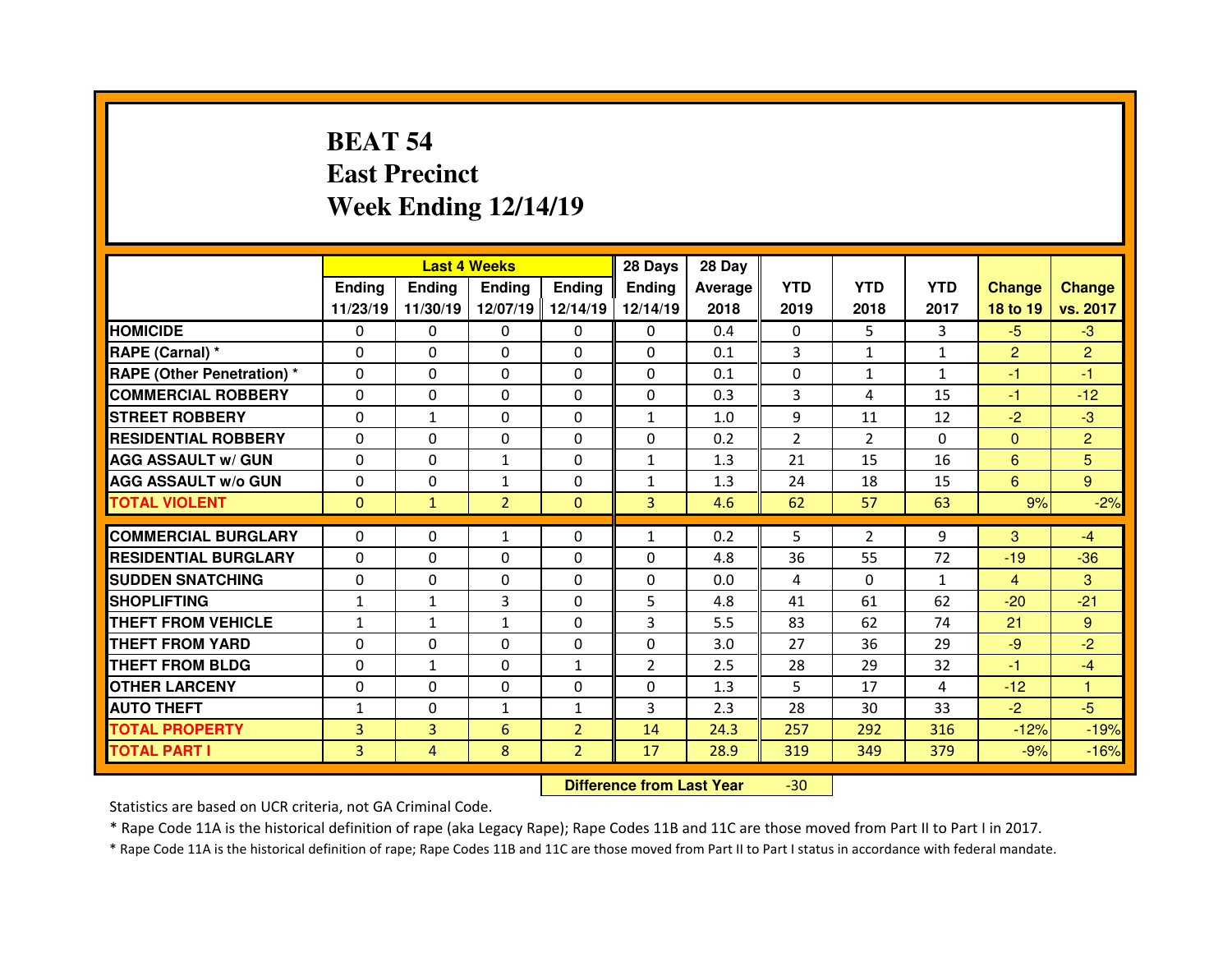# **BEAT 55 East PrecinctWeek Ending 12/14/19**

|                                   |              | <b>Last 4 Weeks</b> |                |              |                                  | 28 Day  |                |              |                |                |                |
|-----------------------------------|--------------|---------------------|----------------|--------------|----------------------------------|---------|----------------|--------------|----------------|----------------|----------------|
|                                   | Ending       | <b>Ending</b>       | Ending         | Ending       | <b>Ending</b>                    | Average | <b>YTD</b>     | <b>YTD</b>   | <b>YTD</b>     | <b>Change</b>  | <b>Change</b>  |
|                                   | 11/23/19     | 11/30/19            | 12/07/19       | 12/14/19     | 12/14/19                         | 2018    | 2019           | 2018         | 2017           | 18 to 19       | vs. 2017       |
| <b>HOMICIDE</b>                   | 0            | 0                   | 0              | 0            | 0                                | 0.1     | 0              | $\mathbf{1}$ | 0              | $-1$           | $\mathbf{0}$   |
| RAPE (Carnal) *                   | $\Omega$     | 0                   | $\Omega$       | $\Omega$     | $\Omega$                         | 0.0     | 3              | $\Omega$     | $\mathbf{1}$   | 3              | $\overline{2}$ |
| <b>RAPE (Other Penetration) *</b> | 0            | 0                   | 0              | 0            | 0                                | 0.0     | $\mathbf 0$    | 0            | 0              | $\overline{0}$ | $\Omega$       |
| <b>COMMERCIAL ROBBERY</b>         | 0            | 0                   | 0              | $\Omega$     | $\Omega$                         | 0.1     | 0              | $\mathbf{1}$ | 11             | $-1$           | $-11$          |
| <b>STREET ROBBERY</b>             | 0            | 0                   | 0              | $\mathbf{0}$ | $\Omega$                         | 0.3     | 4              | 4            | $\overline{2}$ | $\mathbf{0}$   | $\overline{2}$ |
| <b>RESIDENTIAL ROBBERY</b>        | 0            | 0                   | 0              | 0            | 0                                | 0.1     | $\mathbf{1}$   | $\mathbf{1}$ | $\mathbf{1}$   | $\overline{0}$ | $\overline{0}$ |
| <b>AGG ASSAULT w/ GUN</b>         | $\Omega$     | 0                   | $\Omega$       | $\mathbf{0}$ | $\Omega$                         | 0.9     | $\overline{7}$ | 11           | 5              | $-4$           | $\overline{2}$ |
| <b>AGG ASSAULT w/o GUN</b>        | $\Omega$     | 0                   | 0              | $\mathbf{1}$ | $\mathbf{1}$                     | 0.4     | 10             | 5            | $\overline{2}$ | 5 <sup>5</sup> | 8              |
| <b>TOTAL VIOLENT</b>              | $\Omega$     | $\mathbf{0}$        | $\mathbf{0}$   | $\mathbf{1}$ | $\mathbf{1}$                     | 1.8     | 25             | 23           | 22             | 9%             | 14%            |
|                                   |              |                     |                |              |                                  |         |                |              |                |                |                |
| <b>COMMERCIAL BURGLARY</b>        | 0            | 0                   | 0              | $\mathbf{0}$ | $\Omega$                         | 0.3     | $\overline{7}$ | 4            | 4              | 3              | 3              |
| <b>RESIDENTIAL BURGLARY</b>       | $\mathbf{1}$ | $\mathbf{1}$        | $\mathbf{1}$   | $\Omega$     | 3                                | 1.6     | 23             | 20           | 46             | 3              | $-23$          |
| <b>SUDDEN SNATCHING</b>           | $\Omega$     | 0                   | $\Omega$       | $\Omega$     | $\Omega$                         | 0.2     | $\overline{2}$ | 3            | 4              | $-1$           | $-2$           |
| <b>SHOPLIFTING</b>                | $\mathbf{1}$ | 3                   | $\overline{2}$ | 5            | 11                               | 15.0    | 203            | 188          | 192            | 15             | 11             |
| <b>THEFT FROM VEHICLE</b>         | $\mathbf{1}$ | 0                   | $\overline{2}$ | $\Omega$     | 3                                | 4.3     | 46             | 51           | 53             | $-5$           | $-7$           |
| <b>THEFT FROM YARD</b>            | 0            | $\mathbf{1}$        | 0              | $\mathbf{0}$ | $\mathbf{1}$                     | 1.7     | 17             | 20           | 17             | $-3$           | $\Omega$       |
| <b>THEFT FROM BLDG</b>            | $\mathbf{1}$ | 0                   | $\mathbf{1}$   | $\mathbf{0}$ | $\overline{2}$                   | 1.4     | 22             | 17           | 18             | 5              | 4              |
| <b>OTHER LARCENY</b>              | 0            | 0                   | 0              | $\mathbf{0}$ | 0                                | 0.7     | 4              | 9            | 8              | $-5$           | $-4$           |
| <b>AUTO THEFT</b>                 | $\mathbf{1}$ | 0                   | 0              | 0            | $\mathbf{1}$                     | 1.5     | 10             | 17           | 17             | $-7$           | $-7$           |
| <b>TOTAL PROPERTY</b>             | 5            | 5                   | 6              | 5            | 21                               | 26.7    | 334            | 329          | 359            | 2%             | $-7%$          |
| <b>TOTAL PART I</b>               | 5            | 5                   | $6\phantom{1}$ | 6            | 22                               | 28.5    | 359            | 352          | 381            | 2%             | $-6%$          |
|                                   |              |                     |                |              | <b>Difference from Last Year</b> |         | $\overline{7}$ |              |                |                |                |

 **Difference from Last Year**

Statistics are based on UCR criteria, not GA Criminal Code.

\* Rape Code 11A is the historical definition of rape (aka Legacy Rape); Rape Codes 11B and 11C are those moved from Part II to Part I in 2017.